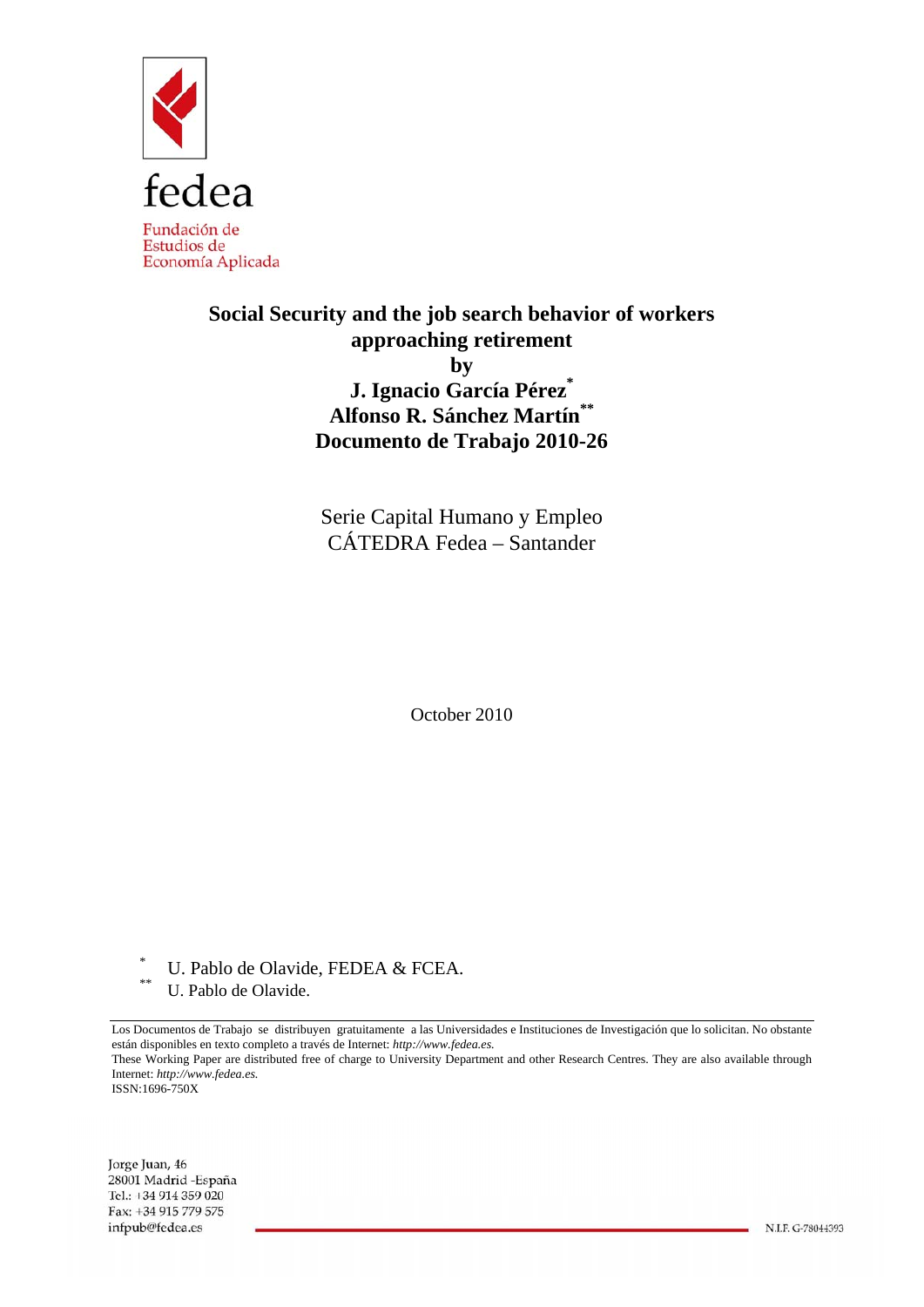# Social Security and the job search behavior of workers approaching retirement<sup>∗</sup>

J. Ignacio García Pérez U. Pablo de Olavide, FEDEA & FCEA Alfonso R. Sánchez Martín<sup>†</sup> U. Pablo de Olavide

October 18, 2010

#### Abstract

This paper explores the links between unemployment, retirement and their associated public insurance programs. The analysis combines the development of a life-cycle model of search and retirement with a detailed exploration of the empirical regularities using a Spanish administrative data-set based on employment histories. Our ultimate goal is to uncover the relative contribution of bad institutional incentives versus poor labor demand to the observed low reemployment rates of Spanish workers aged 55 or over.

We find that the low labor supply of the unemployed younger than 60 (the minimum retirement age) is, according to our model, largely the product of the poor conditions in the Spanish labor market. The disincentives in the regulations would not stop these workers from searching if presented with higher job offer rates. In sharp contrast, improvements in incentives will make a real difference for workers over 60. In particular, we explore the effects of changing the pension rules to link early retirement penalties to the age when the individual stops paying contributions. This reform removes the incentive to stay unemployed without searching, encouraging individuals to either retire or actively engage in a search process. As a result, the implicit financial liabilities of the pension system are reduced, to the extent that it would be possible to compensate all the workers that suffer direct welfare losses through the reform.

Keywords: unemployment, retirement, pension reform, search models. JEL codes: J64, J68, J26

<sup>\*</sup>The financial help of Fundación Ramón Areces and of projects SEJ2008-06395-C05-01 and SEJ2006-04803 is gratefully acknowledged. We are also grateful to Dirección General de Ordenación de la Seguridad Social for providing the MCVL data. We thank F. Canova, C. Flinn, JF. Jimeno, C. Michelacci, P. Mira, S. Jiménez and J. Van Ours for their valuable comments; We also thank AJ. S´anchez for his IT assistance and participants at the ESPE, IIPF, ESEM and CEF annual conferences, the XXXII Simposio de Análisis Económico and Bank of Spain, CEMFI, FEDEA and UPO regular seminars. All remaining errors are our.

<sup>&</sup>lt;sup>†</sup>Corresponding author: Dep. Economía, U. Pablo Olavide. Ctra de Utrera Km 1, 41013, Sevilla, Spain. Email: arsanmar@upo.es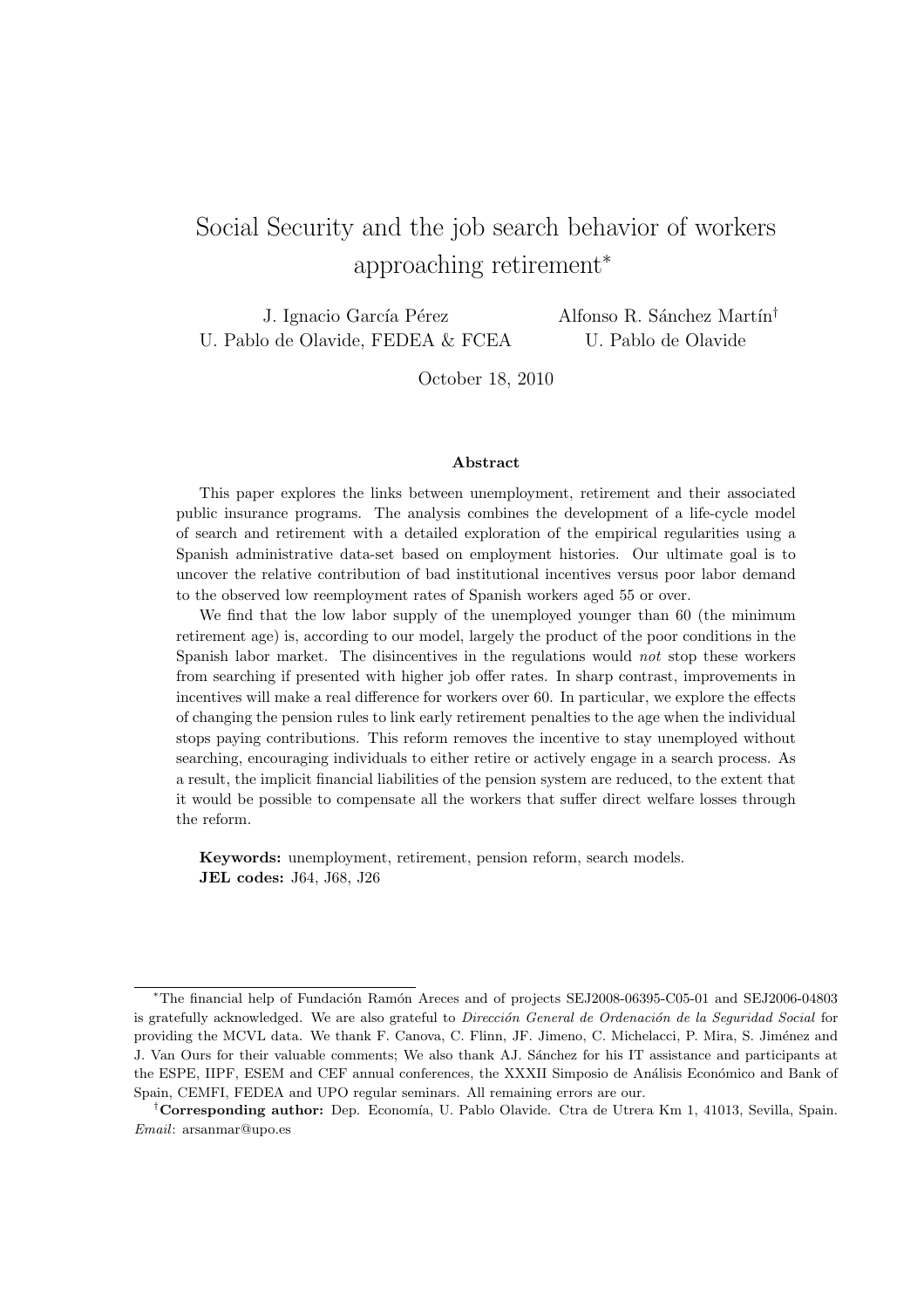# 1 Introduction

The Spanish labor market has a long-standing tradition of not being particularly friendly to elderly workers. At the time of writing, the employment rates of workers aged 50 to 64 are among the lowest in OECD countries (52% in Spain vs. 58% in the EU-15). It has been so for a long period of time, even after the sharp improvement in employment recorded in the last cyclical expansion 2000/2008 (the employment rate for those aged 50-59 rose from 52% in Q1-2000 to 63% in Q2-2008). This tendency was abruptly ended by the current recession, which has sent the unemployment rate in this age range skyrocketing to more than 19% (from 5.3% in Q3 2007). Unemployment data are particularly important as a signal of a dysfunctional labor market. For the older workers, unemployment is supposed to be a transitory stage in the process of returning to the labor force or before a permanent withdrawal from the job market. However, the incidence of long-term unemployment  $(+1 \text{ year})$  is particularly high in this group  $(39\% \text{ vs.})$ 25% in the 16/64 age group), ending, in most cases, in withdrawal from the labor force. The observed reentry rates are remarkably low indeed (in Spain, the quarterly reemployment hazard is less than  $13\%$  in the age range  $55/59$  and a meager  $1.5\%$  in 60/65). To complete the overall picture, it is interesting to note that a very small proportion of the unemployed declare they are actively searching for a new position.<sup>1</sup>

The traditional interpretation of these facts emphasizes two separate aspects. On the one hand, demand-side considerations seem to play a major role in the behavior of this segment of the labor market. According to common wisdom, Spanish corporations do not find it to their advantage to attract the older unemployed back to work. A number of reasons (ranging from the rigidity of remuneration practices to large productivity deficits versus their younger workmates) are usually invoked to explain this behavior.<sup>2</sup> On the other hand, searching and re-training are assumed to pose especially high welfare cost for workers of advanced age.<sup>3</sup> Legislators and policy makers have been especially sensitive to these issues in Europe. When a profound industrial crisis followed the oil shocks of the 70's, they were quick to provide special protection for those workers. It took the form of early-retirement programs and (in some cases) taylor-made unemployment insurance schemes for older workers. As a result, benefits for the unemployed over the age of 50 are typically higher or can be drawn for longer periods than for the younger unemployed, and the conditions regarding their availability for work and job-seeking are often relaxed. This situation is common throughout Europe (as discussed in more detail below). It seems fair to say that efficiency considerations did not played a major part at the time these new rules on pension and unemployment benefits (UBs) were introduced: welfare considerations were a priority. The implicit disincentive to work posed by the regulations may even have been perceived as a virtue in the seventies.<sup>4</sup> This perception, however, has been progressively called into question in the

<sup>&</sup>lt;sup>1</sup>Fewer than 17% of the unemployed aged 50-54 reply that they are actively looking for a new job in the full sample of the European Community Household Panel (1994-2001). This number falls to less than 3% for those aged over 60. In Spain, the values are a slightly higher: 17.5% and 3.7%, respectively, according to the Spanish Labor Force Survey in 2006-2009.

<sup>2</sup>Understanding the rationale behind the behavior of corporations goes beyond the scope of the paper. It would undoubtedly demand a paper of its own.

<sup>3</sup>See, for example, Van Ours (2009) on the productivity of the older workers.

<sup>&</sup>lt;sup>4</sup>Another rationale behind the institutional changes introduced was the widespread belief that, by forcing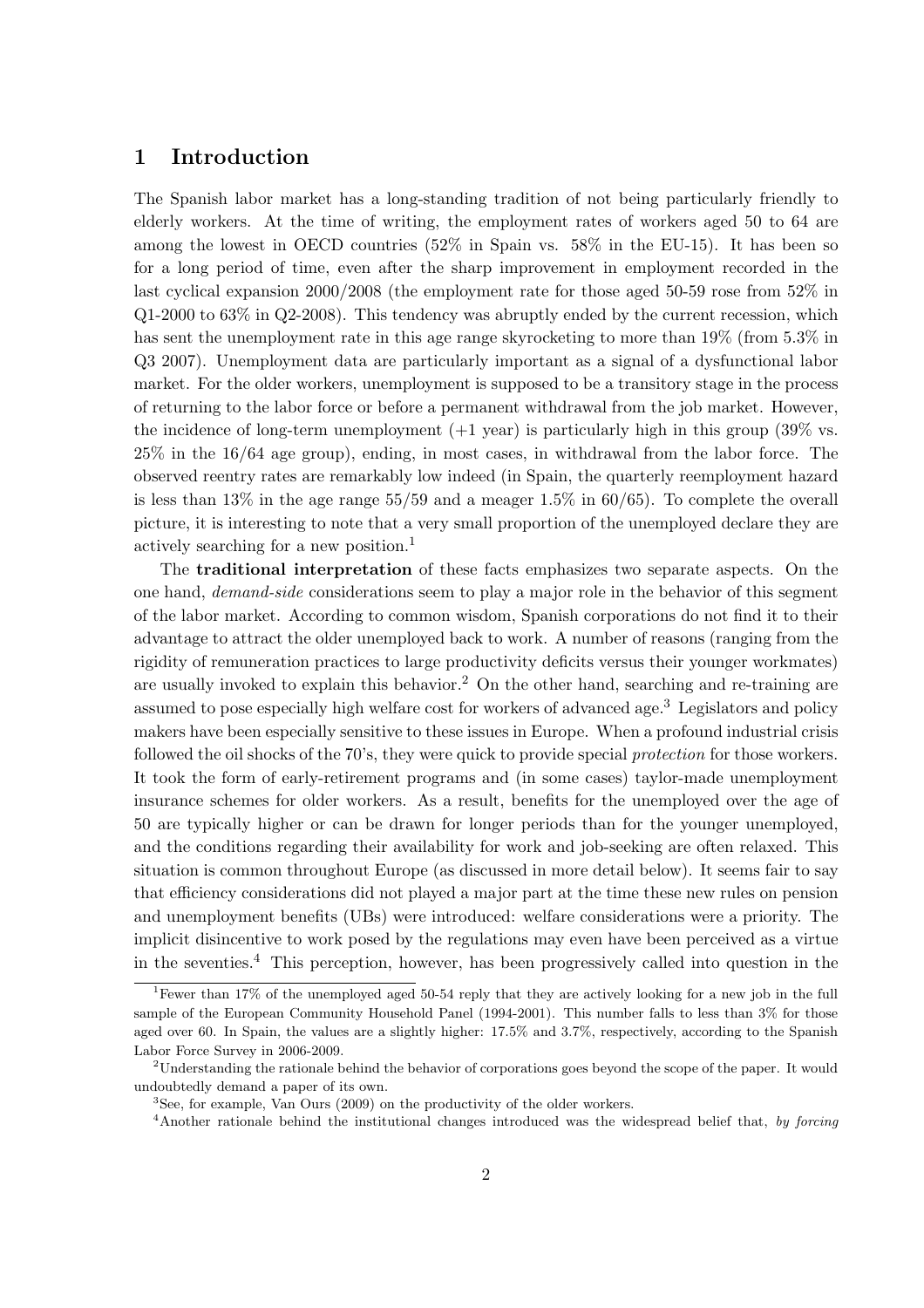last two decades. The problem is easy to state: once the new institutions are in place, it is no longer obvious whether the low employment of the senior workers is due to the lack of demand or is a result of the implicit subsidy to stay out of the labor force. The current institutional design creates the conditions for strategic individuals and corporations to use unemployment and pension rules to transfer to the general population the costs of a *quasi-voluntary* early retirement. This has evident direct costs on public finances (leading to higher taxation), but also very important opportunity costs in terms of wasted resources or their inefficient allocation.<sup>5</sup> In a Europe struggling to regain competitiveness (as exemplified by the Lisbon Agenda), these considerations have had an increasing bearing on the decisions of national governments and on the recommendations of the European Commission.<sup>6</sup>

In this paper we focus on the impact of public rules on the labor supply of the older workers in Spain. The Spanish case is particularly interesting for several reasons. First, public insurance (pensions and unemployment) are, by far, the main sources of income for older people (with private pensions playing a relatively unimportant role and with the state providing universal health insurance). For this reason, modeling pension and UBs results in a very good representation of the budget sets for a majority of the population. Second, in its present form, public regulations provide well-defined and easily quantifiable incentives. Formal early retirement is discouraged by reducing the pension between 6 and 8% for each year before the Normal Retirement Age (NRA). Yet, at the same time, an informal early-retirement route via unemployment is possible, combining a very generous UB for up to two years, followed by a small UB subsidy available until the old-age pension is drawn. Note that the requirement to seek and accept job offers during the unemployment spell is not effectively enforced by the authorities<sup>7</sup>. It not surprising to find, then, that the unemployment route is the preferred one for workers that leave the labor force before the NRA: there are very few direct transitions from employment into retirement before 65 (Figure 1). Among the unemployed, the correlation between decisions and incentives is impressive. Figure 2 summarizes the evidence. Workers made redundant in their mid-fifties tend to retire at 60, the Early Retirement Age (ERA), after very long unemployment spells that use both the contributive UB and the subsidy.<sup>8</sup> Workers who lose their jobs later limit their use of the unemployment program to the generous first two years, retiring in large numbers after just 24 months. It is revealing to see a spike of retirement at a duration of two years among workers who started their unemployment spell aged 58/59: it means most of them

elderly workers into retirement the employment opportunities of the young were fostered.

<sup>&</sup>lt;sup>5</sup>A rough estimation of the amount of misused resources is available in chapter 1 of Gruber and Wise (1999).  $6$ They underlie recent reform proposals aimed at "reducing significantly the length of the period between the end of the last job and the take-up of a statutory pension" (Report of the Social Protection Committee of the European Union 2008). Reforms phasing out the rules favoring the older unemployed over the younger ones and increasing the incentives for employers to hire older workers are also frequent across the EU countries.

<sup>7</sup>For example, according to the Spanish Labor Force Survey, by the end of 2006 only 27% of the those receiving Unemployment Benefits and aged 50 or over declare they are searching for a new job. This rate has increased over the past two years due in all probability to the current economic crisis in Spain, and is now around 47%.

<sup>8</sup>Workers who start their unemployment spell aged 54/55 (ie. within 5 to 6 years of the ERA) retire after being unemployed between 54 and 74 months, ie. after between 4.5 and 6.2 years. Similarly, workers fired in the 56/57 age-range (3/4 years before the ERA) retire after unemployment spells of 30/50 months, ie after 2.5/4.2 years.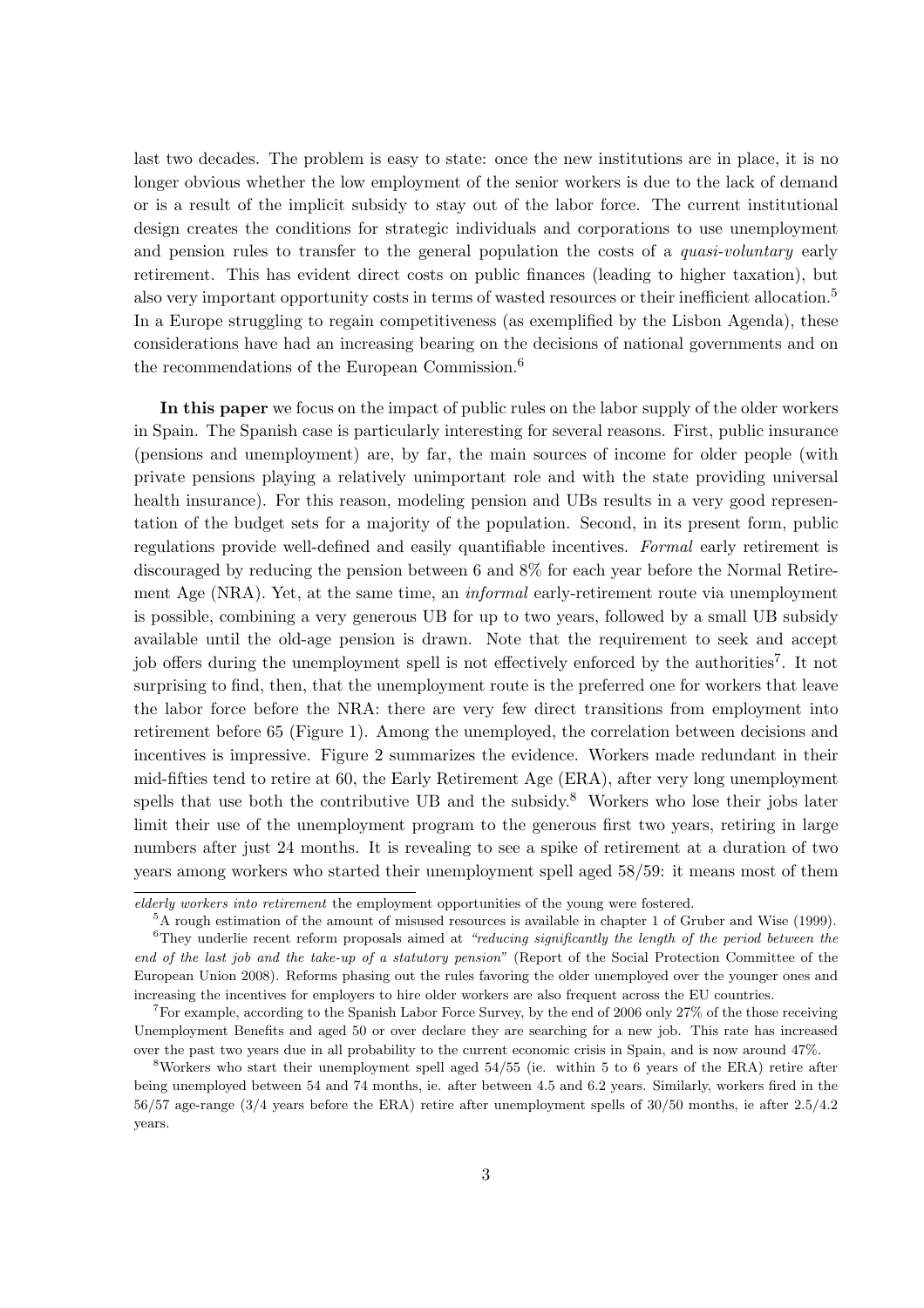

Figure 1: Quarterly exit probabilities from employment, conditional on age. MCVL-2009



Figure 2: Quarterly exit probabilities from unemployment, conditional on the duration of the unemployment spell (in months) and the age at the moment of separation from the latest employment. MCVL-2009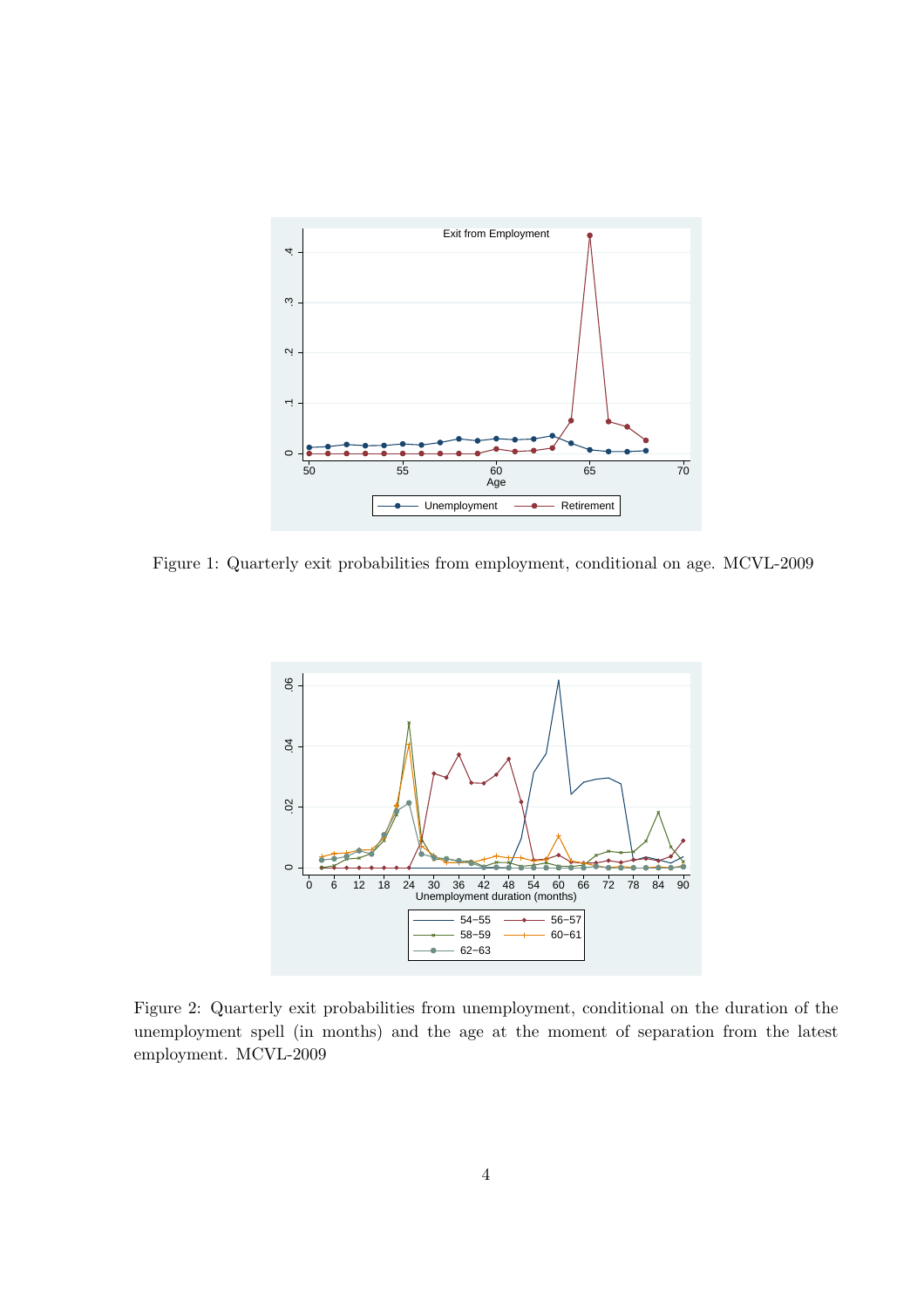delay retirement after 60 to take advantage of the unemployment program. The same pattern is observed for workers made redundant after 60. In short, workers and employers seem to be using the UBs to "formally" stay in the labor force but without searching, both before and after the ERA.

We focus our quantitative analysis on the Spanish case, but we must emphasize that the underlying economic processes in other European Countries are very similar. The situation regarding early retirement in Germany and France (just to name two of the larger EU countries) is remarkably close to that in Spain: the UB is generous and the unemployed are exempted from job-seeking before retiring at the ERA of  $60<sup>9</sup>$  Unsurprisingly, the early retirement route via unemployment is very popular in both countries (see chapters 3 and 4 in Gruber and Wise (1999)). After 60, unemployment may be used (unofficially) to reduce penalties in Germany, while in France the disincentive is even greater (as retirement after being made redundant automatically guarantees the maximum pension replacement rate).

Our paper adds to a growing body of literature that explores the effects of unemployment insurance (UI) on employment incentives from a life-cycle perspective. On the theoretical side of the literature, the optimality of conditioning the size of UBs to an individual's age is a key finding in Michelacci and Ruffo (2009). In a life-cycle model with human capital accumulation and endogenous search effort, they find that the optimal UB for older workers (45+) should be significantly lower than that for younger workers.<sup>10</sup> Note that their analysis abstracts from the role of retirement and the pension system, which is the central ingredient of our modeling effort. Our paper also differs on the analysis of institutional reforms, as we stop wide short of attempting a fully fledged analysis of optimal design. The optimal integration of the UI and pension programs is explored in Stiglitz and Jun (2005). They consider the integration of UBs with a system of (government provided) life-cycle pension accounts. In essence, the system allows unemployed individuals to borrow from their personal accounts, leading to better job search incentives and welfare gains (in the presence of capital markets imperfections). This paper is an exponent of a wider literature advocating the development of Unemployment Insurance Accounts  $(UIA)^{11}$ . As mentioned above, our paper advocates a joint treatment of unemployment and

<sup>&</sup>lt;sup>9</sup>French unemployed over the age of 57 are exempted from job seeking and entitled to full unemployment compensation until they meet the conditions for a full retirement pension. The only requirement to qualify for "préretraite" is to be at least 57 years old and have contributed for more than 10 years (or being just 55 with 40 years of contributions). In Germany the "Social Code" provides unemployed individuals aged 58 or older with the option to draw unemployment benefits without declaring their willingness to take up employment. In return, however, the applicants must commit themselves to apply for old-age pension at the earliest possible date (meaning they will suffer the penalty of a reduced old-age pension).

<sup>&</sup>lt;sup>10</sup>The previous literature on the optimal design of unemployment benefits with *imperfect information* and hidden actions (as exemplified by Hopenhayn and Nicolini (1997), Kocherlakota (2004) or Chetty (2008)) does not consider the age dimension.

 $11$ Brown et al. (2008) is probably the technically most advanced paper of this literature, started by Feldstein and Altman (2007) with and application to the US. The advantages of the integration of public insurance systems are not limited to pension and unemployment, as shown by, for example, Bovenberg and Sorensen (2004). The analysis of a joint UI-pension system is, however, more developed. This probably reflects the practical interest of this inquiry: Chile has actually used UIA as the core of its new unemployment insurance systems (including a guaranteed minimum benefit). Austria and several Latin American countries have included UIA to provide for severance payments without eliminating pre-existing UI systems.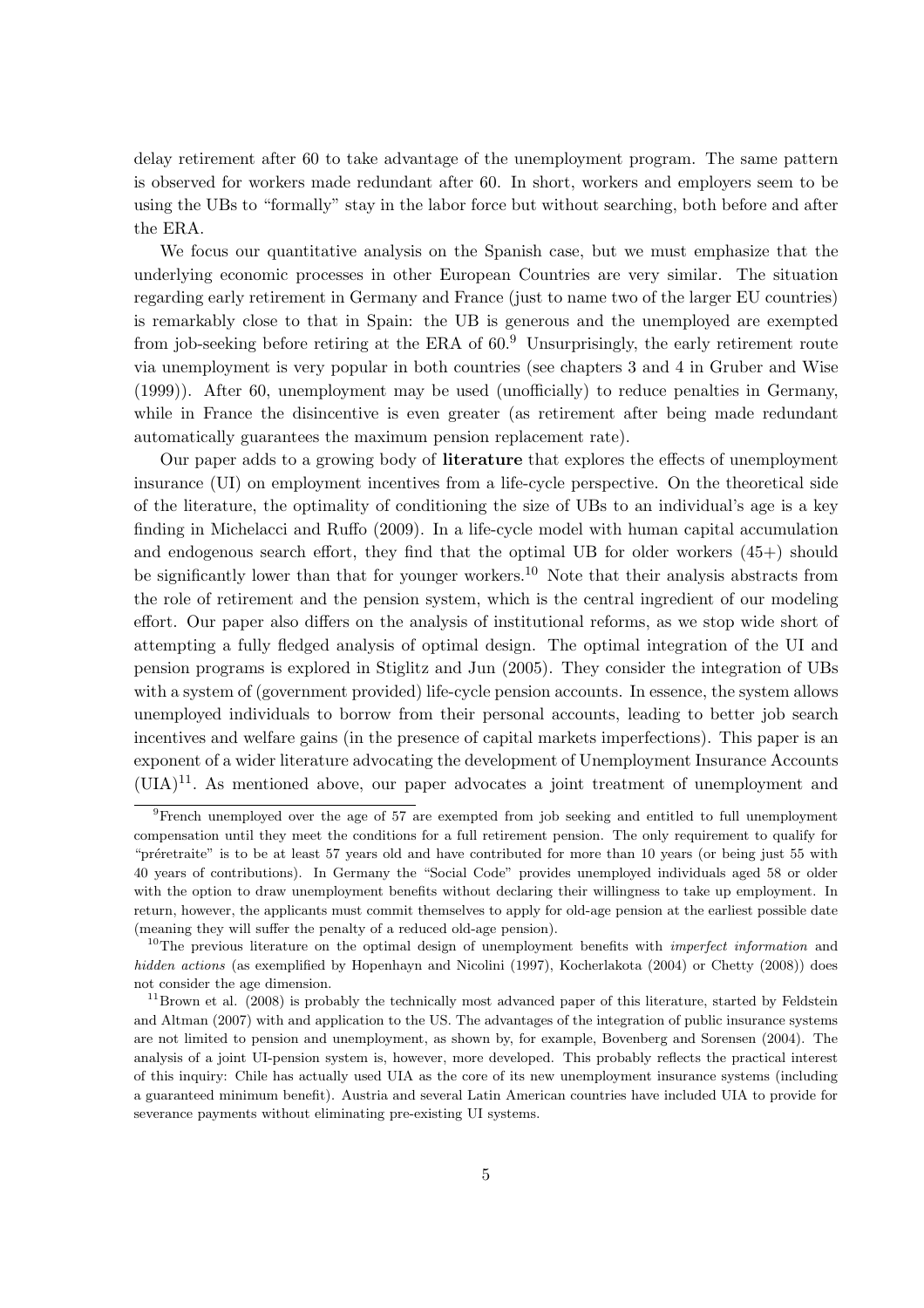pension benefits, but from a different perspective. The advantages of the joint treatment in our work stem from the effects on optimal *retirement* and search behavior, while we ignore savings considerations. The key contribution of our model, then, is the extension of the traditional search model to include the alternatives of retirement and non-participation (understood as staying in the labor force without searching) in a life-cycle setting. The first explicit integration of search and life-cycle features can be credited to Hairault et al. (2010). The target in this case is showing the influence of the distance to retirement on the labor supply of older workers in France. As in our paper, this study combines an empirical analysis and the development of a formal model. The differences in the modeling and the focus of the papers are, however, numerous: Hairault et al. (2010)) interpret the data as the steady state of a model with stochastic aging, while we implement a non-stationary, life-cycle analysis that explicitly takes into account the impact on workers' decisions of UBs and pension rules, previous employment history and the length of the unemployment spell.<sup>12</sup> We therefore add to existing retirement literature by formally exploring the unemployment path into retirement.<sup>13</sup> We also contribute to the literature on search models, by considering non-participation decisions in a non-stationary environment including the risk of dismissal.<sup>14</sup>

We have three specific **research targets**: (i) check whether we can rationalize the basic observed labor supply patterns among older workers with a stylized search/retirement model; (ii) quantify the extension of the "opportunistic", "no-search" behavior of the Spanish unemployed under the current institutions (and clarify its relative contribution to the low reemployment hazard versus more standard low-demand considerations), and, finally, (iii) explore the impact on the search effort, welfare and the total cost for the public system of incentive-improving changes in the regulations. To find answers to these research questions we have to start by finding specific values for the set of (unobservable) parameters characterizing preferences, search costs and job opportunities. We follow a reveal preference strategy: we select the values that best match a set of empirical moments describing retirement, reemployment and reentry wages in our empirical sample<sup>15</sup>. We subsequently simulate the model to predict the aggregate labor supply, implicit pension liabilities and welfare of each of the individuals in our empirical sample, under different institutional environments.

<sup>&</sup>lt;sup>12</sup>Note that the importance of duration in the French case is smaller than in the Spanish or German cases. In these countries the income provided by the UB drops sharply when the duration of the spells exceeds some particular thresholds, triggering acute behavioral responses in individuals. This effect is crucial in, for example, Launov & Walde (2010)), who recently set about explaining the aggregate unemployment rate in Germany. In France, in contrast, the jobless are entitled to the full benefit throughout the unemployment spell.

<sup>&</sup>lt;sup>13</sup>The state of the art in the modeling of optimal retirement is represented by the models in Rust and Phelan (1997), French (2005), Van der Klaauw and Wolpin (2008) and Benitez-Silva et al. (2006) .

 $14$ The possibility of non-participation in an otherwise standard search model was first analyzed in Van den Berg (1990). More recently, Frijters and Van der Klaauw (2006) estimate a structural, non-stationary search model with non-participation, where the state of inactivity (considered as an absorbing one) is unrelated to economic conditions. Our analysis improves upon the former by considering the fundamental non-stationarity induced by age considerations, and upon the latter by providing a full economic description of the non-participation state (ie, retirement).

<sup>&</sup>lt;sup>15</sup>We work with a large sample of administrative records from the Social Security administration (MCVL, Muestra Continua de Vidas Laborales)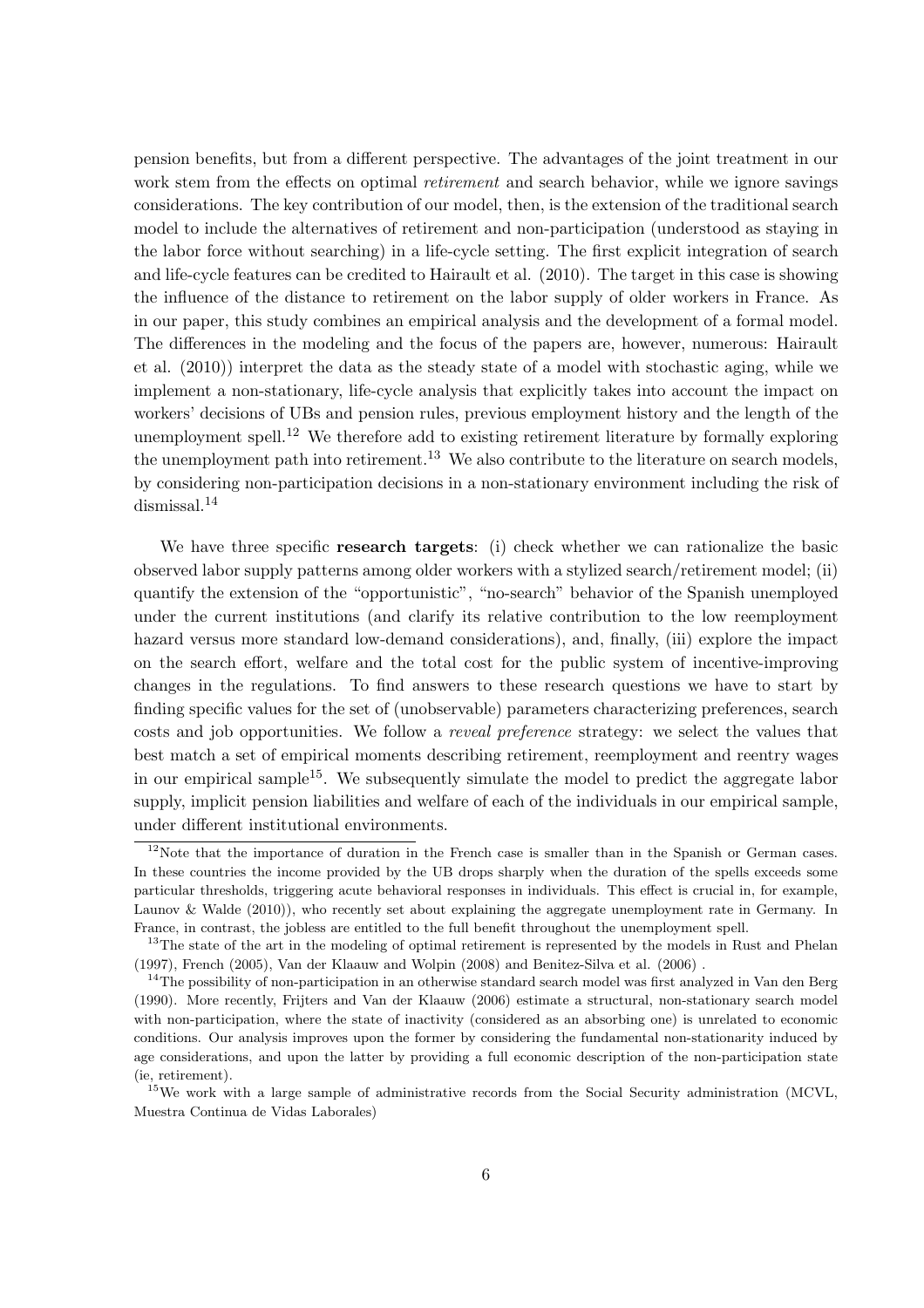We find that, firstly, observed labor behavior at older ages is reasonably well reproduced with our stylized economic model. It reveals a widespread "opportunistic" behavior by the unemployed: a fraction of around 50% of them act as if they were effectively early-retired. This figure climbs to almost 70% in the ages immediately around 60, the ERA. The model rationalizes this as the optimal reaction to an environment that combines poor incentives, relatively mild search costs and remarkably weak labor demand (the annual job-arrival rate is only around 50%, and the wages tendered are substantially lower than those enjoyed in their previous unemployment spells). The key role played by a weak labor demand is confirmed by simulating a counterfactual environment featuring the same institutions and a larger job-offer rate. The model predicts a large shift from "opportunistic" behavior to active labor search under those circumstances, although the gains are mostly concentrated before the age of 60. After the ERA, incentives do have a very relevant impact on behavior. A perfect enforcement of the unemployment law (making it impossible to draw benefits without searching) would appreciably improve the observed  $+60$  reentry rates, under current labor market conditions. The case for institutional reform is stronger when the fiscal balance of the pension system is taken into account. If we classify individuals as early-retired when they stop paying contributions (to eliminate the incentive to delay retirement), we achieve both appreciable increases in labor supply and sizable reductions in the implicit liabilities of the pension system. These financial gains are large enough to fully compensate the welfare losses inflicted by the reform on a subset of individuals.

The structure of the paper is as follows. The theoretical model is presented in section 2, starting with a brief discussion of the empirical evidence it seeks to replicate. Our empirical strategy is discussed next in section 3. It includes a discussion of the quantitative performance of the model, in the light of the empirical evidence. Our simulation experiments, including our policy reform proposals, are analyzed in section 4. Finally, section 5 concludes. A number of technical details and additional results are confined to dedicated appendices at the end of the paper.

# 2 The model

In this section we describe the details of our search/retirement theoretical model. We start in section 2.1 with an overview of the basic empirical evidence. This evidence is a fundamental input in the specification of the model. It also provides the natural backdrop against which we judge its performance. The model's technical details are reviewed in sections 2.2 to 2.4.

### 2.1 Basic Stylized facts

The empirical evidence comes from the last issue of a Spanish administrative data-set called Muestra Continua de Vidas Laborales, MCVL08 hereafter. This data-set includes information up to 2008 on the complete labor histories of more than one million Spanish workers. A complete description of the database, along with a detailed reduced-form econometric analysis can be found in García-Pérez et al. (2010a). In this paper we focus on a relatively narrow sub-sample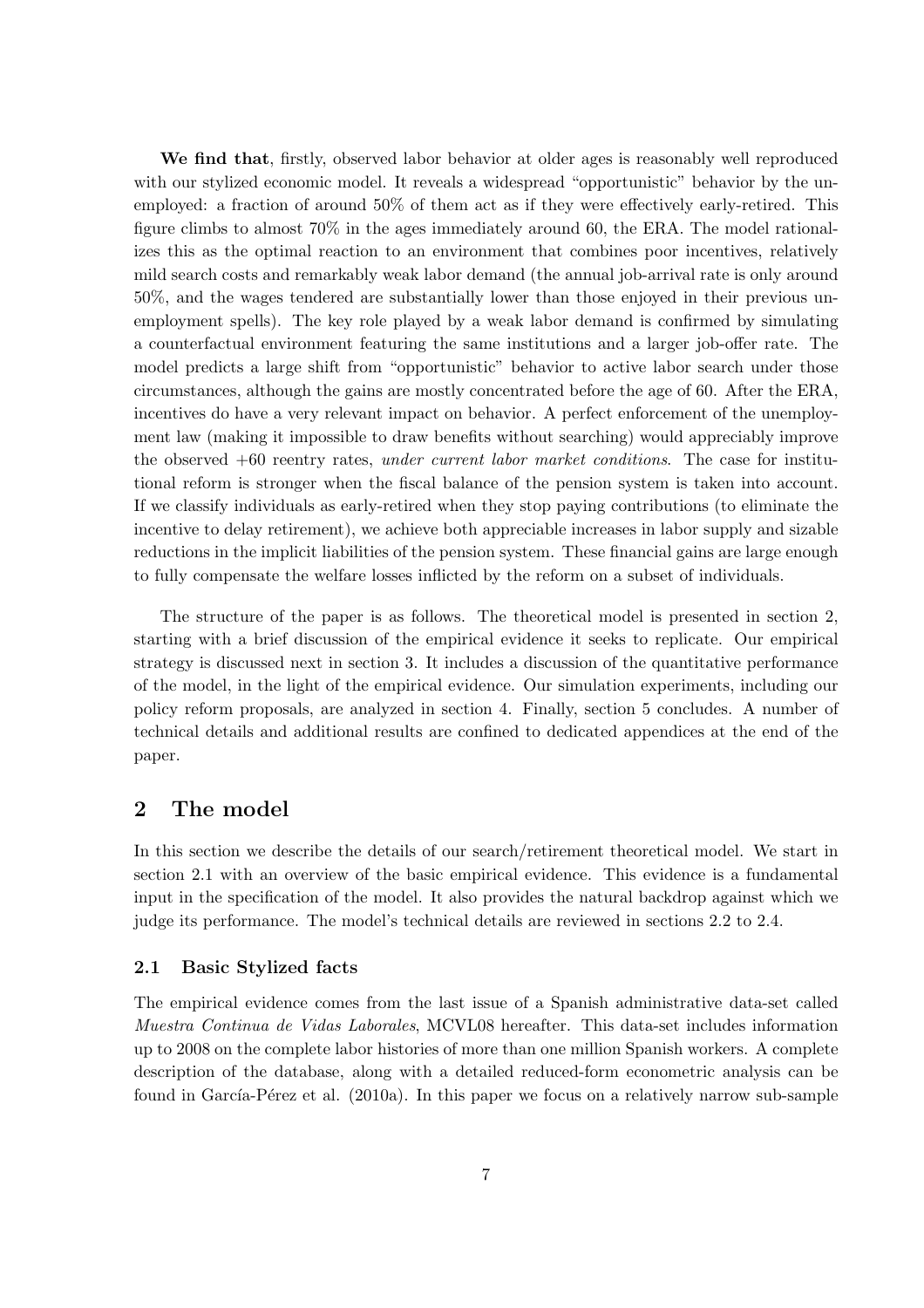

Figure 3: Transition from Unemployment to Employment: Quarterly reemployment hazard by age and duration (left panel) and by age and pension rights (right panel).



Figure 4: Reentry wages: accepted wages by workers reentering the labor market by age and duration (left panel) and by age and pension rights (right panel).



Figure 5: Transition from Unemployment to Retirement: Annual retirement hazard by age and duration (left panel) and by age and pension rights (right panel).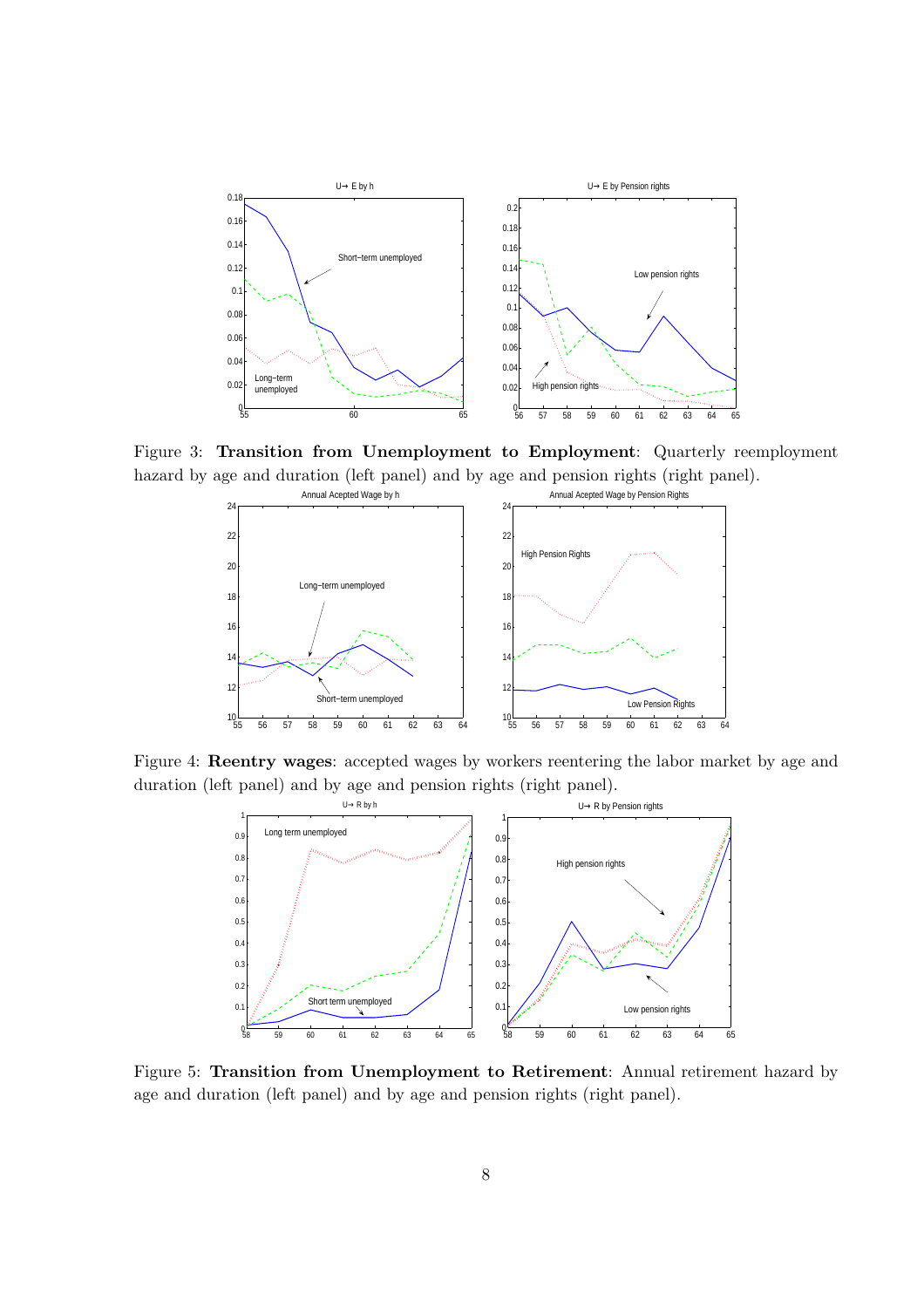selected to guarantee that the economic incentives of the individuals are clearly identified.<sup>16</sup>

Figures 3 to 5 provide a visual summary of the main empirical patterns and, consequently, of the essential regularities we wish our model to reproduce. Each graph has age on the horizontal axis and three lines corresponding to a partition of the sample in as many groups of workers. The sample in the right hand side panels is split according to the size of pension rights, PR, with percentiles  $1/3$  and  $2/3$  of the total distribution as thresholds.<sup>17</sup> The sample in the left hand side panels is split according to the duration of the unemployment spell, h (1 year, 2 years or more). It is immediately apparent that behaviour is heavily dependent on the age of the individuals, the duration in unemployment and the income available at each stage (provided by the clearly interconnected pension and unemployment programs).<sup>18</sup>

Reemployment has a well reported negative duration dependence, with the short-term unemployed showing remarkably larger reemployment hazards at all but the earliest ages included in the sample (left panel in Figure 3). The graphs also illustrate a (less documented) strong negative dependence on age, attenuated to some extent after the ERA of 60. The sensitivity to income is shown in the right panel in the figure, revealing how high pension rights systematically reduce the probability of reentering, although, again, the monotonicity is weakened before 58. The role of pensions has much greater impact on the wages of the unemployed that return to the labor force (right panel in Figure 4): considerably higher wages need to be offered to attract workers with high pension rights. The dependence on age and duration is less marked, but still clear. The presence of sample selection effects after 60 is also very apparent in the pattern of accepted wages (and, to a lesser extent, in the patterns of reentry hazards discussed above).<sup>19</sup> Finally, Figure 5 shows the strong dependence of retirement on age, pension rights and, especially, unemployment duration. The importance of the first two is well documented (Boldrin et al. (1999), Jiménez-Martín and Sánchez Martín (2007)). The impact of duration, in contrast, was largely overlooked in the previous literature, naturally leading us to pay special attention to it in our modeling effort.

### 2.2 Model structure

We model the search, participation and retirement behavior of unemployed workers in the age range  $a \in \{55, 70\}$  at one particular point in time. Time is assumed to be discrete, with one period in the model standing for one year of biological time. All agents in the model face the

 $16$ We consider males of 55 years of age or older, affiliated to the General Regime of the Spanish Social Security system, who are entitled to receive UBs and old-age pensions upon retirement. The sample belongs to the interval preceding the first major change in pension regulations (which took place in 1997). We exclude individuals who sign Special Agreements with the Social Security, and individuals with missing information that prevent us from computing their accrued pension rights.

 $17$ The accrued pension rights of a worker at a point in time are an average of his/her gross labor income (subject to a cap and a minimum) in the immediately preceding fifteen years of work. See section 2.3.

<sup>&</sup>lt;sup>18</sup>The evidence conditional on the size of the unemployment benefit is omitted for space reasons. It is qualitatively very similar to that shown in relation to pension benefits. See García-Pérez and Sánchez Martín (2010) for more details.

<sup>&</sup>lt;sup>19</sup>The unemployed that stay after 60 differ in some dimensions from those that retire at earlier ages. This composition effect is not formally explored in the current version of the model. Note, in any case, that the proportion of the unemployed in the sample decreases markedly after 60.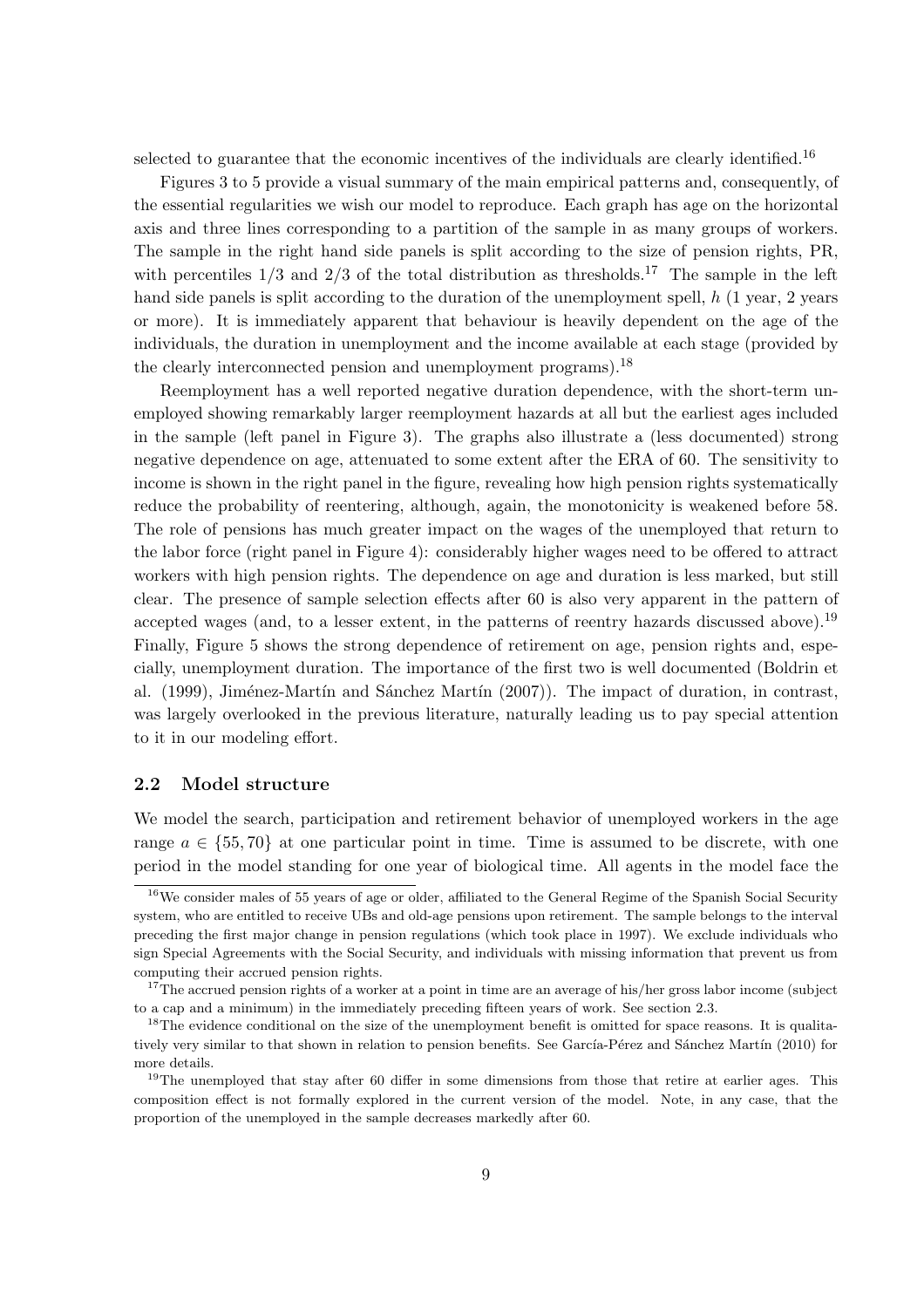

Figure 6: Timing of decisions and disclosure of information in the model.

same survival uncertainty, represented by the (age-conditional) survival function  $S_a$ . Labor market uncertainty depends on the state of the individual as described below. There are no other sources of uncertainty.

At the beginning of any period, individuals of all ages can be in one of three mutually exclusive labor states: employed, unemployed or retired. Retirement is a purely passive state, associated with the receipt of the pension benefit, B, and with a permanent withdrawal from the labor force. Employed workers have a time invariant real wage,  $w$ , and face a constant probability  $\delta$  of being fired at the end of the current period. After the ERA, they have the option of voluntarily leaving the labor force and start drawing the pension benefit.<sup>20</sup> In this paper we focus our attention on the behavior of the unemployed. Figure 6 visually summarizes the different options available to them. Immediately after the dismissal, three courses of action are possible: retire immediately (path R in the graph), actively search for a new job  $(S)$  or remain inactive (N). An active search strategy involves paying some upfront search costs in exchange for a probability  $\lambda_h$  of receiving a job offer at the beginning of the next period. This probability decreases over the duration of the unemployment spell, which we represent by  $h$ . The offer is fully characterized by the wage, which is a random draw from a distribution  $F(w|\hat{w})$ . The mean of the wage offered is an increasing function of the size of the accumulated pension rights  $\hat{w}$ <sup>21</sup> If the offer is rejected, the individual can either remain unemployed for another period or retire immediately (again, after the ERA). Unemployed workers who opt for "non-participation" (ie "stay inactive" while still formally enroled in the unemployment protection system) do not incur in any search cost in the present, but do not receive a job offer in the next period either. The public administration does not enforce the legal obligation to search in order to receive an UB. Consequently, a non-participating unemployed receives the same income as that obtained by one that engages in active searching: the UB  $(b \text{ in the formal model})$ . In section 4.2.2 we explore the consequences of granting the UB only to the unemployed who search. Finally, we assume

 $20$ We do not report the optimal retirement decisions of employees in the paper, but we do take them into account in all our calculations (eg, when an unemployed individual decides whether to accept or reject a job offer). We do not allow employees to go into voluntary unemployment in this paper. This possibility is explored in an economic environment very closed to that in this paper in García-Pérez et al. (2010b). This strategy is found to be optimal for a very small proportion of the individuals in the sample.

<sup>&</sup>lt;sup>21</sup>Pension rights  $\hat{w}$  are an average of the wages obtained in previous employment spells. They can be taken as a proxy of the productivity of the individual, implying a signaling effect that can result in higher wage-offers by employers.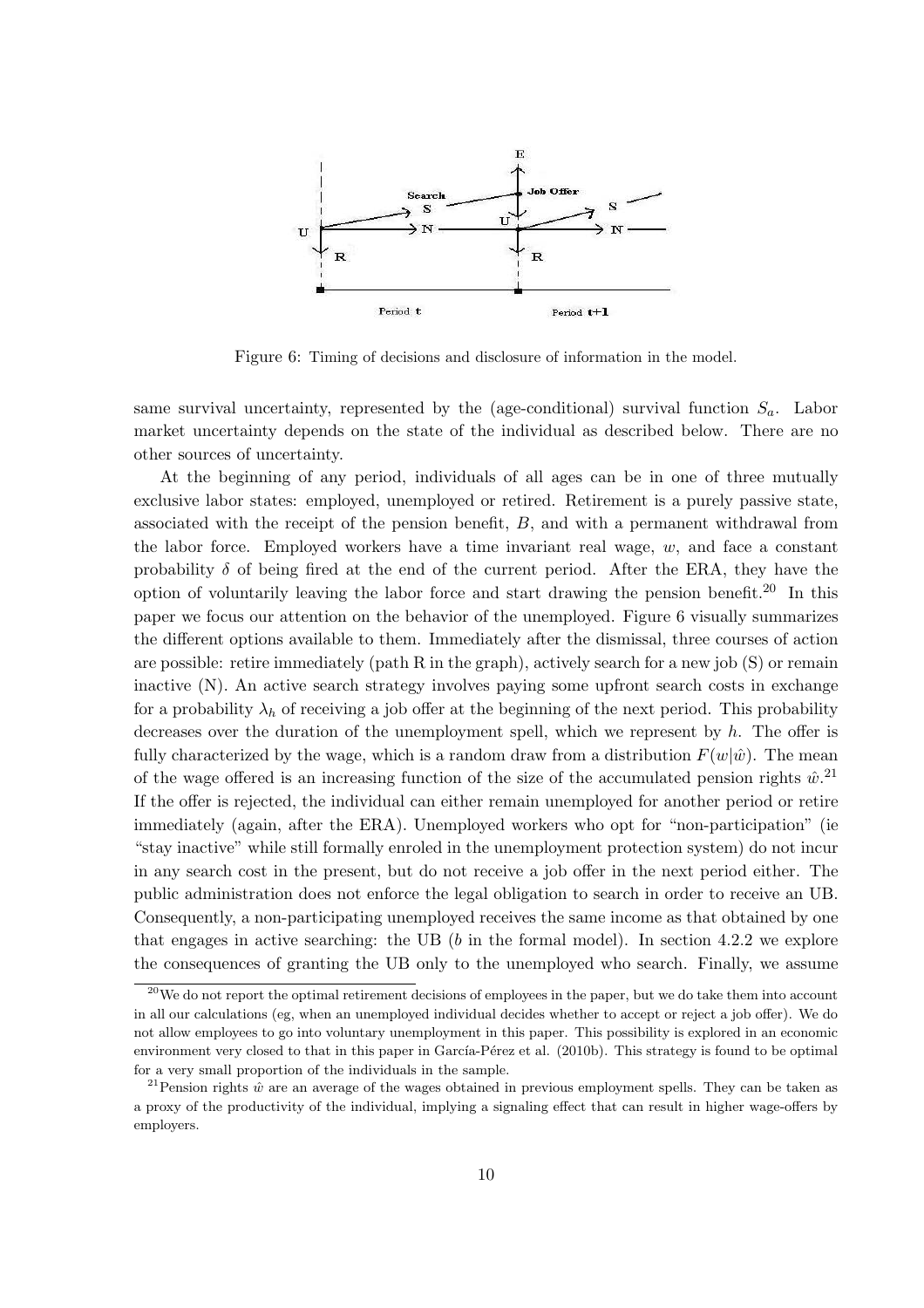nobody remains actively employed after the age of 70.

### 2.3 Institutions

#### Unemployment benefits

The UB scheme pays a proportion  $b<sub>h</sub> < 1$  of the wages enjoyed in the immediately preceding job, although the wage/benefit proportionality is broken by a minimum  $b_{min}$  and a maximum  $b_{max}$  imposed on the final benefits. Furthermore, the replacement rates  $b_h$  decrease with our discrete measure of the duration of the current unemployment spell, h. In the population at large, individuals can receive the contributive UBs for a maximum of two years. Besides, the unemployed older than 52 are also entitled to a specific subsidy  $b_{\min}^s$  (75% of the minimum wage) till their retirement, regardless of the duration of their unemployment spell. Equation (1) shows how all these elements feature in our model:

$$
b(\pi, h) = \begin{cases} \text{Max}\{b_{\min}, \text{ Min}\{b_1\pi, b_{\max}\}\} & \text{if } h = 1\\ \text{Max}\{b_{\min}, \text{ Min}\{b_2\pi, b_{\max}\}\} & \text{if } h = 2\\ b_{\min}^s & \text{if } h = 3 \end{cases}
$$
(1)

The public employment agency (INEM) not only provides immediate income to the unemployed, but also protects their future pension income by paying their pay-roll taxes to the Social Security system. These social contributions are a fixed proportion of the individual "pensionable wage" (the labor income considered by the pension authorities when determining the pension benefit). In the current system, INEM contributes the full previous wages of those unemployed with a duration of less than two years  $(h \leq 2)$ , and the minimum contribution in the case of a longer duration (h=3). Note, finally, that we do not consider workers covered by Special Agreements with the pension administration.

#### The pension system

A public pension can be claimed at any age after the ERA  $(N_m$  in the following equations), conditional on a complete withdrawal from labor market activities. The pension benefit for each worker is computed in two steps. First, an individual-specific component related to the worker's previous earnings is calculated. Next, this benefit is subsequently compared with the legal minimum and maximum pensions prevailing in each year to determine the final effective payment. Formally, the individual component,  $\ddot{B}$ , depends on retirement age,  $\tau$ , and on the accrued *pension rights* of the retiree,  $\hat{w}$ :

$$
\tilde{B}(\hat{w}, \tau) = \mu(\tau)\,\hat{w} \tag{2}
$$

The age-dependant replacement rate  $\mu(\tau)$  reflects an annual penalty of  $\mu_1$  percentage points for retirement before the NRA (N):

$$
\mu(\tau) = \begin{cases}\n\mu_0 & \text{if } \tau < N_m \\
\mu_0 + \mu_1(\tau - N_m) < 1 & \text{if } \tau \in \{N_m, \dots, N - 1\} \\
1 & \text{if } \tau \ge N\n\end{cases}
$$
\n(3)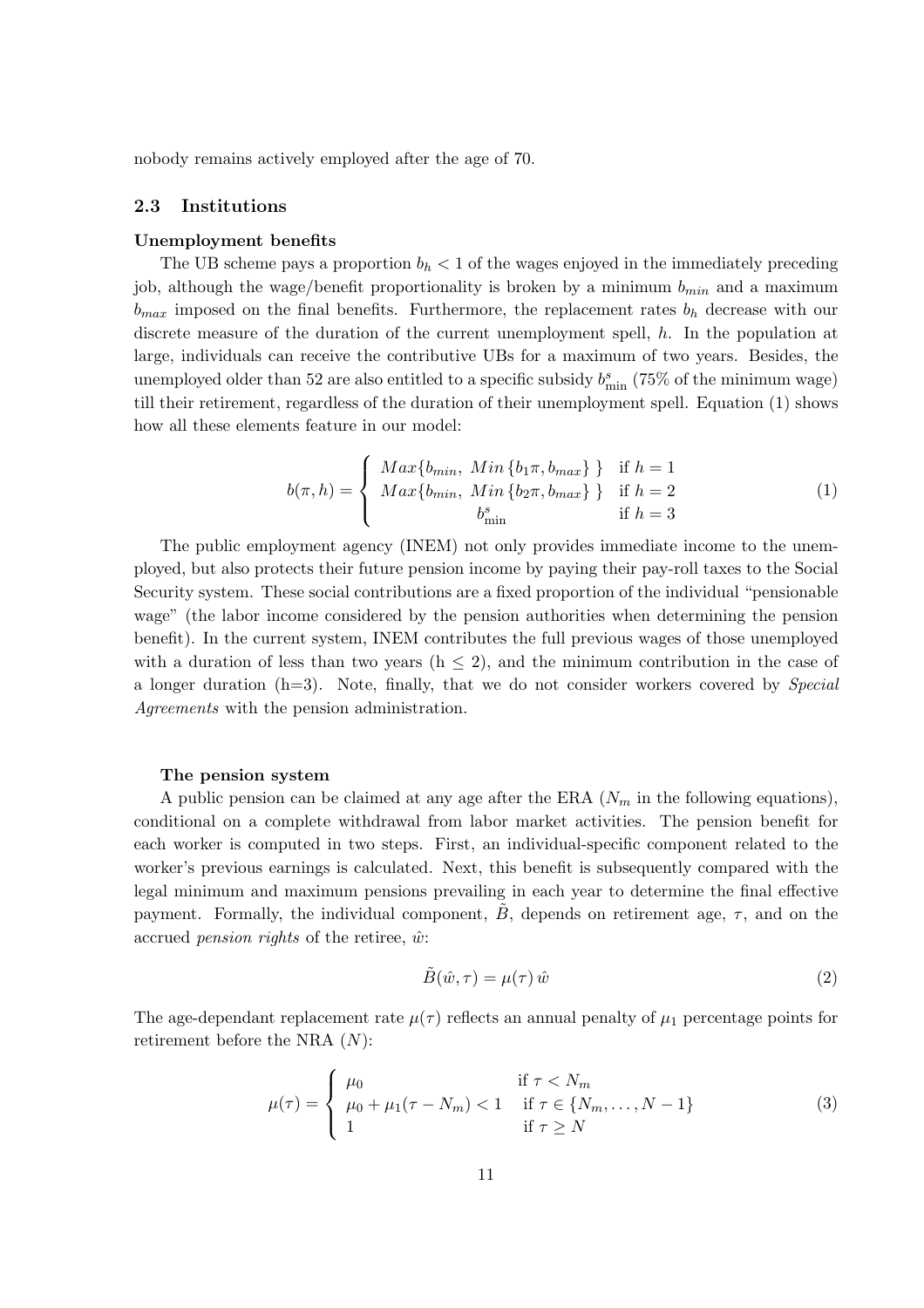with  $\mu_0 = 1 - \mu_1(N - N_m)$ . Accrued pension rights ("*Base Reguladora*") is a moving average of total labor earnings in the D years immediately before retirement,  $\hat{w}$ :

$$
\hat{w}_{\tau} = \frac{1}{D} \sum_{i=1}^{D} w_{\tau - i}
$$

Unfortunately, implementing this formula in the model implies large computational costs. Instead, we simplify the dynamics of  $\hat{w}$  by assuming that, for an individual with current labor income w, the one-year update in pension rights is:  $2^2$ 

$$
\hat{w}_{\tau+1} = \hat{w}_{\tau} + \frac{w - \hat{w}_{\tau}}{D} \tag{4}
$$

Finally, the scheme is made progressive by the inclusion of maxima and minima in the final payment. This breaks the strict proportionality between the effective benefit  $B(\hat{w}, \tau)$  and pension rights:

$$
B(\hat{w}, \tau) = \begin{cases} B_{\min} & \text{if } \tilde{B}(\hat{w}, \tau) < B_{\min} \\ \tilde{B}(\hat{w}, \tau) & \text{if } B_{\min} \le \tilde{B}(\hat{w}, \tau) \le B_{\max} \\ B_{\max} & \text{if } B_{\max} < \tilde{B}(\hat{w}, \tau) \end{cases}
$$
(5)

The effective benefit  $B(\hat{w}, \tau)$  is first computed when the individual retires and kept subsequently constant in real terms throughout the rest of his/her life. $^{23}$ 

### 2.4 Optimal Behavior

For the unemployed that incurred search costs in the previous period, we assume that all labor uncertainty is solved at the beginning of each period. Subsequently, they take the decision of whether to accept or reject the wage offer they may have received and (in the case of rejection) whether to remain unemployed or retire from the labor force. The unemployed who did not search in the past may reconsider their decisions and search during the current period, remain unemployed without searching or retire. Finally, employees must decide on whether to keep working for the same wage or to retire. As discussed before, we do not allow voluntary transitions from employment into unemployment. In all cases we assume individuals to be expected utility maximizers and make decisions by comparing the expected discounted utility obtained from the flows of income and leisure resulting (given the institutional environment described above) from the different alternatives. Formally, individuals of age  $a$  maximize expected utility at that age:

$$
V_a = \max_{\{e_a\}_a^{\overline{N}}} E\left[\sum_{i=a}^T \beta^{i-a} u(y_i, e_i)\right]
$$
(6)

where  ${e_a}$  stands for the sequence of present and future labor states from age a till the maximum possible working age,  $\overline{N}$  (70 in the base calibration). The posibles values of  $e_a$  are  $\{E, S, N, R\}$ 

 $22$ <sup>22</sup>The approximation is exact under our assumption of constant wages for employees.

 $^{23}$ We do not consider a number of relatively minor details of the pension and fiscal systems. In particular, we do not include pension reductions due to an insufficient number of contributive years, which have a minor effect on the pension of a reduced number of workers in our sample.We also ignore the effects of income taxation.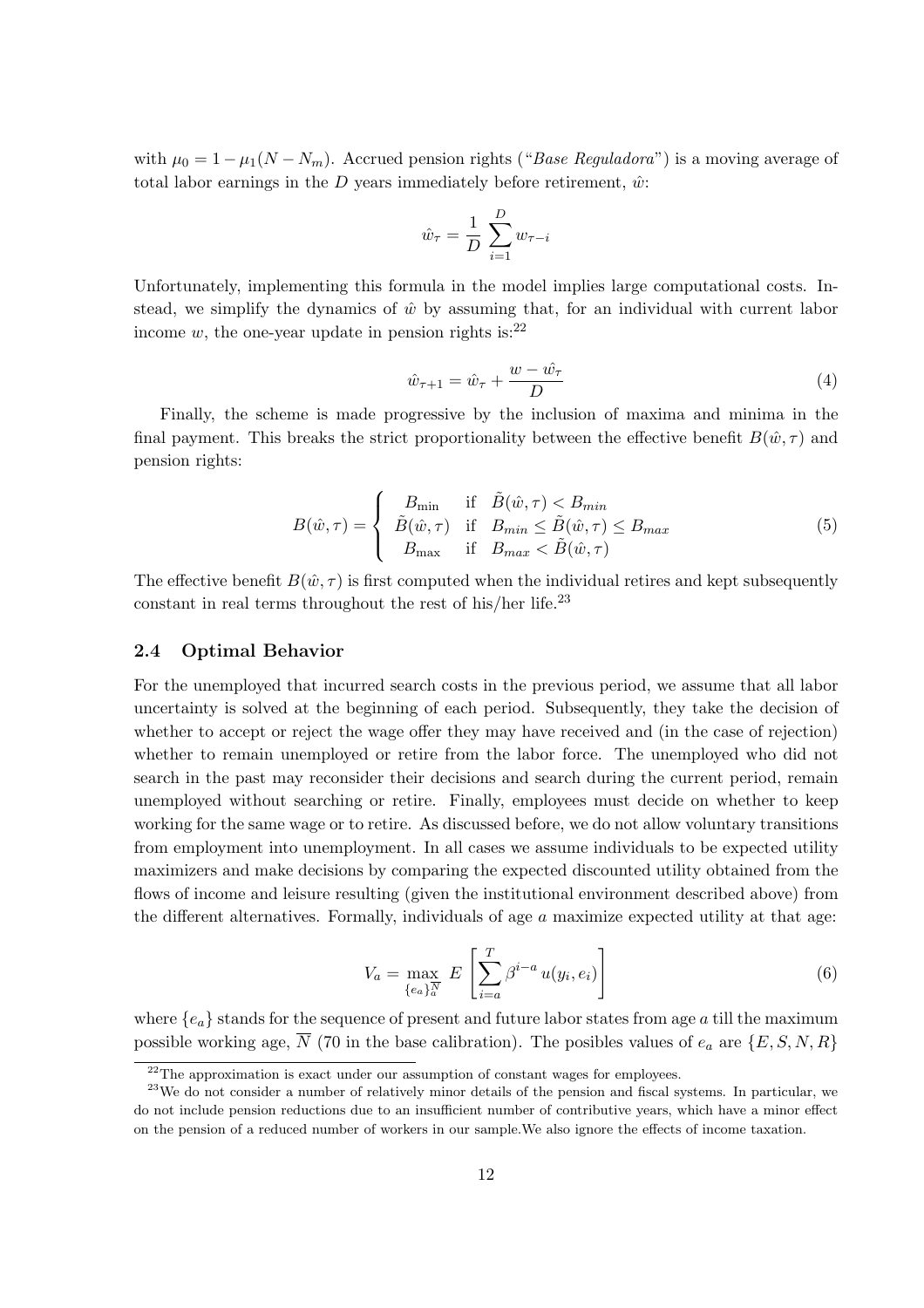representing Employment, unemployment with Search, unemployment without search (Nonparticipation) and Retirement. T is the maximum longevity,  $\beta$  is a constant discount factor representing a pure preference for earlier consumption, and individual preferences are represented by an additively separable and age-invariant function of income and the labor state,  $u(y, e)$ . More precisely, period utility depends on the current income flow,  $y$ , and on the labor state,  $e$ , as follows:

$$
u(y,e) = \frac{[y(1+\nu(e))]^{1-\eta}}{1-\eta} \quad \text{with} \quad \nu(e) = \begin{cases} 0 & \text{if } e = E \\ l^s & \text{if } e = S \\ l & \text{if } e = (R,N) \end{cases}
$$

 $\overline{ }$ 

where  $\eta$  measures the curvature of the objective function (which, in turn, determines both the degree of risk aversion and the willingness to substitute income intertemporally) and  $\nu(e)$ represents the variation, with the labor state, in the value of the time that is not devoted to labormarket activities. In our base specification, we normalize this value to zero for employees and assume a positive value (l) for non-participants and retirees and a smaller -albeit still positiveone  $(l<sup>s</sup>)$  for the unemployed that search.  $l<sup>s</sup>$  is smaller than l to capture the costs associated with the search process, including the cost of re-training and the possible 'stigma' cost of staying unemployed.

As usual with nonlinear stochastic dynamic programs, there are no analytical solutions for the individual problem. Instead, we work with a recursive representation of the problem in (6), and characterize its solution via the sequence of value functions associated with each age and labor state. These value functions are solved numerically by backward induction starting at  $\overline{N}$ . The formal description of the value functions is provided in appendix A.1. A discussion of the properties of optimal behavior is postponed to section 3.2, where we compare the model predictions to the original data.

# 3 Calibration of the model's parameters

In this section we discuss our strategy to select the parameters that constitute the benchmark case throughout the rest of the paper. We start in section 3.1 by describing the revealed preference approach we implemented. The chosen parameters and the quantitative predictions of the resulting model are then reviewed in section 3.2. We pay special attention to verify the extent to which the model can reproduce the empirical stylized facts in section 2.1. Overall, this section provides the reader with the fundamental results of the calibration process, leaving more specific details to appendix B. Finally, appendix D explores the robustness of our main findings to alternative sets of parameter values (both individual and institutional).

### 3.1 Revealed preference approach

The model's parameters can be classified into two broad categories depending on the availability of directly observable empirical counterparts. On the observable side, we have the parameters controlling human longevity and the institutional details of pension and unemployment schemes.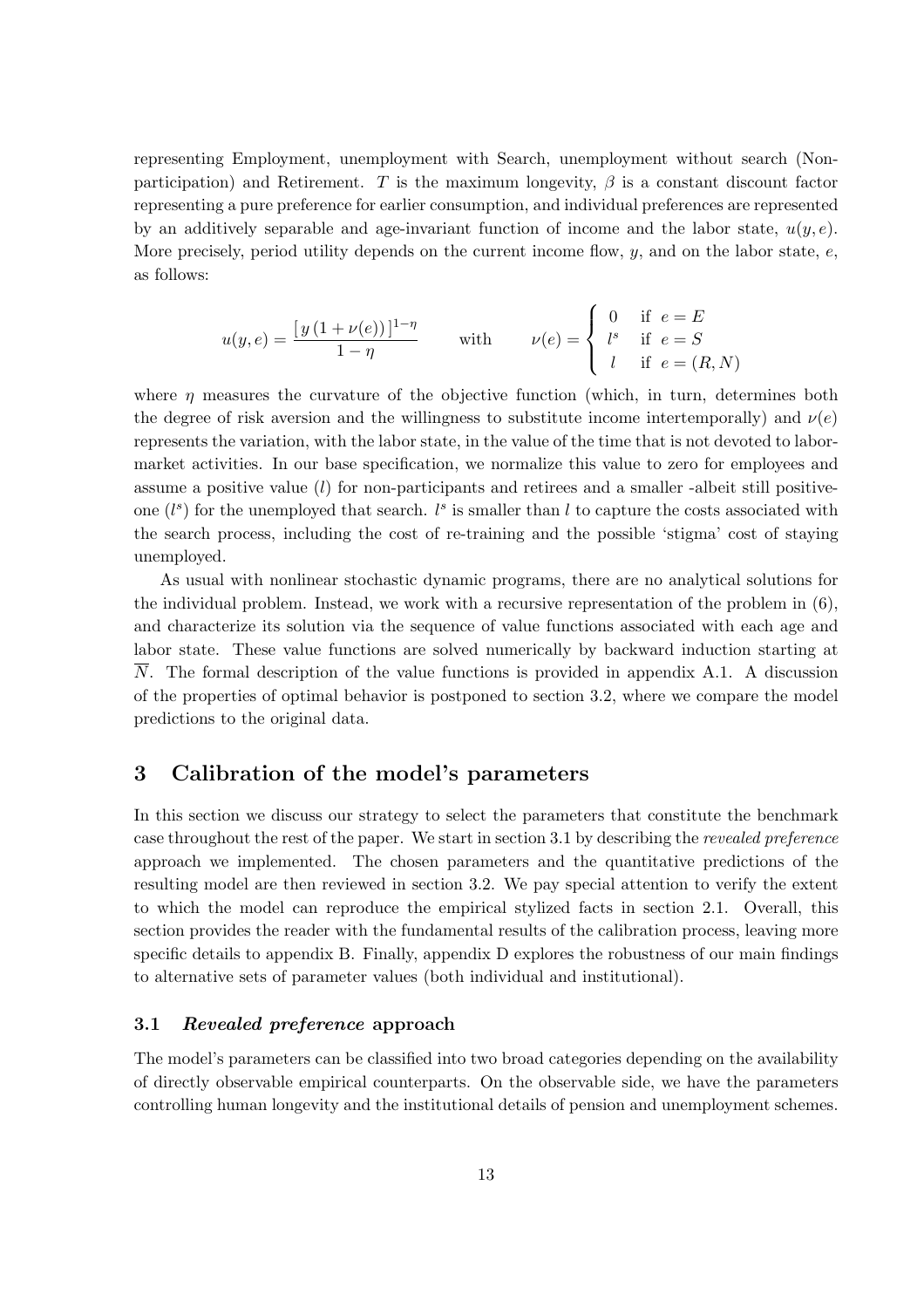In the group without direct observable counterparts we find the parameters of individual preferences and the parameters that control the demand side of the labor market.<sup>24</sup> For the latter group we implement a minimum distance strategy. We choose a set of empirical properties and search for the parameters that make the model reproduce them as closely as possible. More formally, we select a set of empirical moments, m, that we consider especially relevant for our analysis. We then find the value of the model's parameters,  $\theta$ , that generates a set of simulated moments,  $\hat{m}(\theta)$ , whose distance with respect to their empirical counterparts is minimum:

$$
\theta = arg \min_{\theta \in \Theta} \ \ ||m - \hat{m}(\theta)||
$$

We target a total of 25 empirical moments: (1) the conditional retirement probabilities by age in the 60/65 range; (2) the conditional reemployment probabilities by age in the 55/65 range and  $(3)$  the reentry wages in the same age range.<sup>25</sup> The notion of distance implemented in the calculation corresponds to a quadratic norm, with each individual moment weighted accordingly to its share in the empirical sample. Finally, we use a grid-search method to find the best fit between the model's predictions and the data. The details of the implemented numerical solution procedure are presented in Appendix B. Overall, our approach belongs to the general category of "methods of simulated moments", although we differ from the standard econometric literature in its numerical implementation: we favor the robustness of a grid-search method over the speed and precision of more conventional estimation mechanisms.

### 3.2 Parameters, model predictions and empirical counterparts

The set of parameter values resulting from our calibration procedure is shown in table 1. The parameters describing the pension and unemployment schemes reproduce their direct empirical counterparts as of 1997.<sup>26</sup> Retirement pensions are, then, first available at the age of 60, with an annual early-retirement penalty of  $8\%$  of accrued pension rights.  $\hat{w}$  is computed to approximate a moving average of the 8 years immediately before retirement (according to equation (4)). A full pension is granted at the NRA of 65. The values of the minimum and maximum pensions amount to 0.9 and 4.3 times the minimum wage, respectively. The minimum pensions is increased by 12% after 65. Unemployed workers receive 65% of their previous wages as benefits during the first year out of work (an average of 70% being provided in the first six months, and 60% provided thereafter). This value of 60% continues in the second year and it is set to just 75% of the minimum contribution (6.2 thousand euros) in subsequent years. The general proportionality

 $24$ Note that we can observe the wages of the unemployed reentering the labor force, but we cannot directly observe the properties of the offered wages.

<sup>&</sup>lt;sup>25</sup>The targeted moments capture changes at a point in time in the labor situation of the individuals in our empirical sample. The initial distribution of the individuals according to the model's state variables (age, duration, previous wages and pension rights) is taken directly from the data.

 $26$ After 1997 the institutional environment has been remarkably unstable in Spain, with small changes in the pension rules being introduced in 1997, 2002 and 2007. Given the complexity of the simultaneous modeling of several institutional arrangements, we opted for a more straightforward analysis: (1) calibrate the model using the behavior observed before the 1997 reform; (2) use the resulting parameters in our subsequent experiments and (3) check the robustness of our findings to the changes introduced in the pension system after 1997 (ie, we check that our main results still hold true in an environment featuring the most recent legislative changes).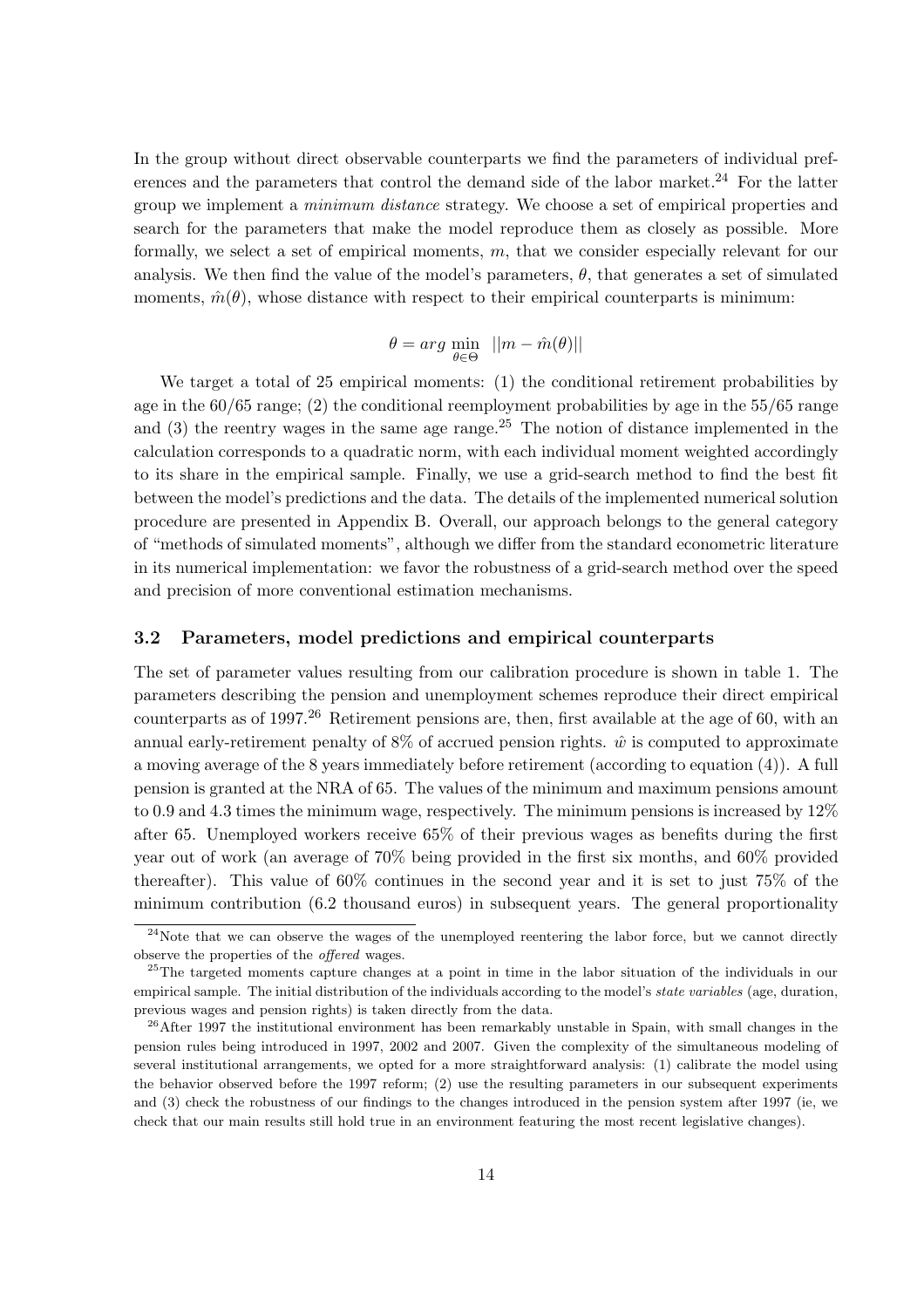of benefits and wages (for durations of less than two years), then, is broken by the minimum subsidy and a ceiling of twice the minimum wage.<sup>27</sup> Finally, we calibrate the dismissal rate,  $\delta$ , to 6.7%, the average annual value observed in the entire MCVL sample for workers in the 55-65 age range. This is coherent with our treatment of transitions from employment into unemployment as an exogenous process.

| Preferences                 |       |                                  |                          | Labor Market parameters |                                 |  |  |
|-----------------------------|-------|----------------------------------|--------------------------|-------------------------|---------------------------------|--|--|
| $\beta$                     | 0.91  | Annual discount factor           | $\lambda_1$              | 0.5                     | Job offer arrival rate $h=1$    |  |  |
| $\eta$                      | 6     | Risk aversion                    | $\lambda_2, \lambda_3$   | 0.38                    | Arrival rate for $h=2,3$        |  |  |
|                             | 0.3   | Extra value of income (inactive) | $\delta$                 | 0.067                   | Probability of dismissal        |  |  |
| $l^s$                       | 0.2   | Extra value of income (search)   | G                        | 0.05                    | Wage growth with $\overline{w}$ |  |  |
|                             |       |                                  | $\sigma$                 | 5.6                     | Std. of wage offers             |  |  |
| Pensions                    |       |                                  |                          | Unemployment            |                                 |  |  |
| $N_m/N$                     | 60/65 | Early/Normal Ret. age            | $b_1, b_2$               | 0.65;0.6                | Benefit coverage $h=1,2$        |  |  |
| $\mu_1$                     | 0.08  | Annual early ret. penalty        |                          |                         |                                 |  |  |
| $B_{max}$                   | 26.69 | Maximum pensions                 | $b_{max}$                | 2 w                     | Maximum benefit                 |  |  |
| $B_{min}$                   | 5.62  | Minimum pensions                 | $b_{min}$                | $\underline{w}$         | Minimum benefit                 |  |  |
| $B_{min}^{65}$              | 6.26  | Min. pension $+65$               |                          | 0.8 w                   | Unemployment subsidy            |  |  |
| D                           | 8     | Lags in pension formula          |                          | 6.2                     | minimum wage                    |  |  |
| <b>Social Contributions</b> |       |                                  |                          |                         |                                 |  |  |
| $\varsigma$                 | 0.356 | Pay-roll rate                    | $\underline{\mathsf{S}}$ | 7.29                    | Minimum contribution            |  |  |
| $\overline{\varsigma}$      | 31.29 | Maximum contribution             |                          |                         |                                 |  |  |

Table 1: Parameter values in the benchmark economy (all amounts are expressed in thousands of euros and 2002 prizes). See table 2 for the values of the mean of the process of wage offers. Preference and Labor Market parameters are recovered via reveal preference.

Preference and labor-market parameters are revealed by comparing the data and the model's predictions. We summarize those predictions in two ways: by simulating the behavior of the individuals in our empirical sample and by studying the numerically computed policy functions of the individual problem. Figure 7 illustrates the former by plotting the age-profiles of retirement and reemployment hazards observed in the data and those obtained through the aggregation of the model predictions. The average reentry wages of the model and those from the data are also provided. The optimal retirement policy and reservation wages obtained with the baseline calibration are reproduced in appendix B.2. <sup>28</sup>

The identifiability of the parameters is not a trivial task in our model, given its complex and highly non-linear character. In general, all parameters exert influence to some extent on each of the three dimensions of observable behavior that we focus on (reemployment and retirement

 $27$ This value is a compromise between the number for those with more than two descendants (2.25) and the value for smaller families (1.75).

<sup>28</sup>More disaggregated comparisons of the data vs. the model predictions are presented in section 3 of our companion paper García-Pérez and Sánchez Martín (2010). We also include there the value functions obtained in all the experiments reported in the paper.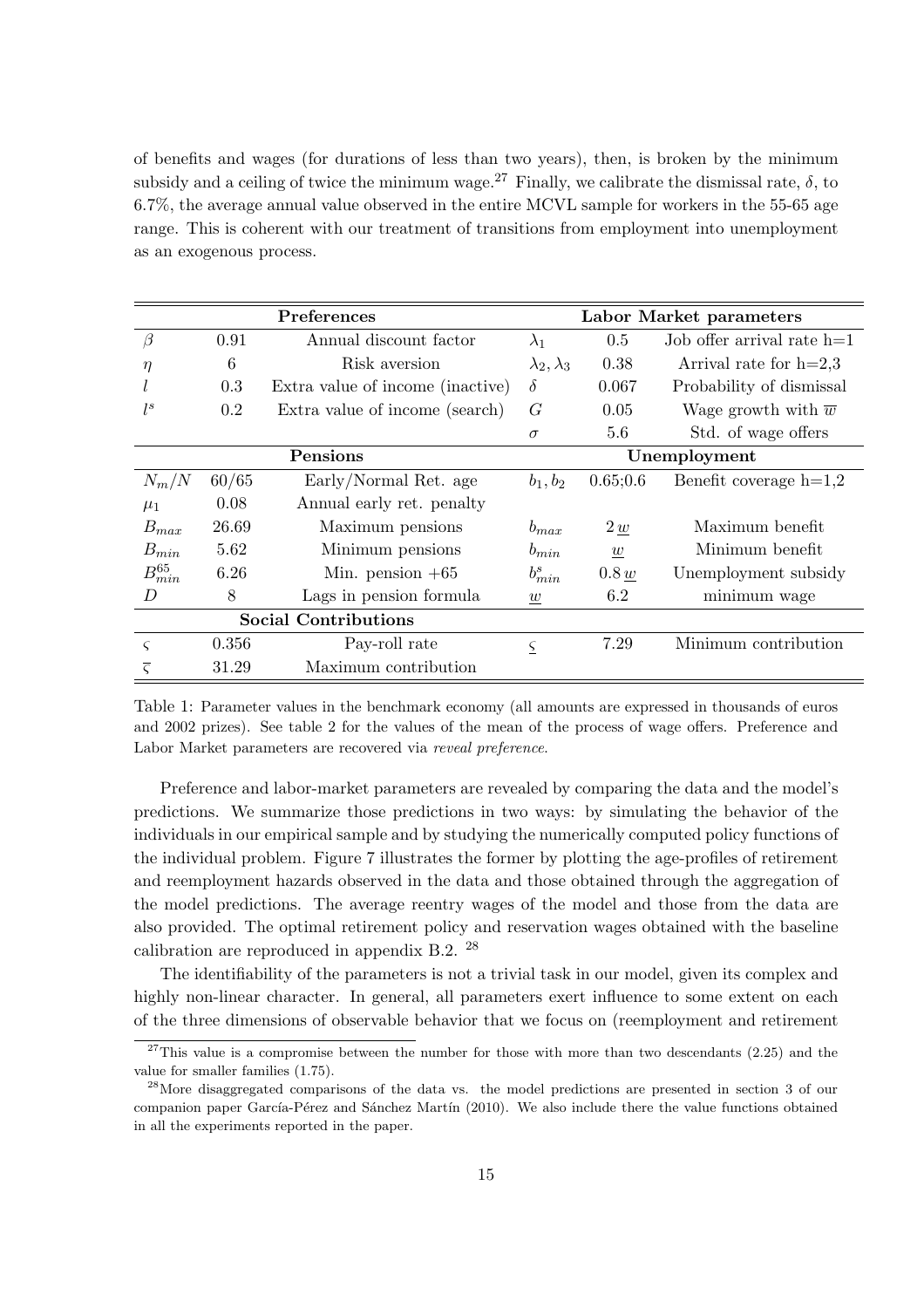

Figure 7: Benchmark theoretical predictions (green, dashed line) vs. empirical data (blue, continuous line): retirement and reemployment hazards (top panels), reemployment wages (bottom left panel) and predicted incidence of non-participation by age (bottom right panel).

decisions and reentry wages). Nevertheless, most parameters tend to have clearly stronger effects on some particular dimensions, which facilitates an articulated review of their identification properties. We review each parameter in turn, starting with preference parameters. The discount factor  $\beta$  intervenes in all the margins in the model, but is particularly influential on early retirement choices. To generate a reasonable amount of retirement at the age of 60 we need a  $\beta$  of 0.91 (or a 9% annual discount), which means that our individuals are more impatient than what is normally found in the literature.<sup>29</sup> On the other hand, to get a relatively flat retirement hazard rate in the intermediate ages (over 60 but before the NRA, when pension rules induce a marked jump in retirement) we also need individuals with relatively high risk aversion,  $\eta$ , or, equivalently, weakly inclined towards the intertemporal substitution of consumption. Highly flexible individuals would easily endure low levels of current consumption in expectation of a higher pension in the future (ie, they will tend to postpone retirement as long as possible). This (interacted with the pension rules) would produce a sharply increasing profile of retirement after 60, which is at odds with the empirical evidence. With a value of  $\eta = 6$  our model is capable of producing a sustained flow of retirement between 62 and 65, although the model predictions fall short for the age of 61. Note that high values of  $\eta$  also make the individuals more reluctant to engage in searching and, consequently, to reenter the labor market. Our simulations show,

<sup>&</sup>lt;sup>29</sup>In reality, the discount factor is most certainly heterogeneously distributed across the population. Previous studies (eg. Gustman and Steinmeier (2002)) find that early retirement is largely due to a relatively small group of highly impatient individuals. In our framework with homogeneous preferences, this feature leads to a high average discount factor.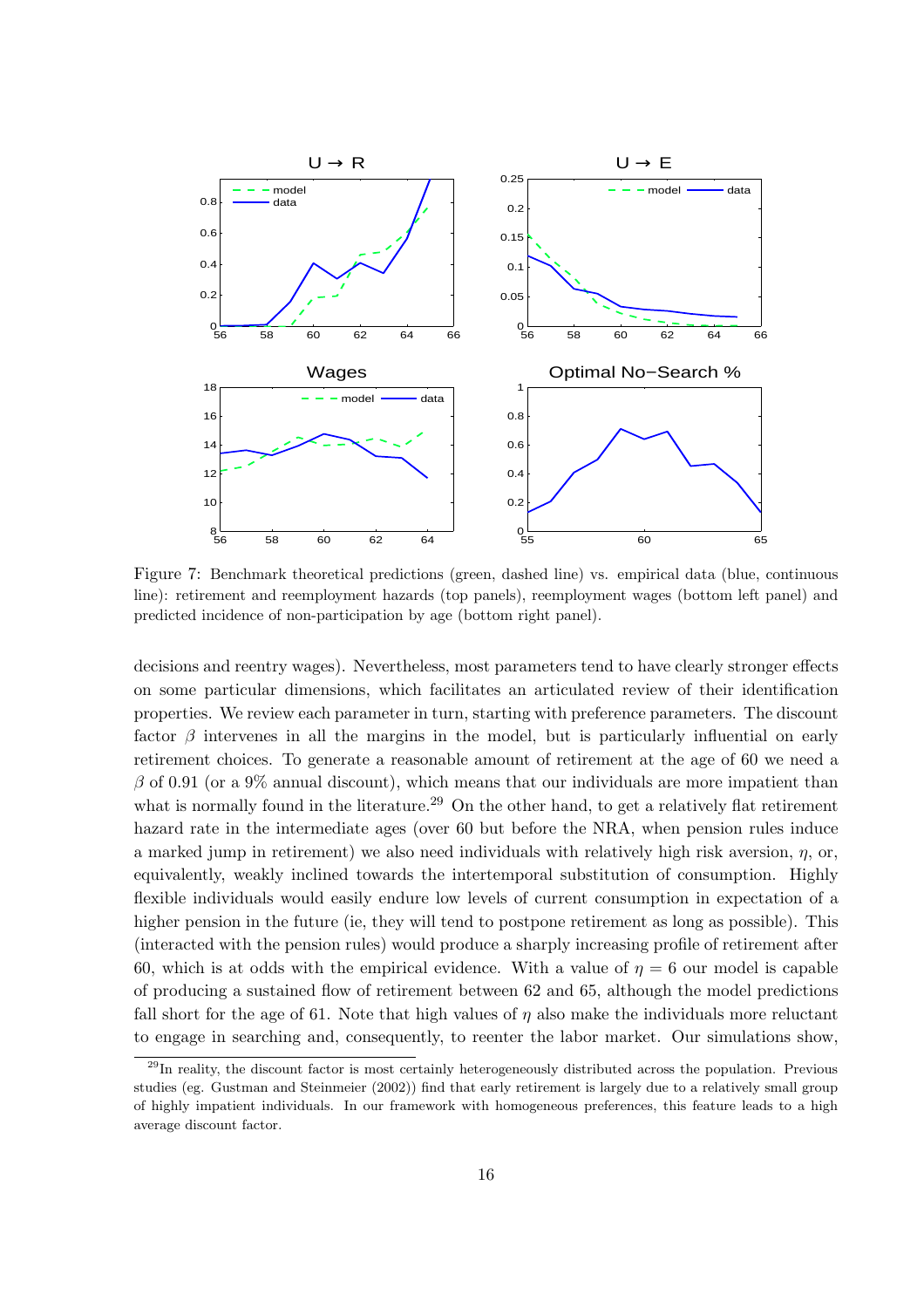|                                   | <b>Bottom</b> | Intermediate | Top     |      |
|-----------------------------------|---------------|--------------|---------|------|
|                                   | tertile       | tertile      | tertile |      |
| Model wage offers                 |               | 8.6          | 9.5     | 5.6  |
| Sample wage (previous employment) | 12.4          | $16.8\,$     | 21.8    | 6.57 |

Table 2: Observed previous wages vs. estimated offered wages. Top line: Mean offered wages in the model by broad group of pension rights (split according to percentiles  $1/3$  and  $2/3$ ) and standard deviation of the process of wage offers (assumed constant for all pension groups). Bottom line: observed distribution of wages in the preceding employment spell, conditional on the level of accrued pension rights. All figures in thousand Euros and 2002 prizes.

however, that the characteristics of the labor-market are more determinant in this sense (see below). To finish with retirement, the general level of the retirement hazard (especially the size of the peak at 65) is mostly controlled by  $l$ , the value of time when the individual is neither working nor searching.

Identifying the properties of the labor market is of special importance to the aim of this paper. To achieve this, we essentially base ourselves on the model predictions in terms of reemployment hazard and reentry wages, as retirement behavior shows very little sensitivity to changes in the offer rates and the properties of wages. Again, something not too far from a partition of the parameter space is observed, with the arrival rate  $\lambda$  having a disproportionate effect on the reentry hazard, while the mean and variance of wage offers exert a more direct influence on accepted wages. The low reentry hazards in the data, therefore, clearly reveal a difficult environment for the older unemployed. Our best fitting parameter of reentry rates is only 50%, accompanied by an appreciable process of hysteresis (identified by the drops in reentry rates with the duration in unemployment). Engaging in a search process in the Spanish labor market is, according to our model, a rather risky endeavor for those approaching retirement. The income prospects for job-seekers do not seem to be very favorable either. We assume a log-normal process for wage offers, with a constant variance  $\sigma^2$  and a mean that depends on the size of the accrued pension rights of the individual (split into three groups according to the empirical percentiles  $1/3$  and  $2/3$ ). <sup>30</sup> Table 2 reproduces the parameters that best match the observed reentry wages, along with the average sample wage in the previous spell for the three broad groups of accrued pension rights. The sacrifice in labor income induced by the unemployment spell is very important, ranging from 30% to 55%. An interesting property of the data is the observation of a slightly decreasing profile of accepted wages with age, a property that has an important bearing on the selection of the only remaining preference parameter: the value of time while searching,  $l^s$ . We obtain a good match by selecting a rather high value. A larger difference  $l - l^s$  will strongly discourage job-seeking at older ages for all but the workers with higher previous income. This will result in an increasing profile of accepted wages by age.

<sup>&</sup>lt;sup>30</sup>Formally,  $w \sim log N(\psi, \sigma^2)$ ) where the first moment changes with pension rights. There are actually only two parameters:  $\psi_1$  (the mean associated with the bottom tertile of accrued pension rights) and a constant growth rate G. For the intermediate and top tertiles, the means are computed:  $\psi_i = (1+G)^{i-1}\psi_1$  with  $i = \{2,3\}$ .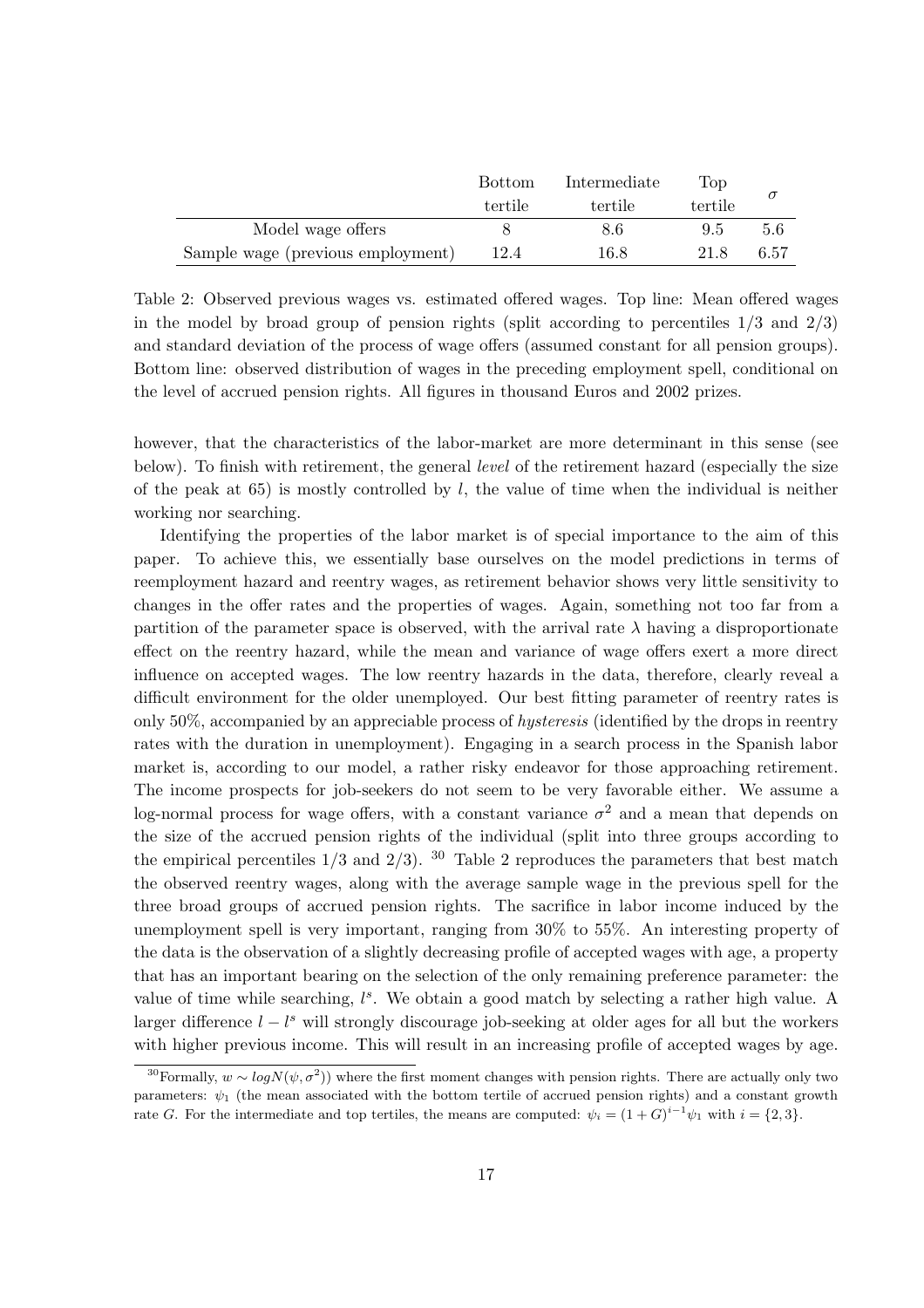A relatively large value of  $l^s$  avoids this counterfactual prediction.

### 3.2.1 Empirical performance

Figure 7 illustrates the empirical performance of the model by comparing the data and the model predictions in three dimensions: the conditional probabilities of reemployment and retirement by age and the reentry wages by age. Additionally, in Figure 14 (in appendix B.3) we arrange the model predictions in the same way as we did with the data in Figures 3 to 5 in order to facilitate the comparison. Starting with Figure 7, it seems clear to us that our highly stylized model does a reasonable job in reproducing the broad patterns in the data. The model successfully reproduces the decreasing reemployment hazard by age; the mildly increasing pattern of retirement by age, including the large spike at 65 and (to a lesser extend) the spike at  $60<sup>31</sup>$  It also replicates the average level of accepted wages, although it tends to show a slightly increasing trend that is not present in the data. It very accurately reproduces the dramatic increase in retirement for those who have been unemployed for more than two years (bottom left panel in Figure 14), the contribution to retirement at 60 by workers with low pension rights and the larger incidence of retirement at all other ages among workers with high pension rights (bottom right panel in Figure 14). Finally, it also successfully captures the higher reentry rates of workers with a short unemployment record and with low pension rights (top panels in Figure 14) and the high reentry wages enjoyed by workers with large pension entitlements (middle-right panel in Figure 14).<sup>32</sup>

Obviously, some discrepancies do reveal themselves. In particular, we find that the model does not generate enough early-retirement, underpredicts reemployment after the age of 60 and predicts excessive reentry flows among the unemployed with higher pension rights before 60 and too little after 60. These difficulties tend to concentrate around the behaviour of the long-term unemployed and/or of individuals with above average pension rights. They may point towards some data problems, but they also suggest the need for improvements in the specification of the model, especially the inclusion of some additional unobserved heterogeneity.<sup>33</sup>

<sup>&</sup>lt;sup>31</sup>A more disaggregated comparison of the data vs. the theoretical prediction is provided in our companion paper García-Pérez and Sánchez Martín (2010). In particular, we present retirement hazards by age and broad group of pension rights. We find that the model does generate a remarkable spike at the age of 60 for workers with low pension rights ie. workers subject to minimum pensions. At the same time, the peak is hardly visible in the aggregate data, due to the behavior of the workers with high pension rights: the model predicts a relatively high incidence of retirement before 65 among them, and this tends to blur the importance of retirement at the ERA.

 $32\%$ Note that, with a coarse grid of just three possible durations, our model cannot reproduce the spike in reentry rates observed around 24 months (Figure 2). It reproduces the smaller reentry rates observed, on average, among the unemployed with durations of more than two years versus the unemployed with shorter durations. It also predicts a strong behavioral reaction to the change in incentives after crossing the 2-year threshold: reservation wages drop by as much as 40% in the years before the NRA (Figure 11 in Appendix 3).

<sup>&</sup>lt;sup>33</sup>In principle, the inclusion in the model of, for instance, two groups with low/high values of leisure or time discounting may lead to some degree of self-selection at the age of 60, implying that the unemployed still active after the ERA will have better reemployment possibilities. The resulting model is, however, substantially more complex to handle and the calibration of the distribution of the extra amount of heterogeneity is particularly challenging. In particular, we have followed a revealed preference approach to solve a model including heterogeneity in the discount factor. The resulting model provides a better reproduction of the retirement peak a the age of 60, but the improvement obtained does not seem to compensate for the extra cost of the enlarged model. We leave further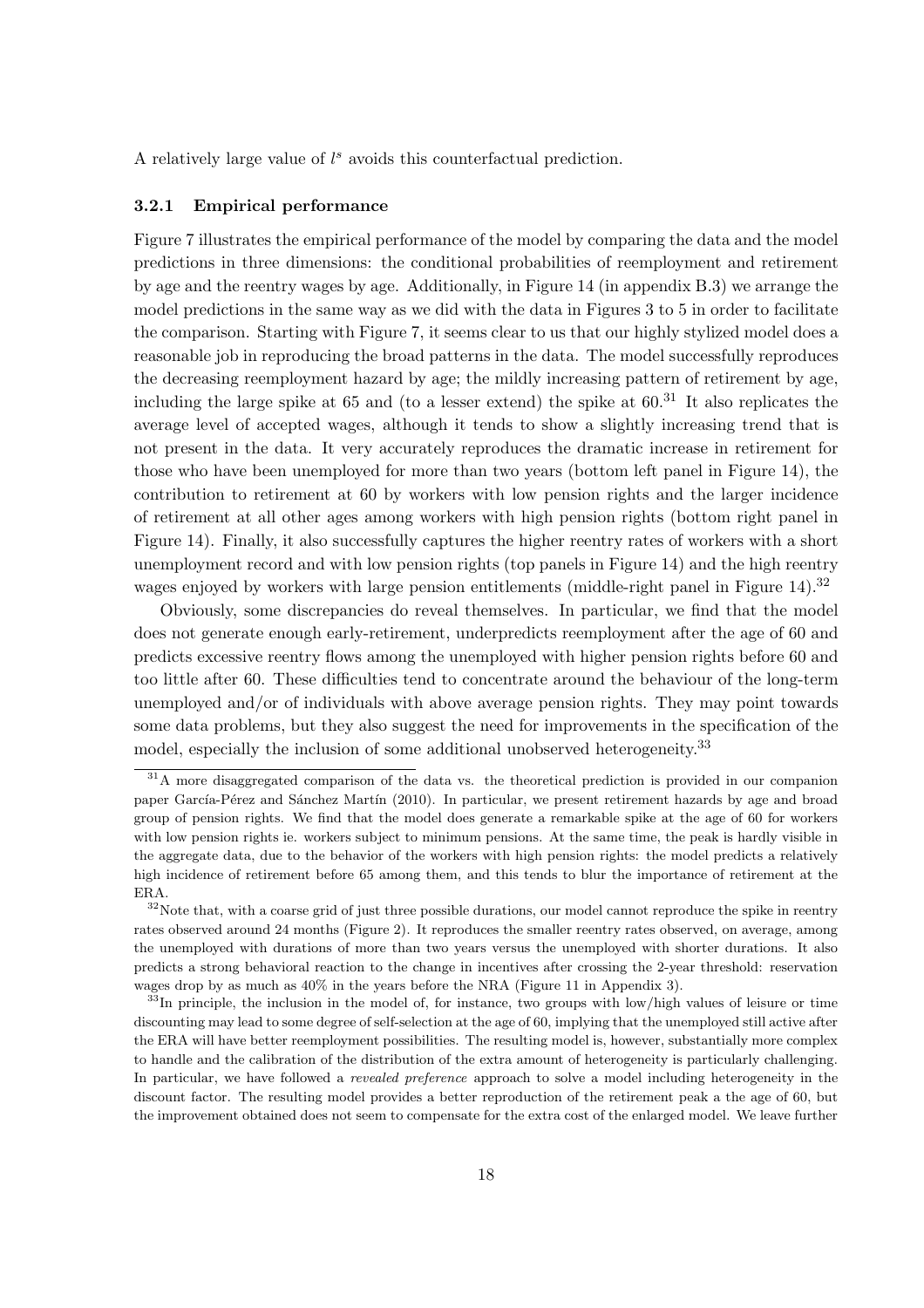| Eco           | Age range |          | Labor Supply     |                | <b>NPC</b> |
|---------------|-----------|----------|------------------|----------------|------------|
|               |           | Ret      | Search (Reenter) | N <sub>P</sub> |            |
| <b>BASE</b>   | 55/59     | $\theta$ | 0.551(9.9)       | 0.449          |            |
|               | 60/65     | 0.380    | 0.085(1.0)       | 0.535          | 155.5      |
| $\lambda = 1$ | 55/59     | $\Omega$ | 0.815(27.8)      | 0.185          |            |
|               | 60/65     | 0.375    | 0.181(4.1)       | 0.443          | 137.3      |
| Law           | 55/59     | 0        | 0.704(10.8)      | 0.296          |            |
| Enforc.       | 60/65     | 0.448    | 0.536(4.3)       | 0.016          | 150.2      |
| Separate      | 55/59     | 0        | 0.652(11.75)     | 0.348          |            |
| $\mu$         | 60/65     | 0.581    | 0.346(5.3)       | 0.070          | 146.7      |

Table 3: Simulation Results: labor supply and financial cost associated with each institutional environment. The labor supply columns report the proportion of workers whose optimal decision is to retire  $(Ret)$ , Search or stay inactive  $(NP)$ . It also reports the reemployment hazard (Reenter value in brackets). The Net Pension Cost (NPC) is in thousand euros per person.

# 4 Policy Experiments

After testing the model's ability of the model to reproduce the empirical evidence with a reasonable degree of success, we proceed to use our economic model for policy analysis. Our first step is to explore the extension of non-participation in the benchmark case (Section 4.1). We then explore its main determinants along with its financial and welfare consequences. We do so by analyzing the optimal individual behavior predicted by the model (and its aggregate consequences) in certain alternative economic environments. Tackling our research questions head on, we compare the role played by the institutional design versus the weak opportunities offered by the labor market in inducing a low search effort. This is explored in Section 4.2. Next, in Section 4.3 we consider an alternative design of the pension system for the older unemployed, aimed at fostering labor participation. We explore the optimal labor supply in the new institutional framework, along with the associated costs for the Public Insurance System and the welfare gains/losses inflicted on different individuals (in comparison to the status quo).

# 4.1 Incidence of voluntary non-participation among the unemployed: benchmark case

One of the key issues addressed in this work is the use of unemployment insurance without searching. This is unobservable, but can be inferred from the solution of our theoretical model. We compute the extension of this practice in our empirical sample by measuring the proportion of individuals for whom this behaviour is optimal. The aggregate value is reported in the fifth column of Table 3 (under the heading NP), and the results by age are shown in the bottomright graph in Figure 7. The figures speak for themselves. In the sample as a whole, the best course of action for roughly one out of every two unemployed is, in fact, to stop searching. This

improvements along this line for future research.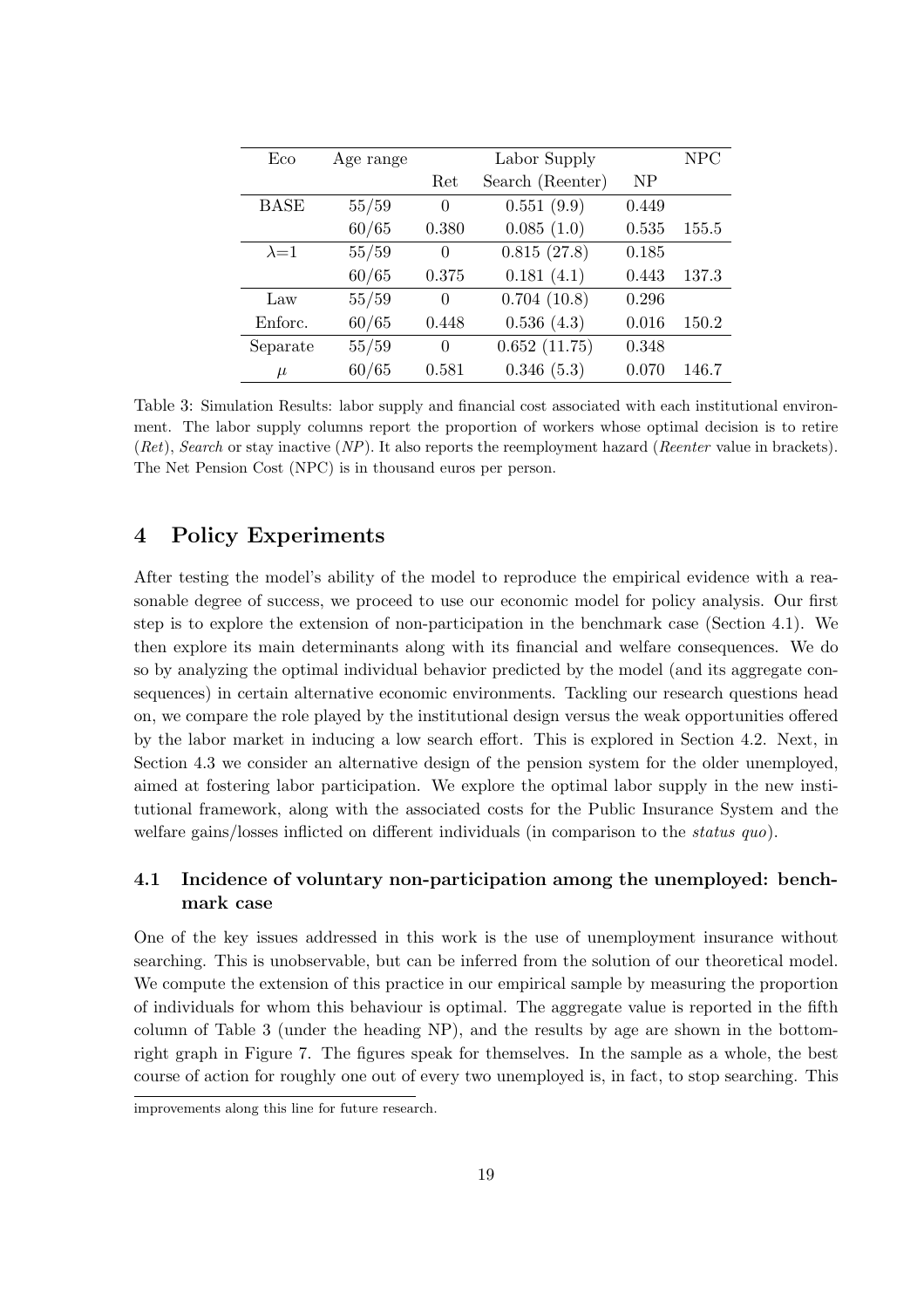proportion reaches a staggering 2 out of 3 among those in the 58 to 62 age range. It means that this practice becomes widespread as individuals approach the ERA, and remains so until almost the NRA. The natural conclusion is that, far from just a theoretical possibility, the strategic use of unemployment insurance seems to be a prevalent practice among older Spanish unemployed workers.

The non-participation decision of the unemployed may have important consequences for the financial balance of the public insurance mechanisms. To check this issue, we calculate the per capita financial cost for the combined "pension + unemployment" systems of each of the individuals in our empirical sample. More precisely, we compute each individual's Net Pension Cost (NPC): the expected present discounted values of the flow of future pension and unemployment payments net of any social contributions that the individual may pay to the system. The formal definition of the NPC is provided in Appendix  $C.1<sup>34</sup>$  The average figure found in the benchmark case is slightly higher than 155,000 euros. This value will provide the yardstick to measure the potential financial gains of alternative institutional environments in the following sections.

In our model, the widespread optimality of "non-search" behaviour stems from the interaction of four factors: preferences (the discount factor,  $\beta$ , and the degree of risk aversion  $\eta$ ), search costs (in terms of sacrificed leisure time,  $l - l^s$ ); the expected gains from searching (depending on the arrival rate of job offers and their generosity) and, finally, the details of the pension/unemployment system. Our reveal preference experiment uncovered a population of impatient and risk averse individuals, facing a relatively modest cost of search. This, however, does not induce them to engage in a widespread effort to return to work. The rationale lies in the institutional disincentives and in the poor opportunities and fundamental uncertainties offered by the Spanish labor market. Still, these findings do not settle our fundamental question: will this behavior vanish in an environment with more labor-friendly institutions? Or is it all the result of poor labor demand, with the institutions playing merely a welfare-enhancing role for the unemployed? The next section addresses these questions via specific simulations.

### 4.2 Non-participation, labor demand and incentives.

We explore the relative contribution of poor incentives and poor labor demand to the low reentry rates observed by analyzing two alternative economic frameworks. First, (section 4.2.1), we consider a significant improvement in the conditions of the labor market, keeping the institutional environment unchanged. With this experiment we explore whether poor incentives would prevent an increase in labor supply even in the presence of a more receptive labor market. Subsequently (section 4.2.2), we conduct the complementary experiment of computing how much labor supply would be released if the prohibition to remain unemployed without searching were effectively implemented.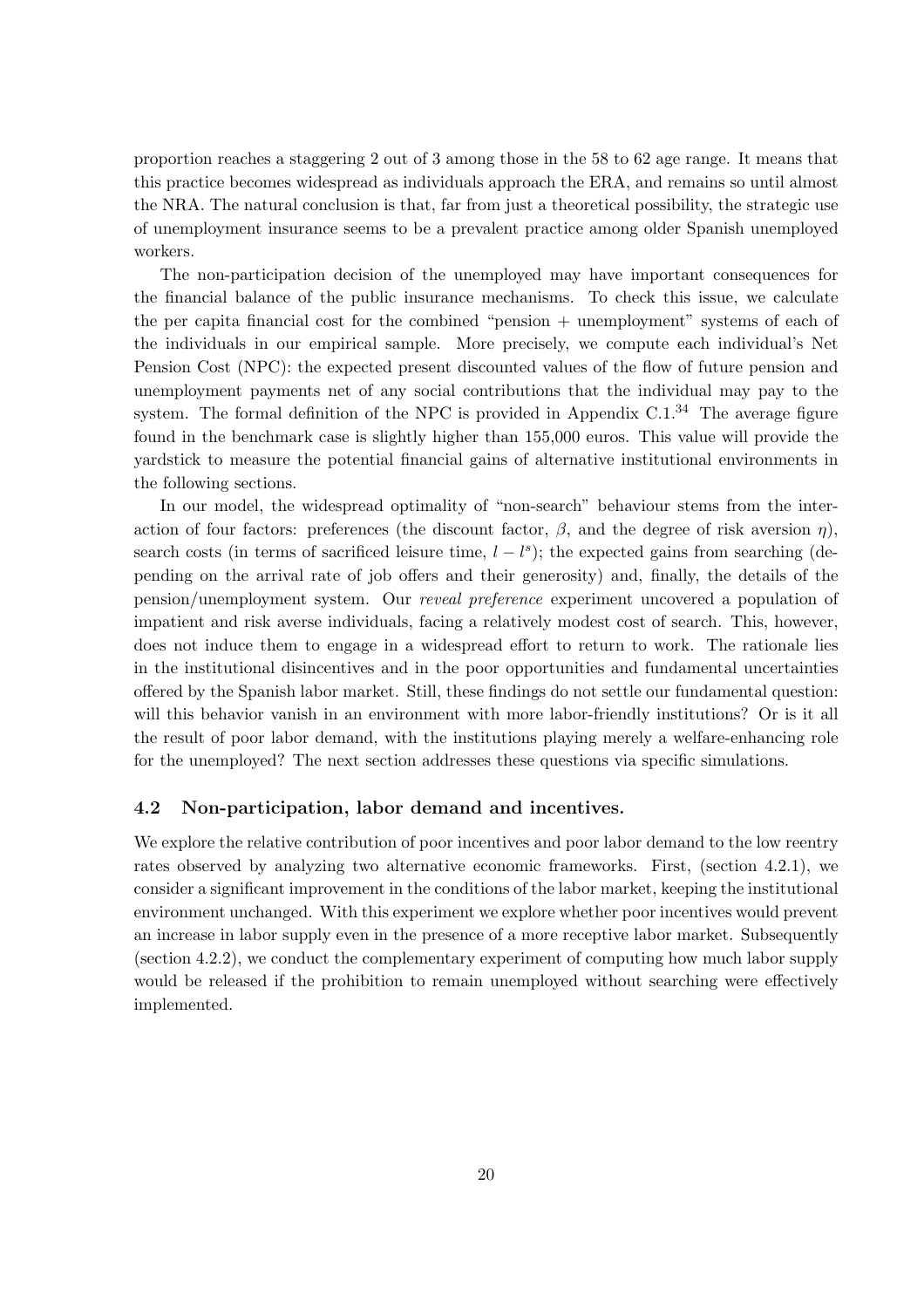

Figure 8: **Improved Labor Market conditions**: Model prediction in the benchmark case  $\left(\frac{\cdot}{\cdot}\right)$  ( $\lambda$ =45%) and with secure arrival of job offers.  $\lambda = 100\%$  (--)

### 4.2.1 Non-participation under improved labor market conditions

In this section we test our conjecture about the existence of a relevant voluntary component in the low reentry rates among the unemployed close to retirement. We do so with a simple counterfactual experiment: we compute the optimal behavior of the unemployed in an environment with the same institutions as in the benchmark, but with a significantly improved labor market. Specifically, we eliminate the risk implicit in the arrival of job offers: we assume that any unemployed worker (with a duration inferior to one year) that engages in an active search effort will definitely receive a job offer. We still assume some hysteresis for durations of more than one year in the unemployment program (ie. we do not change the 25% annual reduction in the arrival rate for the unemployed with longer durations). The aggregate results in this new environment are reproduced in rows 3 and 4 in Table 3 (economy  $\lambda=1$ ) and illustrated in Figure 8.<sup>35</sup>

Unsurprisingly, the presence of brighter employment prospects makes searching the option of choice for significant parts of the sample. More precisely, two broad groups of workers shift in large numbers from their previous decision to stay inactive: long-term unemployed  $(h=3)$ younger than 60 (ie, ineligible for retirement) and unemployed workers of any duration at the

<sup>&</sup>lt;sup>34</sup>Note that the calculation incorporates the optimal behaviour of the individual in each possible labor state and is a function of his/her observable characteristics.

<sup>&</sup>lt;sup>35</sup>To keep the length of the work within reasonable limits we do not reproduce the new individual policy functions here. Once more, we refer the interested reader to the companion paper García-Pérez and Sánchez Martín  $(2010)$ .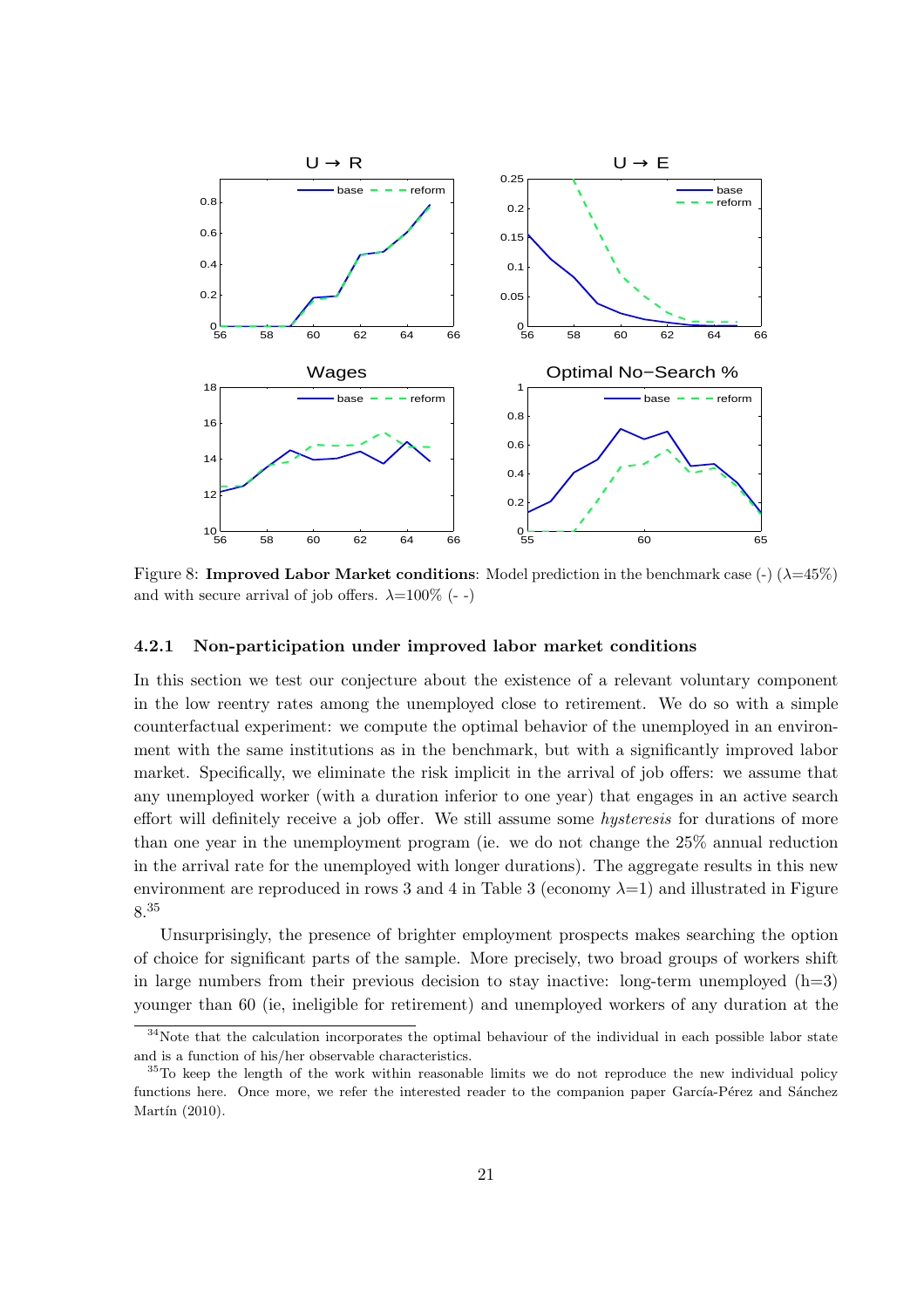

Figure 9: Perfect enforcement of the Unemployment Law: Model prediction in the benchmark case (-) and with contributive benefits restricted to active job-seekers (- -)

age of 60. As a consequence, the share of non-participants before the ERA shrinks to less than half the value in the benchmark, and we observe a three fold increase in their predicted reemployment hazard. Once the individual becomes elegible for old-age pensions, however, the gains in the reemployment rates are very modest. The reemployment hazard in the 60/65 age range experiences a fourfold increase, but the absolute figures are still very small, with an average value of just 4.1%. This is so because staying inactive remains a very popular choice after 60, being selected by 44% of the unemployed (down from 54% in the benchmark). Overall, our simulations indicate that poor labor market conditions are extremely important for the incidence of inactivity *before the ERA*, but a relatively minor factor over the age of 60. The advantages of the "inactivity path" into retirement are simply too strong to be offset by improved chances in the search for an acceptable reentry offer. The disincentive effects of the current institutional framework, therefore, play a clearly non-trivial role in the low reemployment rates observed after 60.

### 4.2.2 Perfect enforcement of unemployment law

According to current Spanish law, the perception of the contributory unemployment benefit as described in equation (1) in Section 2.3 is conditional on being actively involved in the search for a new job. However, this requirement is hardly ever implemented in practice.<sup>36</sup> In this section

<sup>&</sup>lt;sup>36</sup>In most cases, individuals are simply required to periodically report to their respective Job Centres. They may also be required to attend specific job offers, but this involves nothing more than an interview with the prospective employer.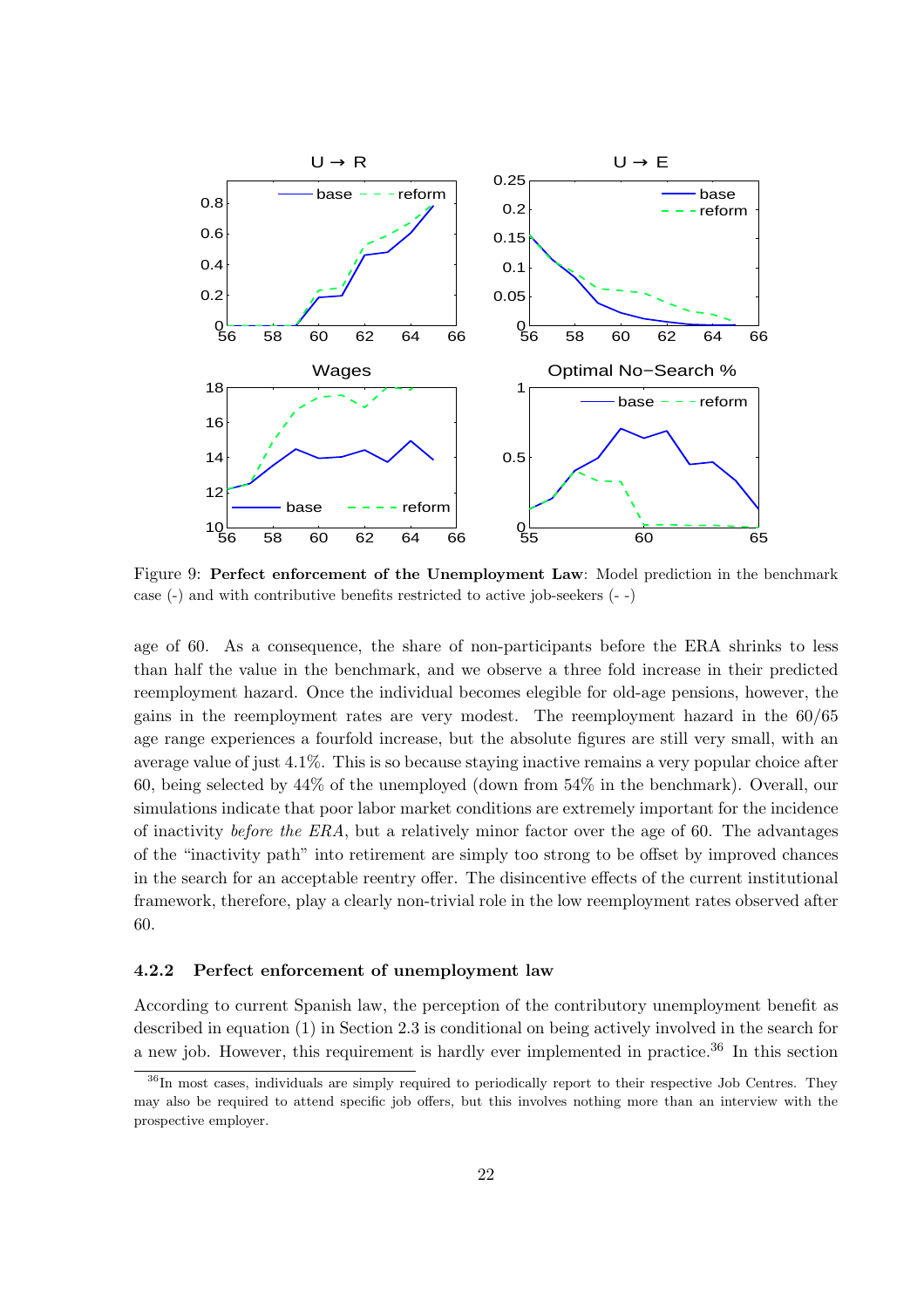we explore the consequences of a perfect enforcement of this rule. We assume that all the unemployed who decide to stay inactive will receive only the minimum unemployment benefit,  $b_{min}$ , rather than the contributive benefit corresponding to their individual characteristics. This is tantamount to assuming that the System can observe the decisions of individuals, which for obvious reasons is hardly realistic. Still it is an interesting environment for quantifying the loss of labor supply due to the tolerance of "opportunistic" behavior by the unemployed.

The results of the experiment are reproduced in the 5th and 6th rows of Table 3 and in Figure 9. Two powerful messages clearly emerge: first, even under rather stricter conditions, the option of inactivity is still attractive for a large number of unemployed before the ERA. Second, voluntary nonparticipation essentially disappears after 60. Most individuals who preferred to stay inactive in the benchmark will now opt for an active search. This new behavior is widespread, but slightly more prevalent among workers with short durations and average and above average previous wages and pension rights. As a result, average reentry wages spectacularly escalate with age. The size of the reentry flows, however, does not increase that dramatically, as the weak labor market conditions render a large part of the search effort fruitless. Another contributor to the still low reentry rates is endogenous: the availability of pensions leads to high reservation wages and, consequently, widespread rejection of low-income job offers. Overall, the reentry hazard multiplies by four after 60 (from 1.0 to 4.2 %), and improves modestly (around 1 extra percentage point) before the ERA. These figures also reflect that a small part of the unemployed older than 60 change their behavior for immediate retirement in the new context. Finally, the financial condition of the system improves as a result of the improvements in labor participation. The gains are, however, quite small (we measure an average reduction in the Net Pension Cost in our sample of just around 3%) This is a modest achievement, especially bearing in mind that we have not taken into account the costs associated with the implementation of the institutional change in the calculation of the NPC.

### 4.3 Pension formula reform for the unemployed

Our interpretation of the results in the previous section is that (without denying the contribution of labor-demand considerations) incentives are an important determinant of low reemployment rates, particularly after the age of 55. Consequently, we find it worthwhile to explore real-world mechanisms capable of providing a better set of incentives than those in the benchmark. In this section we provide such an alternative, constructed around the idea of modifying the pension rules of those workers that access retirement following the "unemployment route".<sup>37</sup>

A key aspect for the appeal of inactivity is the automatic increase in the value of the pension while the worker remains unemployed. This is a result of the automatic reduction (at least in the 60/65 age range) in the early retirement penalties. Therefore, a straightforward way to prevent voluntary inactivity is by severing this link. This can be achieved in a simple way by making the early retirement penalty dependant on the age when the worker stops paying social contributions. This implies a penalty when compared to current rules, which consider the age

<sup>&</sup>lt;sup>37</sup>As an alternative strategy to mitigate the moral hazard problem, we have explored the possibility of making the terms of public unemployment insurance tougher. The results seem to be much less encouraging. The details are available in García-Pérez and Sánchez Martín (2010).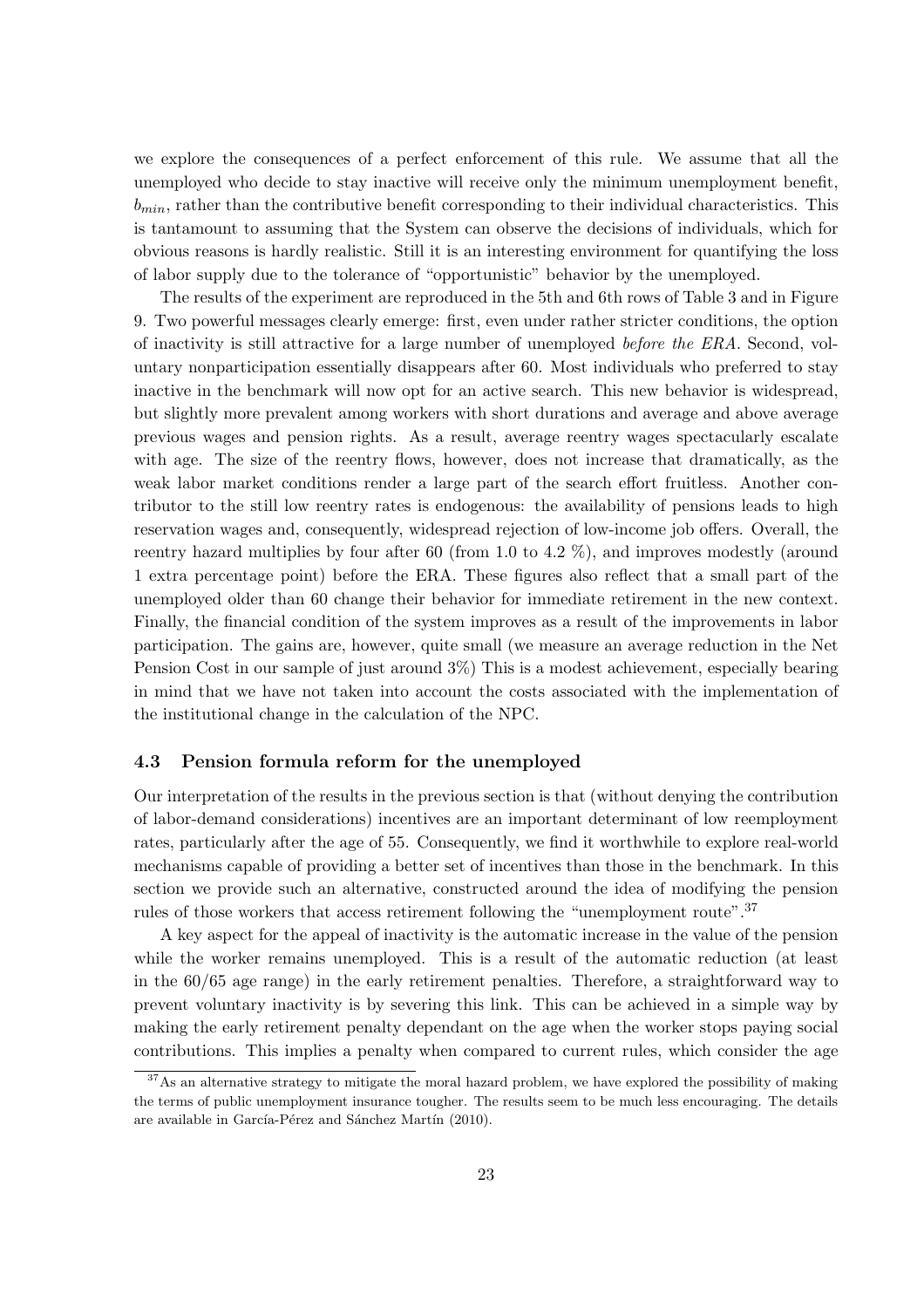

Figure 10: **Pension benefit reform**: Model prediction in the benchmark case (-), and with early retirement penalties fixed at the effective age of exit from employment (- -)

when the individual claims the pension benefit for the first time. This reform would amount to changing the replacement rate  $\mu(a)$  in equation (3) to  $\mu(a-h)$ . In the new system, if somebody is made redundant at -for instance- the end of the year when he/she is 59, the corresponding pension rights,  $\hat{w}$ , will be equally punished if the worker retires immediately  $(a=60, h=0)$  or if he/she waits for one year  $(a=61, h=1)$  or longer. This change eliminates the incentives to stay idle while drawing unemployment benefits.<sup>38</sup> The idea is to provide the incentives for the voluntary, immediate retirement of the unemployed who do not search (in line with -although not quite as straightforwardly- the recent reform in the German regulations discussed in Section 1).

Figure 10 and the bottom rows of Table 3 report the results of this reform. It is very successful in fostering re-employment after 60: the hazard of those workers is more than five times larger than in the base simulation. It is more effective than the *perfect enforcement* reform of the previous section because (on top of generating a larger search effort) it induces a drop in the reservation wages of the unemployed. This drop is driven by the depreciation of the retirement alternative and is clearly visible in the reductions in the accepted reentry wages in Figure 10. The change in the pension formula also pushes a sizable part of the non-participant unemployed (over 60) into retirement. It is remarkable that the implicit pension drops can have effects well before the pension is effectively available. This can be appreciated in the increase

<sup>38</sup>There can still be some incentive to stay inactive for workers with high previous wages and low pension rights. For those workers, the dynamics of  $\hat{w}$  may result in pension increases, even with constant early retirement penalties.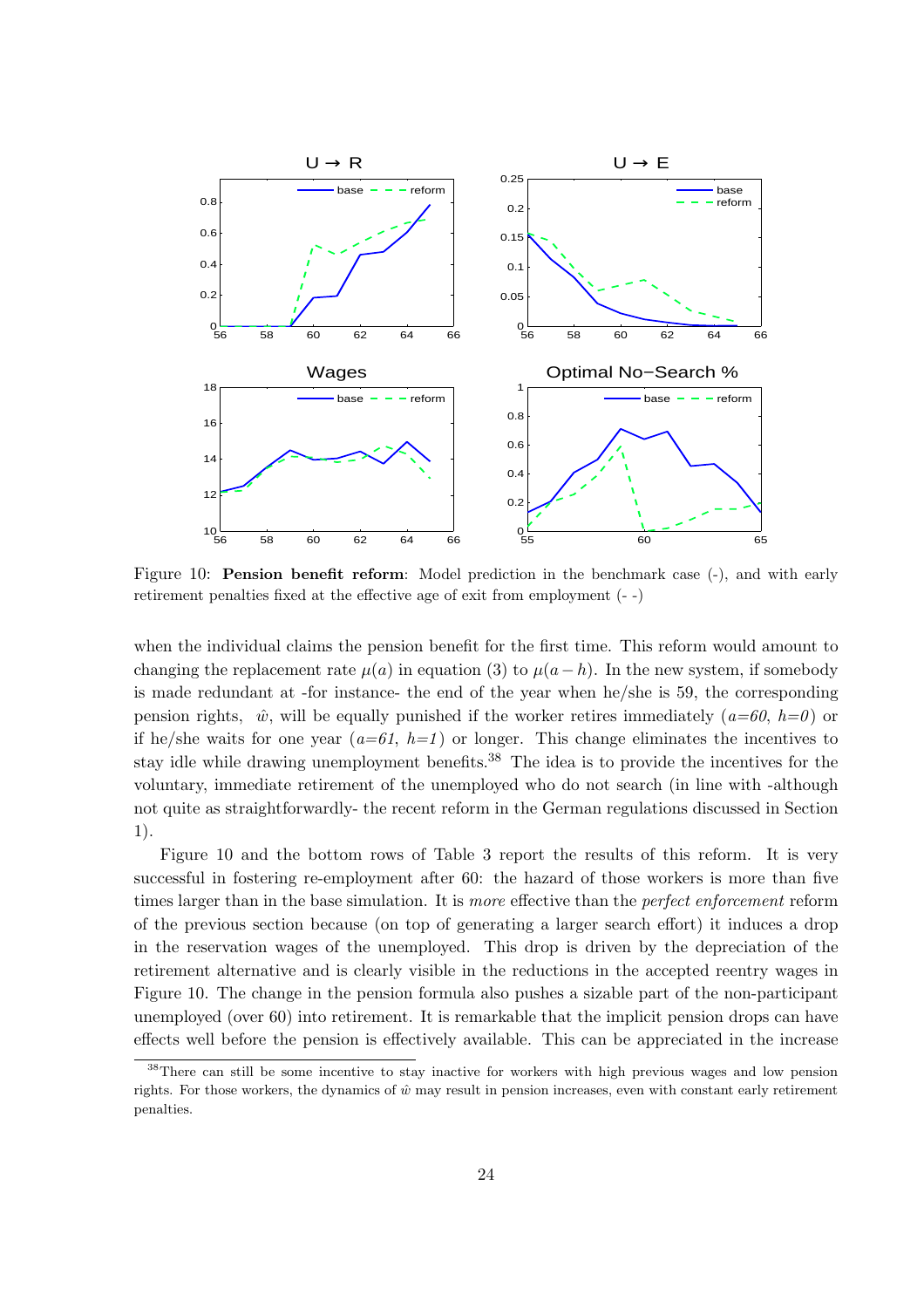in the intensity of search and reemployment produced before the ERA. Overall, reentry rates rise by around 50%, a real achievement in the rather challenging Spanish labor market for older workers.

In the new environment, pensions are less generous and workers stay longer in the labor force, paying more contributions. It should come as no surprise that the financial balance of the combined Social Security system records a rather healthy improvement. On average, each worker in our sample costs the system 147,000 euros, which represents a 5% reduction from the 155,000 estimated in the benchmark. These savings allow compensating those workers whose welfare is compromised by the reform (and so turn our experiment into a Pareto-improving reform). To test for this possibility, we computed the Equivalent Variation associated with the introduction of this institutional change (in relation to the initial benchmark). For each individual, the EV is defined as the income he/she would be willing to forgo in terms of an outright payment to avoid the introduction of the reform under study. A formal definition is presented in Appendix C.2. The results are presented in table 4.

| Age | Proportion | EV (absolute) | $EV$ (% previous wage) |
|-----|------------|---------------|------------------------|
| 55  | 0.8008     | 0.7117        | 4.43                   |
| 56  | 0.7472     | 0.6122        | 3.92                   |
| 57  | 0.7018     | 0.4276        | 2.92                   |
| 58  | 0.5515     | 0.2402        | 1.79                   |
| 59  | 0.6253     | 0.9079        | 5.03                   |
| 60  | 0.8039     | 2.2454        | 11.97                  |
| 61  | 0.9524     | 2.8920        | 16.75                  |
| 62  | 0.8568     | 2.9761        | 17.36                  |
| 63  | 0.8225     | 2.6113        | 14.92                  |
| 64  | 0.8101     | 2.8216        | 16.90                  |
| 65  | 0.7568     | 3.2361        | 20.34                  |

Table 4: Welfare change associated with the reform of the unemployed pension formula: proportion of workers with welfare losses and Equivalent Variation versus the benchmark, in absolute (thousand euros) and relative terms (proportion of the previous annual wage).

The reform has a widespread negative impact on the welfare of the individuals in our sample (75.5% of them will be willing to pay some money to avoid the reform and stay in the benchmark). Yet the size of the welfare losses is small in most cases. On average, a pay-check of slightly more than 1,600 euros would be enough to protect the utility level of all the unemployed in the original system. This is equivalent to, on average, slightly less than 10% of the annual wage enjoyed in the preceding employment spell. Naturally, behind the average figure lies a quite substantial variation in the welfare impact. The biggest figures are observed at older ages for workers with a short or average duration in unemployment. In absolute terms, the largest EV computed is slightly above 8,000 euros and corresponds to more than 100% of the annual income. But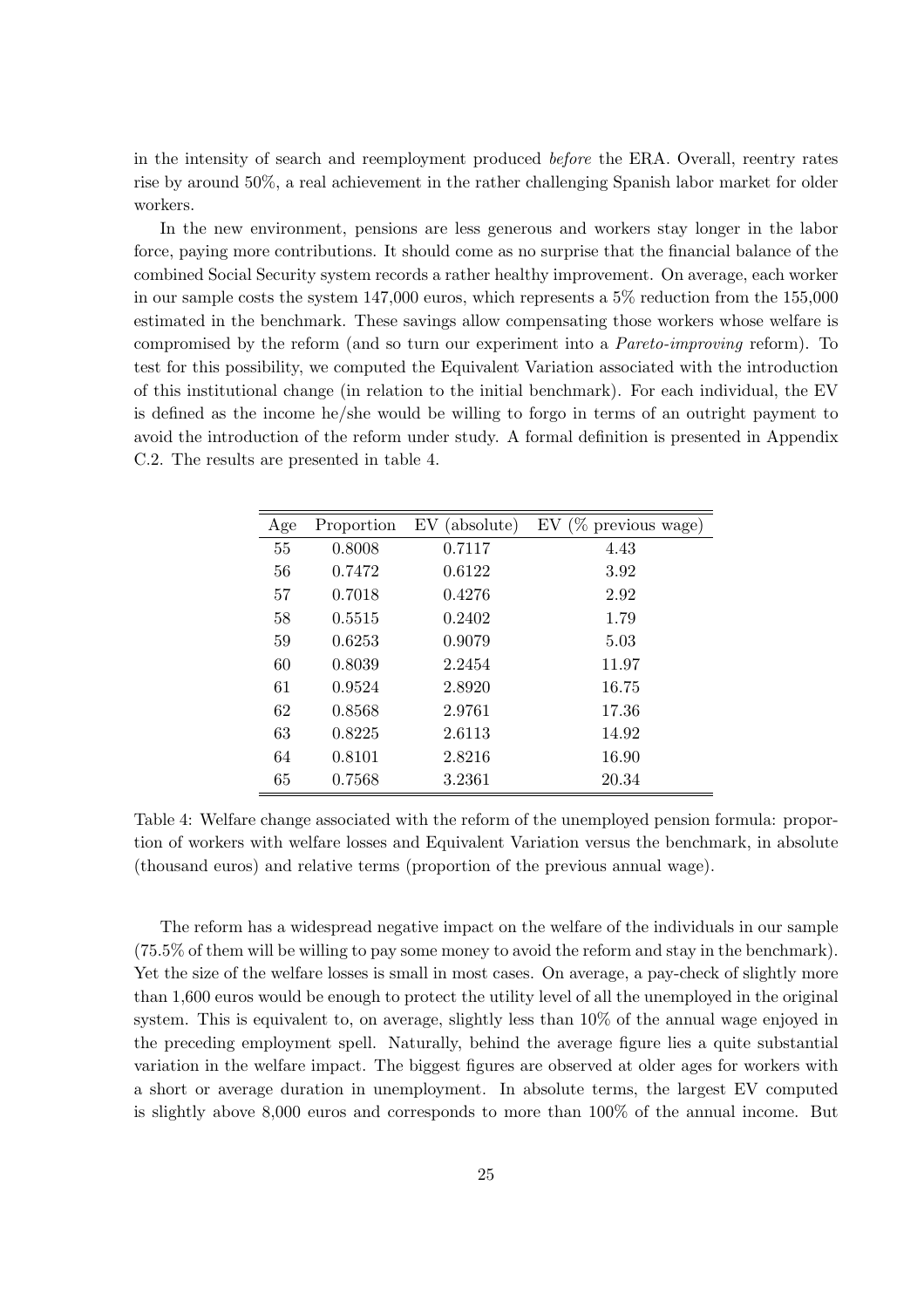these cases are a tiny minority of those aged 64 or over and, more importantly, the simulated financial savings achieved by the reform more than compensate for the welfare losses generated. If the labor market conditions remain unaltered it seems possible to record an overall welfare improvement in the simulated experiment.

# 5 Conclusions

After a careful alignment of our model and the Spanish empirical evidence, we can conclude that both labor market conditions and institutional incentives are important to rationalize the reemployment and retirement patterns observed in the data. Our analysis clearly shows that the weak demand for older workers is not the only force behind the small reemployment hazard of the older unemployed, especially after the NRA of 60. The combination of generous UBs (for durations of up to two years), and substantial penalties for early retirement makes staying unemployed without searching an optimal strategy for roughly 50% of the unemployed in the 55/65 age range. This figure can be as high as 70% for workers on both sides of the critical institutional threshold posed by the ERA (ie. between 58 and 62 years of age).

Our simulation analysis suggests that the age of 60 is also an important threshold in terms of the effectiveness of institutional reform. Before 60, weak labor demand considerations are of paramount importance. After 60, in contrast, individuals seem much more sensitive to the incentives provided by legal provisions. Overall, a more satisfactory social outcome can be obtained by changing the pension rules applied to the unemployed. If their early retirement penalties were fixed according to the age when the individual effectively withdraws from the labor force (rather than when he/she claims the pension for the first time), the incentives to stay idle would be much smaller. That would be very effective in reducing non-participation and increasing labor supply, particularly after the ERA. Furthermore, the combination of extra contributions and reduced pension/unemployment payments significantly improves the financial health of the Social Security. Our simulations indicate that this financial gain is more than enough to compensate for the welfare loss of those that suffer as a result of the reform. Therefore, a proper redistribution of the extra output generated by the reform will lead to an overall welfare improvement.

Needless to say, our conclusions are strictly valid only in the context of the specific model employed in our simulations. When extrapolating to the real world we must be careful and bear in mind the dimensions delimiting our study. Our partial equilibrium analysis, for instance, ignores the impact on prices and labor demand of relatively large institutional reforms. It is unlikely that the induced second-round effects of the reforms would change our qualitative conclusions, but they would most certainly affect our quantitative answers. Besides, there are several promising avenues for improving the empirical performance of the model. In particular, the inclusion of more unobservable heterogeneity, firing costs and fiscal considerations are especially interesting. We leave those improvements for future research.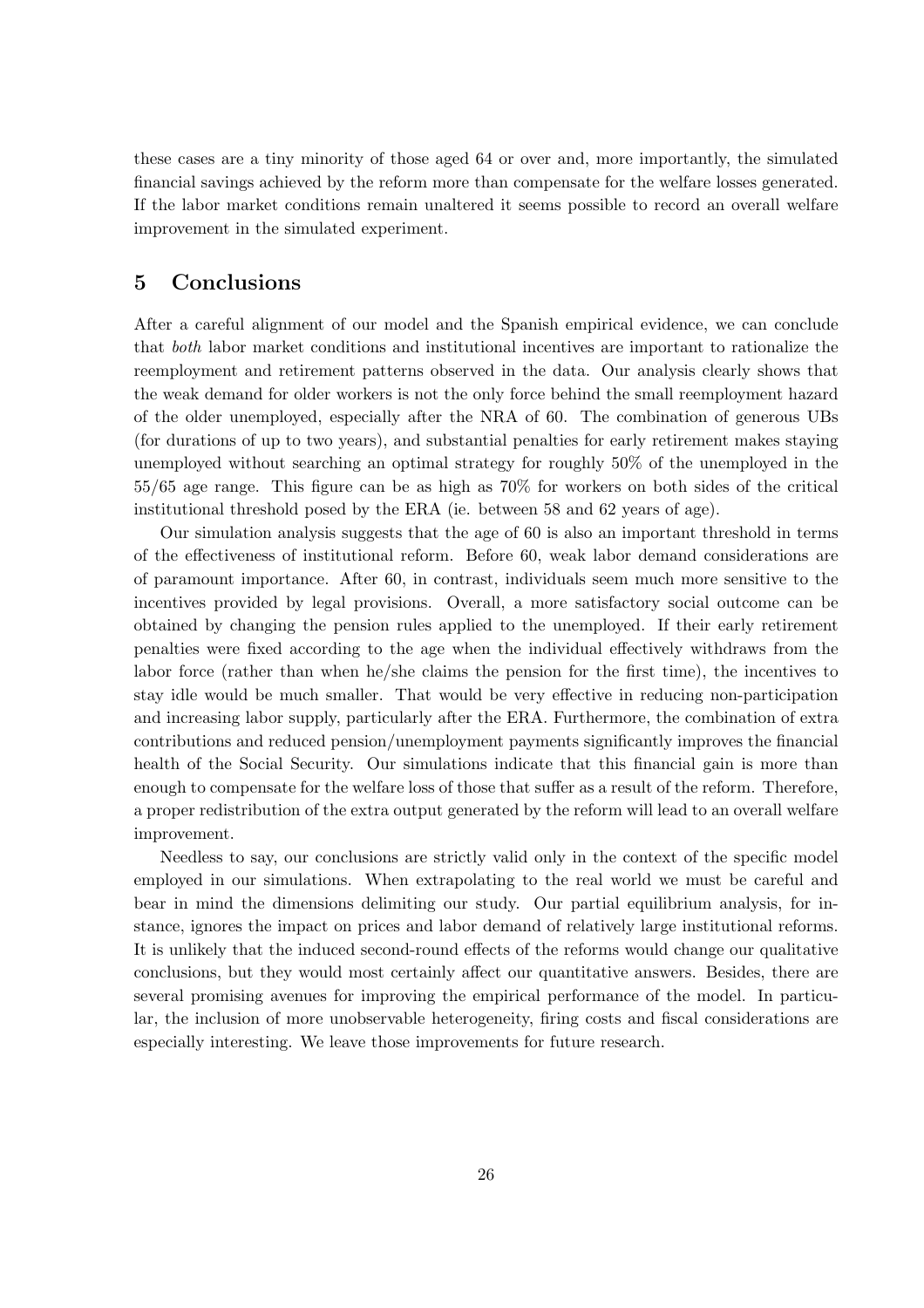# References

- Benitez-Silva, H., Dwyer, D.S., Heiland, F., Sanderson,W.C., 2006. A Dynamic Model of Retirement and Social Security Reform Expectations: A Solution to the New Early Retirement Puzzle. Michigan Retirement Research Center Research Paper No. WP 2006-134.
- Boldrin, M., Jiménez-Martín, S., Peracchi, F., 1999. Social security and retirement in Spain. In Jonathan Gruber and David Wise (Eds.), Social Security and Retirement around the World, 305–353. NBER, University of Chicago Press.
- Bovenberg A. Lans and Sørensen P.B., 2004. Improving the Equity-Efficiency Trade-Off: Mandatory Savings Accounts for Social Insurance. International Tax and Public Finance, Springer, vol. 11(4), pages 507-529.
- Brown A., Orszag JM., Snower DJ. 2008. Unemployment accounts and employment incentives. European Journal of Political Economy, 24, 587-604.
- Casey, B, H. Oxley, E. Whitehouse, P. Antolín, R. Duval, and W. Leibfritz, 2003. Policies for an ageing society: Recent measures and areas for further reform. Economics department working papers, OECD.
- Feldstein M. and Altman D., 2007. Unemployment Insurance Savings Accounts, Tax Policy and the Economy, Volume 21, pages 35-64. National Bureau of Economic Research.
- French, E., 2005. The effects of health, wealth, and wages on labor supply and retirement behavior. Review of Economic Studies, 72, 395–427.
- Frijters, P., Van der Klaauw,B., 2006. Job search and nonparticipation. Economic Journal, 116, 45–83.
- García- Pérez, J.I., Sánchez-Martín, A., 2010. Social security and the search behavior of workers approaching retirement: companion paper. Avaliable at http://www.upo.es/econ/sanchez−martin/companion.pdf
- García- Pérez, J.I., Jiménez Martín, S., Sánchez-Martín, A., 2010. Retirement incentives, individual heterogeneity and labour transitions of employed and unemployed workers. UPF Working Paper No. 1239.
- García- Pérez, J.I., Jiménez Martín, S., Sánchez-Martín, A., 2010b. The reform of the social protection system in Spain: How to make work pay for senior employed and unemployed workers. Mimeo
- Gruber, J., Wise, D., 1999. Social security and retirement around the World. The MIT press.
- Gustman, A., Steinmeier,T., 2005. The social security early retirement age in a structural model of retirement and wealth. Journal of Public Economics, 89, 441–463.
- Hairault J.O., A. F. Langot & T. Sopraseuth, 2010. Distance to retirement and older workers employment: The case for delaying the retirement age. Journal of the European Economic Association. Vol. 8, No. 5, 1034-1076.
- Hopenhayn, H., Nicolini, JP., 1997. Optimal unemployment insurance. Journal of Political Economy, 105, 412–438.
- Jiménez Martín, S., Sánchez Martín A., 2007. An evaluation of the life cycle effects of minimum pensions on retirement behavior. Journal of Applied Econometrics, 22, 923–950.
- Kocherlakota, N., 2004. Figuring out the impact of hidden savings on optimal unemployment insurance. Review of Economic Dynamics, 7, 541–554.
- Launov, A. and K. Wälde, 2010. Estimating incentive and welfare effects of nonstationary unemployment benefits. CESifo Working paper, N. 3069.
- Michelacci C., Ruffo H. 2009. Optimal life cycle unemployment insurance. Mimeo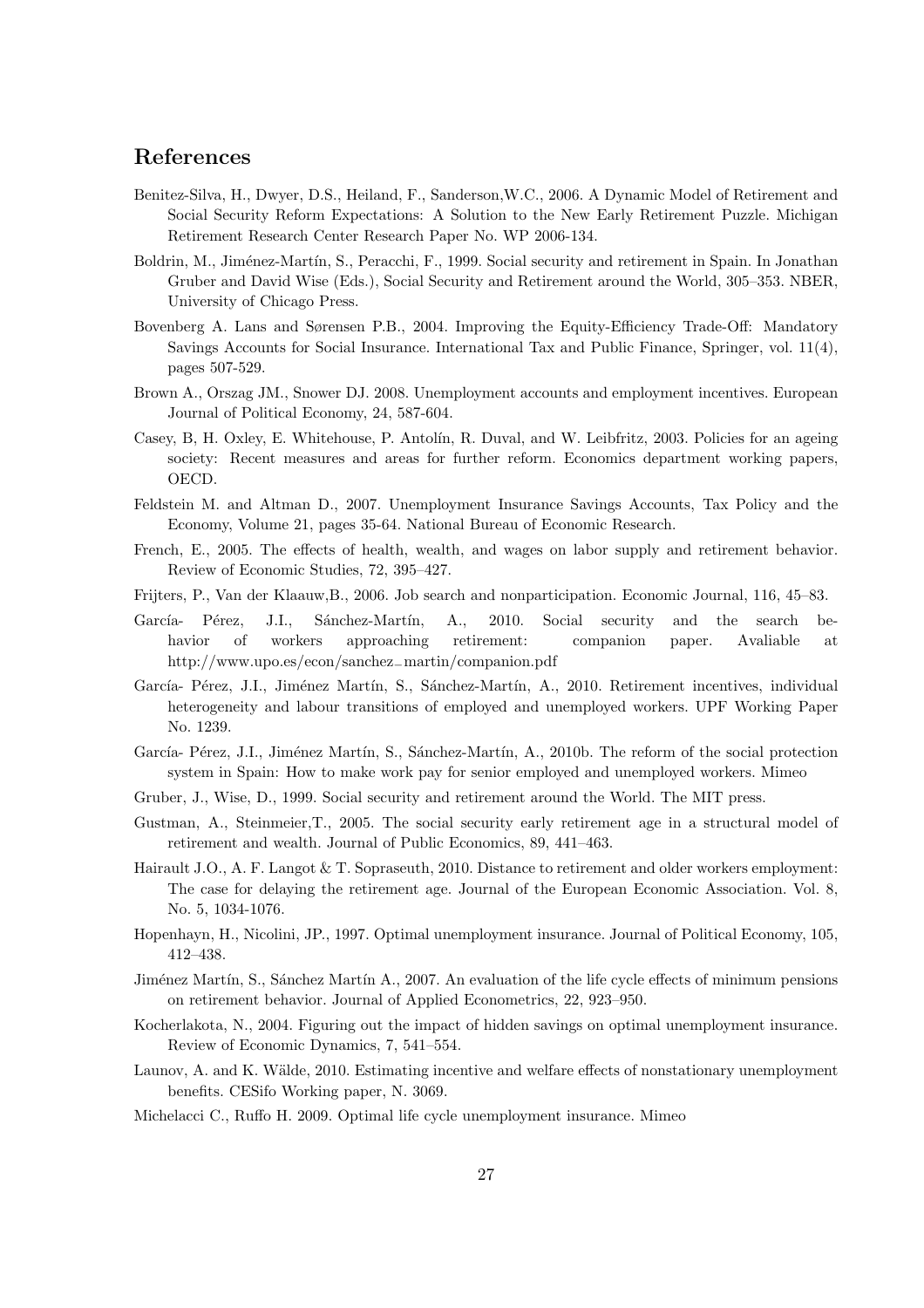- Rust, J., Phelan, C., 1997. How social security and medicare affect retirement behavior in a world of incomplete markets. Econometrica, 65, 781–831.
- Stiglitz, J.E., Yun, J., 2005. Integration of unemployment insurance with retirement insurance. Journal of Public Economics, 89, 2037-2067.
- Social Protection Committee, 2008. Promoting longer working lives through pensions reforms- 2nd partearly exits from the labour market. Technical report, European Commission , Social Protection Committee.
- Van den Berg, G.J., 1990. Search behaviour, transitions to nonparticipation and the duration of unemployment. Economic Journal, 100, 842–865.
- Van der Klaauw, W., Wolpin K.I., 2008. Social security and the savings and retirement behavior of low income households. Journal of Econometrics, 2008, vol. 145, issue 1-2, pages 21-42
- Van Ours, J.C., 2009. Will you still need me when I'm 64? De Economist, 157-4, 341-400.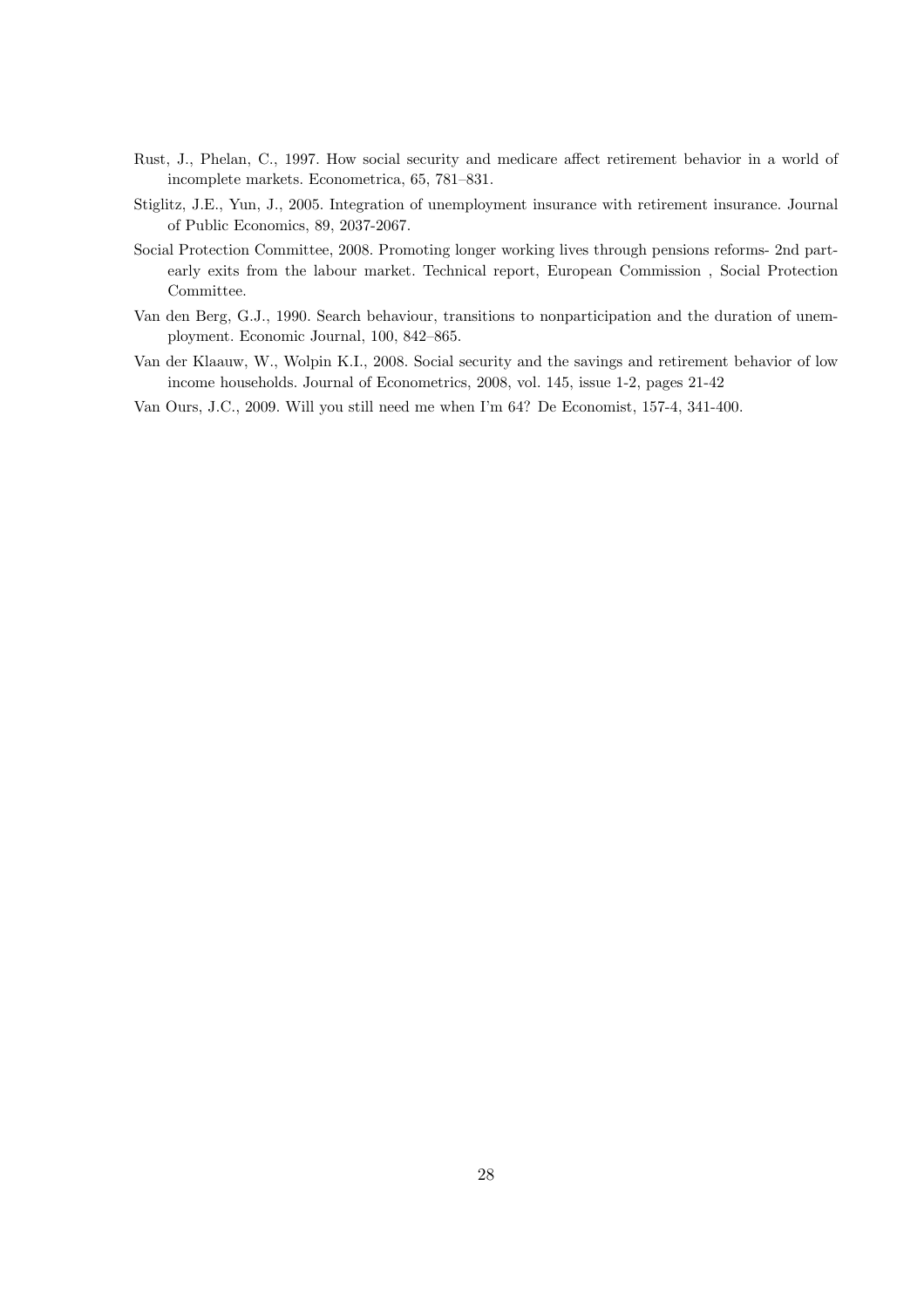#### APPENDIX

## A The model: recursive representation and numerical methods

### A.1 Recursive representation of the individual problem

In this section we review the recursive representation of the life-cycle problem of an unemployed individual (equation (6) in section 2). The solution is characterized by constructing a specific value function for each of the possible labor states e of the individual (Employment, Unemployment with search, Unemployment without search -ie. non-participation- and Retirement). These value functions are solved by backward induction starting at  $\overline{N}$ . At that age, everybody is assumed to leave the labor force and we only have to compute the value of retirement:

$$
R_{\overline{N}}(\hat{w}) = \sum_{i=\overline{N}}^{T} \beta^{i-\overline{N}} S_{\overline{N}}(i) u(B(\hat{w}, \overline{N}), R) = \left( \frac{[B(\hat{w}, \overline{N})(1+l)]^{1-\eta}}{1-\eta} \right) \cdot A_{\overline{N}}^{T}
$$
(7)

where  $S_{\overline{N}}(i)$  stands for the survival probability to age  $i \geq \overline{N}$  conditional on survival to age  $\overline{N}$ and  $A_i^j$  $i<sub>i</sub>$  is the expected discounted value of a constant income flow of one unit starting at age i and ending at age  $j$ .  $R$  is simply the expected discounted value of the utility derived from the drawing of pension  $B(\hat{w}, \overline{N})$  and the full allocation of individual time to non-market activities. As is apparent from eq. (7),  $R_a(\overline{w})$  can be obtained analytically at each period. It is, in this sense, very different from all the other value functions involved in the problem.

At earlier ages,  $a < \overline{N}$ , we must keep track of the value functions corresponding to the four possible labor states:  $\mathcal{E}, S, N, R$ . We review them in turn. To simplify notation, from here onwards we denote the (one period ahead) effective discounting at age a,  $\beta S_a(a+1)$ , by  $\beta_a$ .

#### A.1.1 Employed workers

Currently employed workers may retire immediately or leave their status unchanged for one more period. In the latter case (denoted by a small e as a superscript of  $\mathcal{E}$ ), workers face, on top of survival uncertainty, the risk of being fired and starting the next period as unemployed. This is easily reflected in the corresponding value function:

$$
\mathcal{E}_{a}^{e}(w, \hat{w}) = u(w, E) + \beta_{a} \left[ (1 - \delta) \mathcal{E}_{a+1}(w, \hat{w}') + \delta U_{a+1}(w, \hat{w}', 1) \right]
$$
(8)

For any variable, a prime denotes the value of the same variable in the next period. Note that we assume constant wages and update the *pension rights*,  $\hat{w}$ , as in (4). The value function U is defined below, while  $\mathcal E$  represents the total value of being employed, ie. including the option of retirement. Formally, this total value is:

$$
\mathcal{E}_a(w,\hat{w}) = Max\{\mathcal{E}_a^e(w,\hat{w}), R_a(\hat{w})\}
$$

The value of retirement at age  $a \in [N_m, N]$  is identical to that in (7) for the case of retirement at age  $a = \overline{N}$ .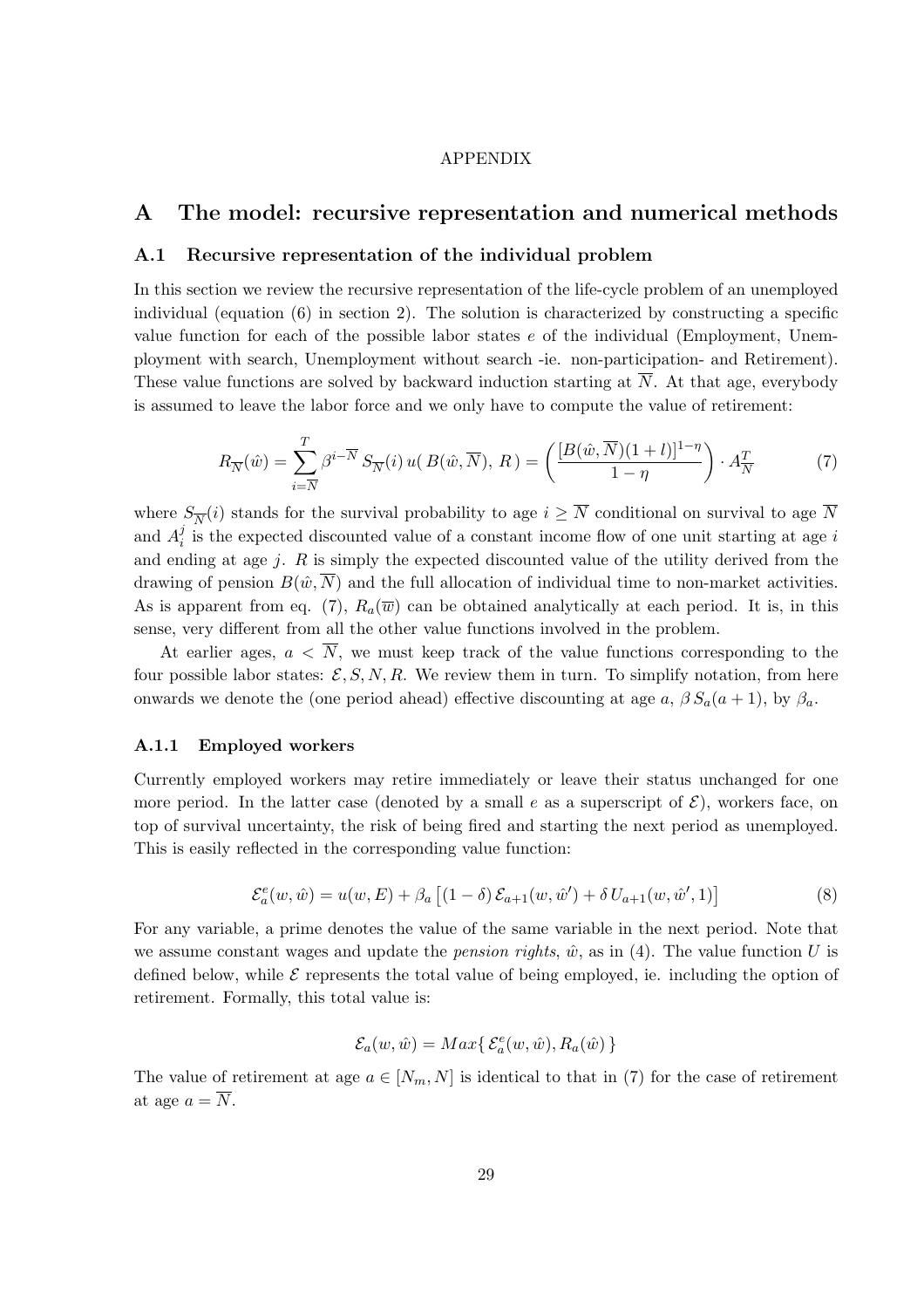#### A.1.2 Unemployed workers

For the unemployed we consider three different value functions. We represent with  $S_a(\pi, \hat{w}, h)$ the value associated with engaging in an active search process while unemployed, and with  $N_a(\pi, \hat{w}, h)$  the value of avoiding search cost, at the expense of relinquishing the chance of receiving job offers in the next period. In both cases, four state variables (age, a, previous wage,  $\pi$ , pension rights,  $\hat{w}$  and duration in unemployment, h) are needed to fully characterize the economic situation of those workers. The unemployed at the beginning of the period may also leave the labor force and retire, with value  $R_a(\hat{w})$ . Consequently, the total value attached to the state of unemployment at the beginning of the period,  $U_a(\pi, \hat{w}, h)$ , is:

$$
U_a(\pi, \hat{w}, h) = Max\{S_a(\pi, \hat{w}, h), N_a(\pi, \hat{w}, h), R_a(\hat{w})\}
$$

We review each component next.

The value of involvement in an active search process,  $S_a(\pi, \hat{w}, h)$ , comprises two elements: a (presumably modest) current value  $u(b(\pi, h), S)$  of searching, and an expected future value of searching  $(EV^S)$  given by:

$$
EV^{S} = \beta_{a} \left\{ \lambda_{h} E_{w} \left[ \operatorname{Max} \{ U_{a+1}(\pi, \hat{w}', h+1), \mathcal{E}_{a+1}(w, \hat{w}') \} + (1 - \lambda_{h}) U_{a+1}(\pi, \hat{w}', h+1) \right] \right\} \tag{9}
$$

where  $\lambda_h$  represents the arrival rate of job offers for workers with h periods in unemployment. Future pension rights are updated as in (4),<sup>39</sup> ie:  $\hat{w}' = \hat{w} + \frac{\kappa_h \pi - \hat{w}}{D}$ . In other words, the expected future value reflects two elements:

(1) If an offer of size w arrives, the individual must decide whether to accept it or reject it. The optimal decision is obtained by comparing ') to  $U_{a+1}(\pi, \hat{w}', h+1)$ . Of course, at  $t$ , the size of the wage offer is uncertain. Consequently, the individual proceeds according to conditional expectations, with this accounting for the  $E_w$ . in (9).

As usual in the literature, the job-acceptance decision is summarized, for each possible value of the state variables, by the corresponding Reservation Wage,  $\overline{w}_a(\pi, \hat{w}, h)$ . This is the wage that makes the unemployed indifferent as to whether to take the job or remain unemployed. Formally:

$$
\mathcal{E}_a(\overline{w}_a(\pi, \hat{w}, h), \hat{w}) = U_a(\pi, \hat{w}, h)
$$
\n(10)

(2) If no offer arrives or if the offer received is unacceptable, the associated value is that of staying unemployed one more period, ie.  $U_{a+1}(\pi, \hat{w}', h+1)$ . Note the different updating of the pension rights with respect to the previous case (in the presence of an acceptable offer). The probability of this case is  $1 - \lambda_h (1 - F(\overline{w}'))$ , where  $\overline{w}'$  stands for the next period reservation wage,  $\overline{w}_{a+1}(\pi, \hat{w}', h+1)$ .

<sup>&</sup>lt;sup>39</sup>The value of  $\kappa_h$  is one if  $h \leq 2$ . For the long-term unemployed, the UI system pays the minimum contribution, which implies a variable  $\kappa$ .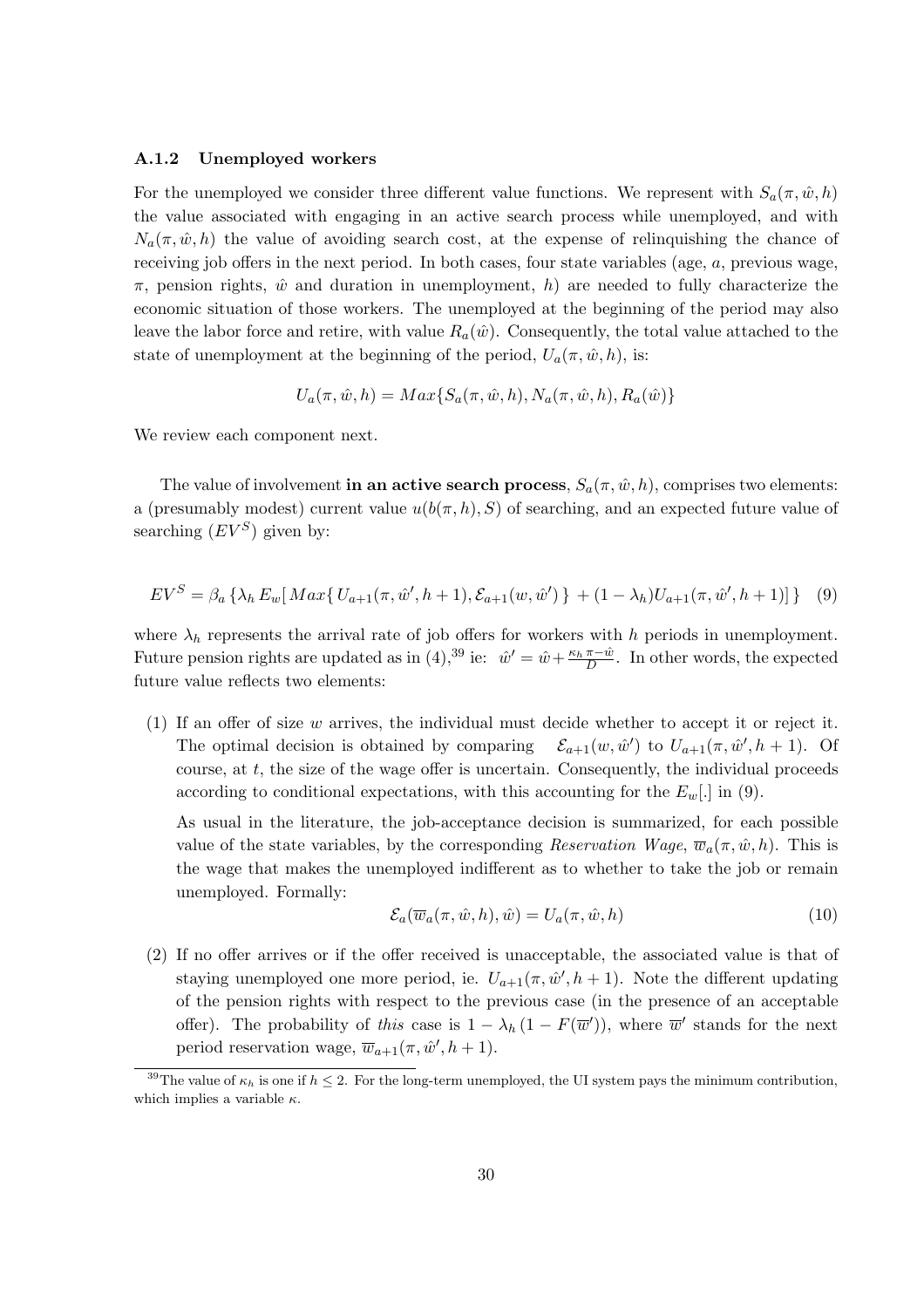Overall, the expected future value of searching consists of two elements: a Stop Value of finishing the current unemployment spell by accepting an offer immediately and an Option Value derived from staying unemployed and so upholding the chances of receiving an acceptable job offer in the future.

Finally, the value of **Non-Participant unemployment**,  $N_a(\pi, \hat{w}, h)$ , is simpler to formulate than the option with active search, as it does not involve any uncertainty (apart from survival risk):

$$
N_a(\pi, \hat{w}, h) = u(b(\pi, h), l) + \beta_{a+1} U_{a+1}(\pi, \hat{w}', h+1)
$$

where pension rights are updated as in the immediately preceding case.

We can conclude by noting that the value of the retirement option for the unemployed is similar to that previously discussed for the unemployed.

### A.2 Numerical solution of the model

#### A.2.1 Numerical representation of the Value Functions

There are no analytical solutions to the functional equations above. Consequently, we employ numerical methods to compute the optimal retirement and search decisions, calculate the value functions and explore the basic properties of the solutions. Including two continuous states, the value functions are infinite dimensional objects and can be reproduced in the computer only approximately. The use of a numerical approximation method is, therefore, unavoidable. In particular, we:

• Discretize the continuos state variables

We build a uniform grid G in the State Space  $\Pi \times \hat{W}$  (see Appendix B.2). In each age iteration,  $a = \{55, \ldots, 65\}$ , and for each  $x_j \in \mathcal{G}, j = \{1, \ldots, N\}$  (with N representing the number of nodes in the grid) we compute the optimal value function:

$$
U_a(x_j, h) \; j = \{1, \dots, N\} \; h = \{1, 2, 3\}
$$

And the associated optimal decisions rules (ie, the selected optimal labor states).

• We use interpolation whenever a value function is evaluated outside the grid. For example, to compute the reservation wage of an unemployed worker in state  $(\pi, \hat{w}, h, a)$  we have to be able to evaluate  $\mathcal{E}_a(w, \hat{w})$  for any value of w (and not just the w that happens to belong to  $\mathcal{G}$ ). We also have to repeatedly evaluate the future value of staying unemployed with pension rights that do not exactly match the values in the grid. The reported results correspond to a solution with linear interpolation. We have also used higher order approximating functions (splines) without encountering significant differences.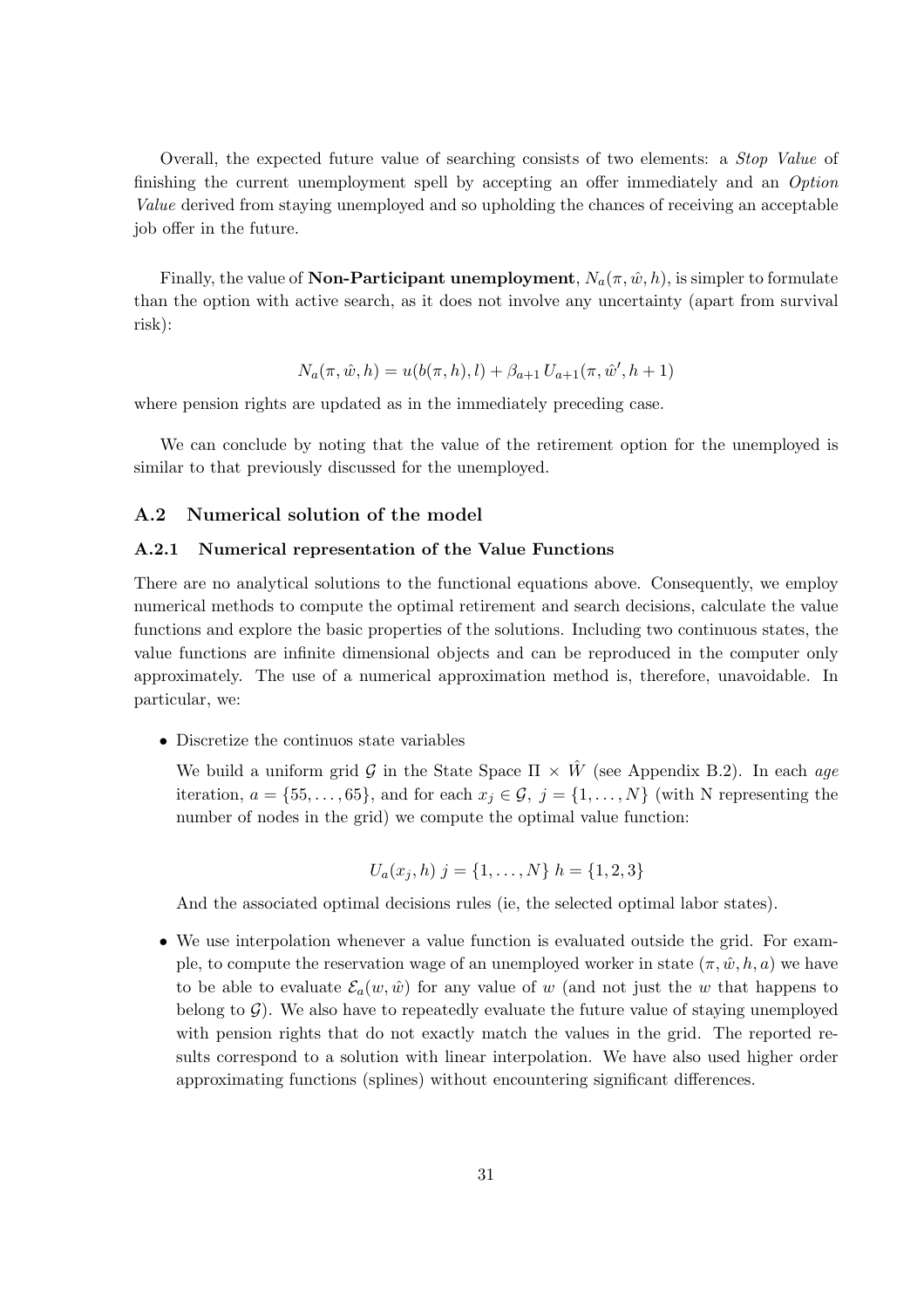### A.2.2 Design of the aggregate simulations

To evaluate the performance of the model, we compare the model-generated transition flows in our reference sample with their empirical counterparts. We simply compute the optimal predicted behavior for each potential individual in the sample and aggregate (using the empirical distribution by age, income and duration in unemployment). To implement this experiment we undertake a simplified Monte-Carlo simulation involving the following steps:

- 1. Create a large sample of individuals reproducing the empirical distribution  $\mu(\pi, \hat{w}, a, h)$ with  $a \in \{50, \ldots, 65\}$   $h \in \{1, \ldots, 3\}$   $\pi \in \Pi$   $\hat{w} \in \hat{W}$ .
- 2. Simulate the arrival of job offers and the size of the wage proposed, according to the parametric functions included in our model. To this end, we create a large sample of  $N(0,1)$  distributed shocks and transform them according to the assumed properties of the wage process. This sample of shocks is kept constant across all the experiments in the paper.
- 3. Let the individual in the simulated sample react to the job offers (and to the alternative of retiring from the labor force) in accordance with the model policy functions. Keep records of the job acceptances/retirement/non-participation decisions.
- 4. Aggregate the decisions, compute the implicit re-employment and retirement hazards and the wages accepted by the workers that reenter and, finally, compare them with their empirical counterparts.

# B Calibration: numerical procedures and results

### B.1 Method of simulated moments

The procedure to select the parameters of our benchmark calibration (ie. our "method of simulated moments") is as follows:

1. We define a range of variation and a length of step for each unobservable parameter in the model. For example, for the discount factor we explore all possible combinations between 0 and 12.5%. We start with a coarse grid and progressively increase the precision. Eg. with the discount factor, we first solve in the grid  $\{0, 0.025, 0.05, 0.075, 0.1, 0.125\}$  and then focus on the most successful point to create a new, finer grid. This iterative procedure is very computationally intensive because is implemented simultaneously in all the parameters of the model. Following this general procedure, our final computation multi-grid was:

Preferences:  $\beta \in [0.89, 0.93], \eta \in [4, 6], l \in [0.3, 0.5], l^s \in [0.2, 0.5].$ Labor Market:  $\lambda \in [0.5, 0.7], G \in [0, 0.1], h \in [0.5, 0.9], \mu \in [8, 10], \sigma \in [5.5, 6.5]$ 

2. We solve the model at each node of the multidimensional grid. This implies computing the optimal individual behavior and simulating the aggregate performance of the model in the empirical sample of Section 2.1.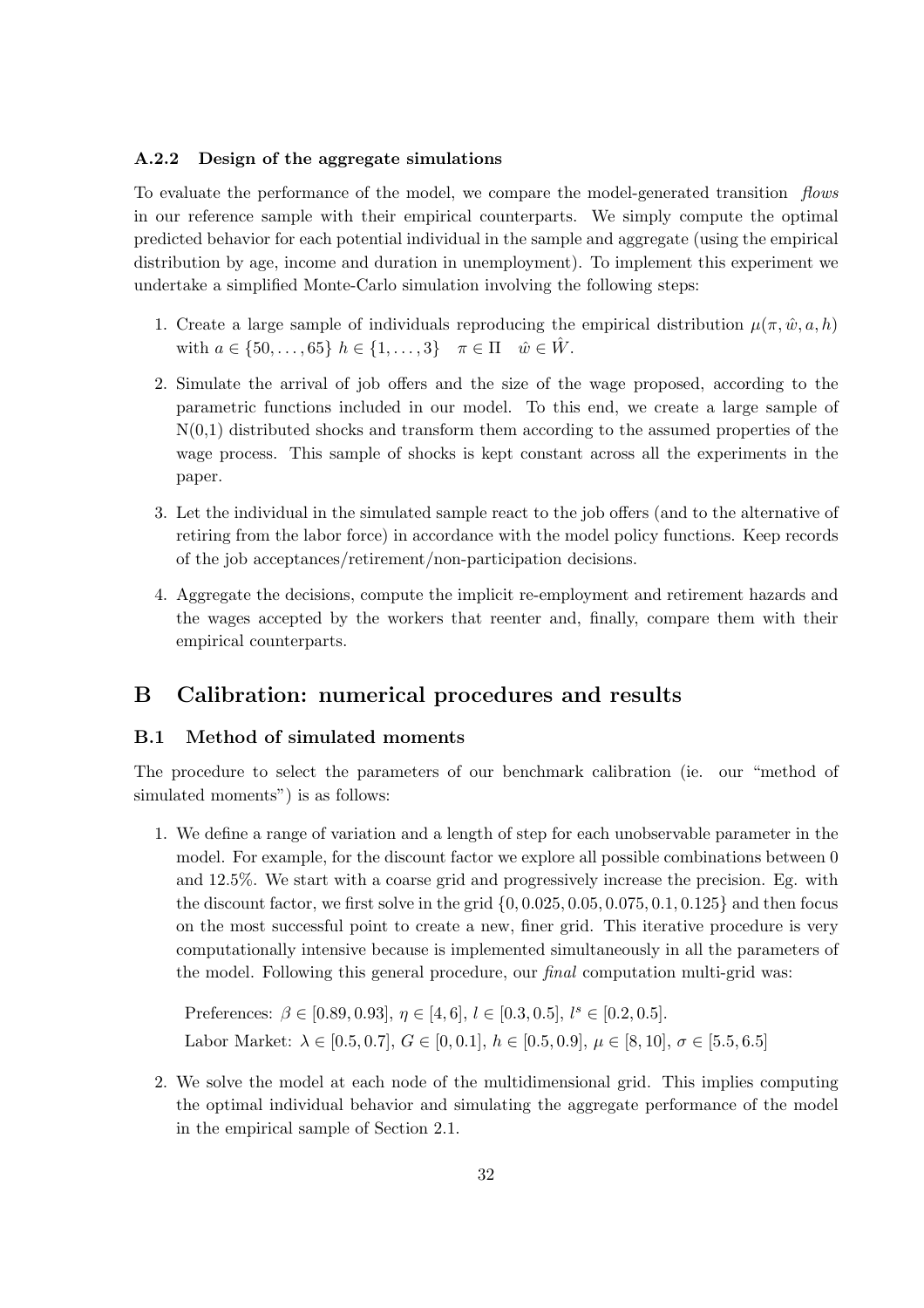3. We compute the prediction error in each node: the differences between the observed hazards and reentry wages by age and the theoretical predictions.<sup>40</sup> We obtain one overall error number by averaging the errors by age (weighted according to the sample proportion by age) in the three empirical dimensions.

### B.2 Benchmark results: optimal decisions and reservation wages

In this section we reproduce the optimal individual decisions in the benchmark calibration (Table 5) and certain selected properties of the associated reservation wages (illustrated in Figures 11 to 13). Each array in Table 5 reproduces the optimal behavior for a particular age and unemployment duration (h). Each cell in an array is defined by a combination of a previous wage,  $\pi$ , and a level of accrued pension rights,  $\hat{w}$ , belonging to the discretized sets:

 $\Pi = \{5.69, 8.55, 11.08, 14.0, 17.44, 19.49, 22.86, 29.78\}$   $\hat{W} = \{5.12, 6.96, 9.0, 10.90, 12.89, 14.94, 16.99, 21.42\}$ 

All values are in thousand of Euros and in 2002 prizes. The structure of the grids is selected to guarantee the presence of a sufficient number of empirical observations (in our reference sample) in each cell of the grid. The decision shown in the cell defined by the *i*-row and *j*-column,  $d_{i,j}$ , is the optimal behaviour for the individual whose previous wage is the i-th element of Π and whose pension rights are given by the j-th element of  $\hat{W}$ .  $d_{i,j}$  takes the value "1" when search is the optimal choice; "0" if it is optimal to retire; and "N" if non-participation is best. There follows a very brief summary of the behavior detected:

- Before 60, non-participation is concentrated among the long-term unemployed  $(h=3)$ , although it becomes progressively more important after 58 for workers with  $h \leq 1$  and large pension rights.
- After 60, non-participation is widespread for workers with  $h < 3$  and with higher previous wages than their accumulated pension rights (graphically, they appear below the main diagonal of each matrix). For these workers, the current pension rules guarantee an automatic upgrade of their pension rights if they stay unemployed. The situation is exactly the opposite for individuals with high pension rights and low previous wages. Not surprisingly, retirement is the optimal decision for those workers. Note, finally, that retirement is universal for the long-term unemployed (it is essentially independent of the size of their pension rights and previous wages) and that the option to search actively is only optimal for workers with low pension rights.

$$
err_a = (HE^{model}_a - HE^{data}_a)/(1 + HE^{data}_a) \quad a \in \{55, 65\}
$$

The overall error measure in each dimension is the 2-norm of the vector or errors, ie. in each dimension:

$$
err = \left[\sum_{a} err_{a}^{2}\right]^{1/2} \tag{11}
$$

<sup>&</sup>lt;sup>40</sup>We express the error as a percentage of the empirical value, although we modify the denominator in the cases of the reemployment and retirement hazards to avoid the numerical difficulties that arise when the empirical values are very close to zero. For example, with the reemployment hazard we compute the vector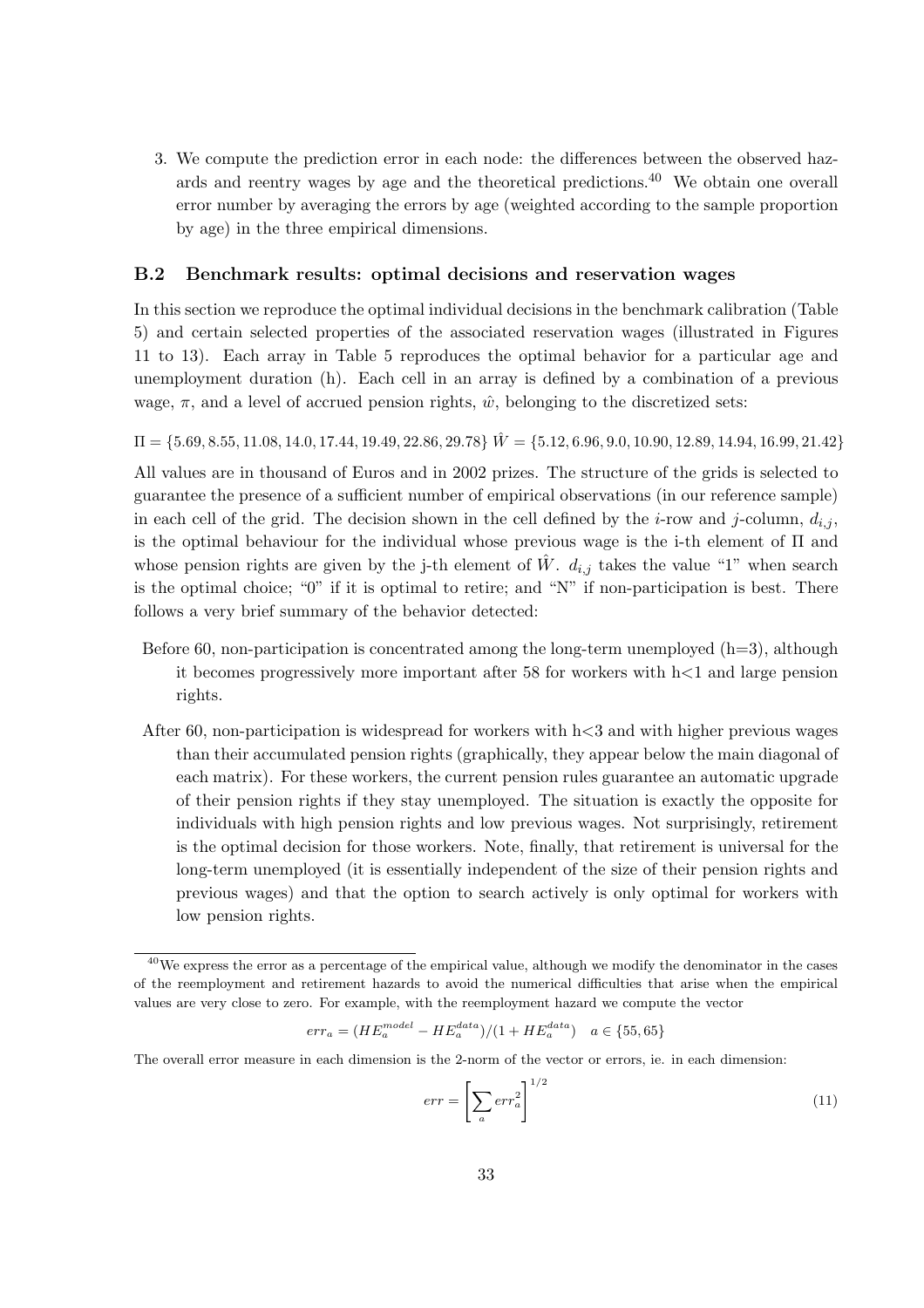$h = 1$ 

| 56 | 58 | 60 | 62                                                                | 64 | 65 |
|----|----|----|-------------------------------------------------------------------|----|----|
|    |    |    | 11111111 11111NNN 111N0000 11N00000 1N000000 10000000             |    |    |
|    |    |    | 11111111 11111NNN 111NN000 11N00000 1N000000 1N000000             |    |    |
|    |    |    | 11111111 1111111NN 111NNN00 11NN0000 1NN00000 11N00000            |    |    |
|    |    |    | 11111111   11111111N   1111NNNO   11NNNNOO   11NNOOOO   111NOOOO  |    |    |
|    |    |    | 11111111   11111111N   11111NNN   111NNNN0   11NNNN00   11NNN000  |    |    |
|    |    |    | 11111111   11111111N   11111NNN   111NNNN0   11NNNNN0   11NNN000  |    |    |
|    |    |    | 11111111 111111111  11111N 1111NNN  11NNNNNO 1NNNNNO NNNNNOOO     |    |    |
|    |    |    | 11111111   11111111N   111NNNNN   1NNNNNNO   NNNNNNNO   NNNNNNNOO |    |    |

 $h = 2$ 

11111111|11111111|111N0000|11N00000|NN000000|10000000 11111111|11111111|111N0000|11N00000|NN000000|11000000 11111111|11111111|111NN000|11NN0000|1NN00000|11000000 11111111|11111111|1111NNN0|111NN000|11NN0000|11N00000 11111111|11111111|11111NNN|1111NNN0|11NNN000|111NN000 11111111|11111111|111111NN|1111NNN0|11NNNN00|111NN000 11111111|11111111|111111NN|1111NNN0|11NNNNN0|111NNN00 11111111|11111111|11111NNN|1111NNN0|11NNNNN0|111NNN00

 $h = 3$ 

11N1NNNN|N1NNNNNN|00N00000|NN000000|N0000000|0N000000 11N1NNNN|N1NNNNNN|00N00000|NN000000|N0000000|0N000000 11N1NNNN|N1NNNNNN|00N00000|NN000000|N0000000|0N000000 11N1NNNN|N1NNNNNN|00N00000|NN000000|N0000000|0N000000 11N1NNNN|N1NNNNNN|00N00000|NN000000|N0000000|0N000000 11N1NNNN|N1NNNNNN|00N00000|NN000000|N0000000|0N000000 11N1NNNN|N1NNNNNN|00N00000|NN000000|N0000000|0N000000 11N1NNNN|N1NNNNNN|00N00000|NN000000|N0000000|0N000000

Table 5: Optimal retirement-policy in the baseline calibration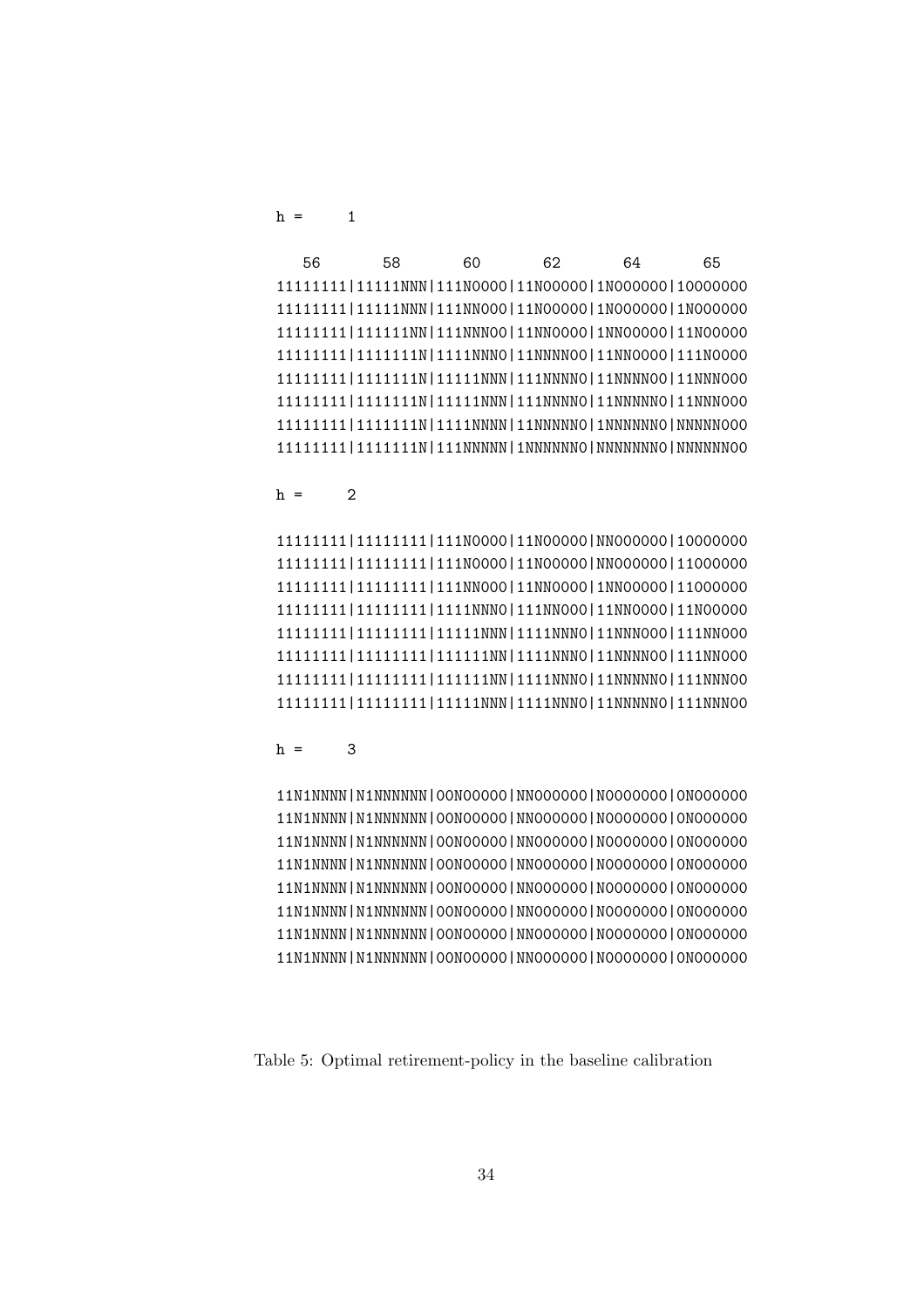### Reservation Wages

The age of the individual has a major impact in the pattern of variation of his/her reservation wages by age, income and duration in unemployment. While some patterns are very standard (ie. similar to those described in the previous literature) at earlier ages, they become increasingly dominated by the role of pensions for older individuals. More precisely, at the younger age considered (55), the reservation wages are lower for the long-term unemployed and are flat or increase slightly with the previous wage, reflecting the details of the provision of unemployment insurance. The size of accrued pension rights is, in contrast, irrelevant. Figures 11 to 13 provide a graphical illustration of these patterns in our benchmark case. Things are different for older individuals: the reservation wages become more and more dependent on pension rights and less and less sensitive to previous wages and duration<sup>41</sup>. Age is also very important for the sensitivity to labor market conditions: as the individuals approach the NRA, reservation wages cease to respond to changes in both  $\lambda$  and  $F(\cdot)$ . Finally, it is interesting to note that high annual early retirement penalties (a very steep profile of  $\mu$  with age) do reduce reservation wages around the ERA, making workers more willing to return to the labor force. This effect seems to be dominated by the disincentive effect of early retirement discussed throughout the paper.

### B.3 Empirical performance of the model

Figure 14 summarizes the model predictions in our sample. It combines the behavioral content of the policy functions reviewed in the previous sections with the economic characteristics of our MCVL sample of reference. To facilitate the comparison of the theoretical predictions and the data, the information is arranged in the same way as the empirical information in Figures 3 to 5 in section 2.1.

<sup>&</sup>lt;sup>41</sup> After the NRA (65) high previous wages are important only for workers whose pension rights are significantly smaller in size. This implies that the individual can increase his/her pension by delaying retirement, due to the annual updating of accrued pension rights. The differences in reservation wages with duration also disappear eventually, as most short-term unemployed also find it best to retire immediately.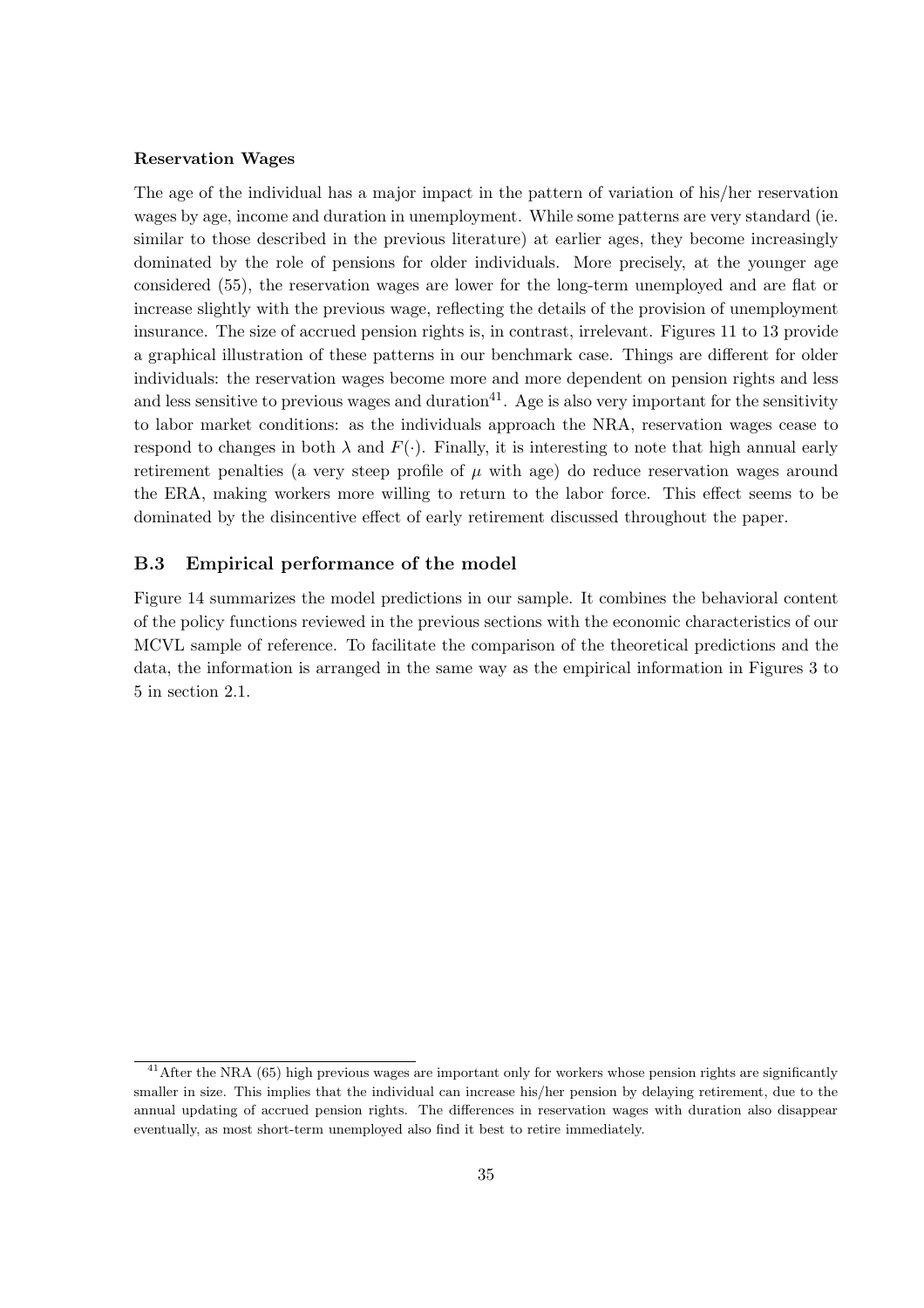

Figure 11: Reservation wage by age conditional on duration (for average  $\pi$  and  $\hat{w}$ ).



Figure 12: Reservation wage by previous wage,  $\pi$ , conditional on age (for h=1 and average  $\hat{w}$ ).



Figure 13: Reservation wage by pension rights,  $\hat{w}$ , conditional on age (for h=1 and average  $\pi$ ).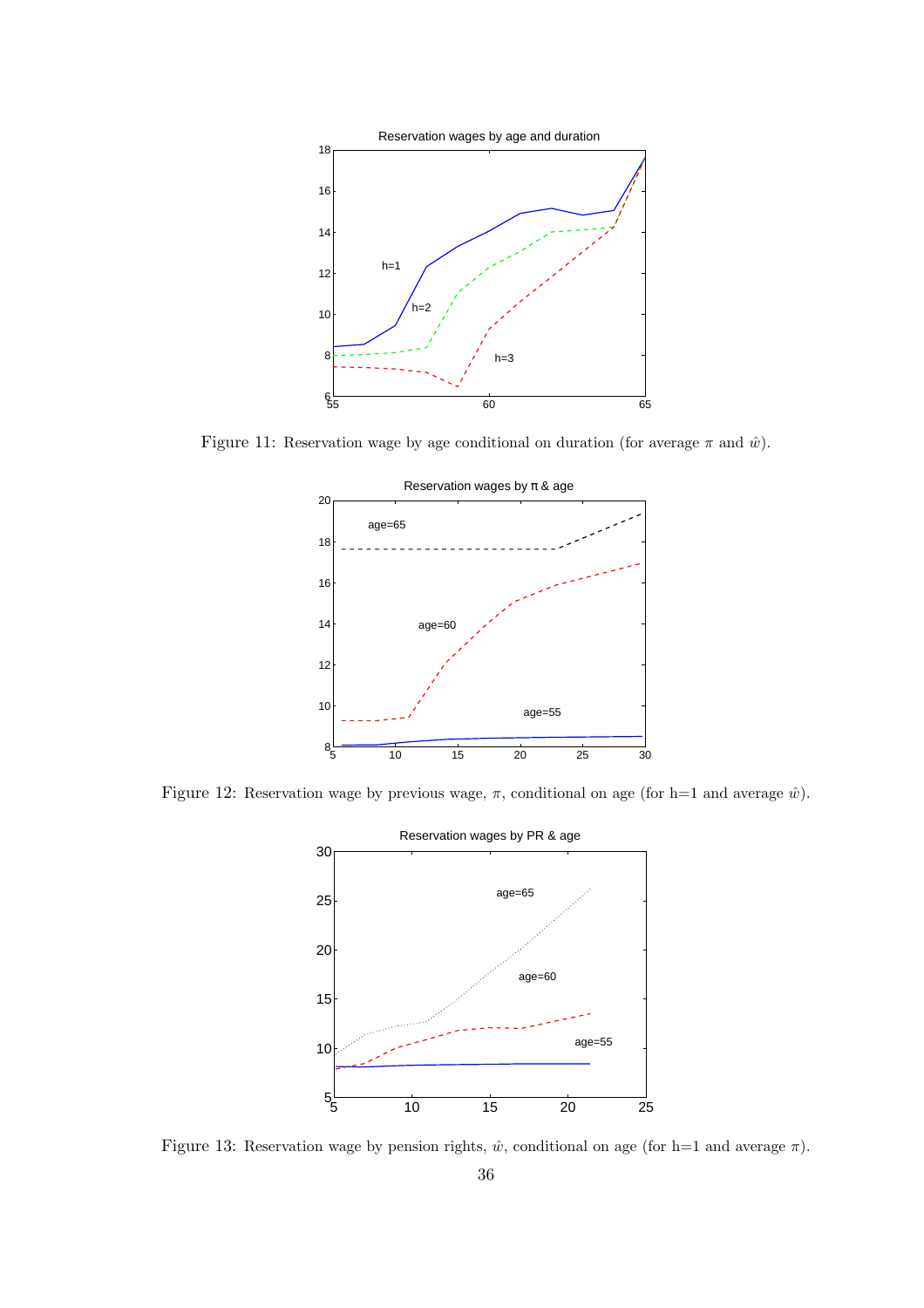

Figure 14: Model predictions for the estimation sample. Reemployment hazard, reentry wages and retirement hazard by age and duration in employment (left panels) and by age and accrued pension rights (right panels). The two lines included in each graph represent workers with duration h= $1/h=3$  (red, dashed line) and below and above the centiles  $1/3$  and  $2/3$  (red, dashed line) of the pension distribution.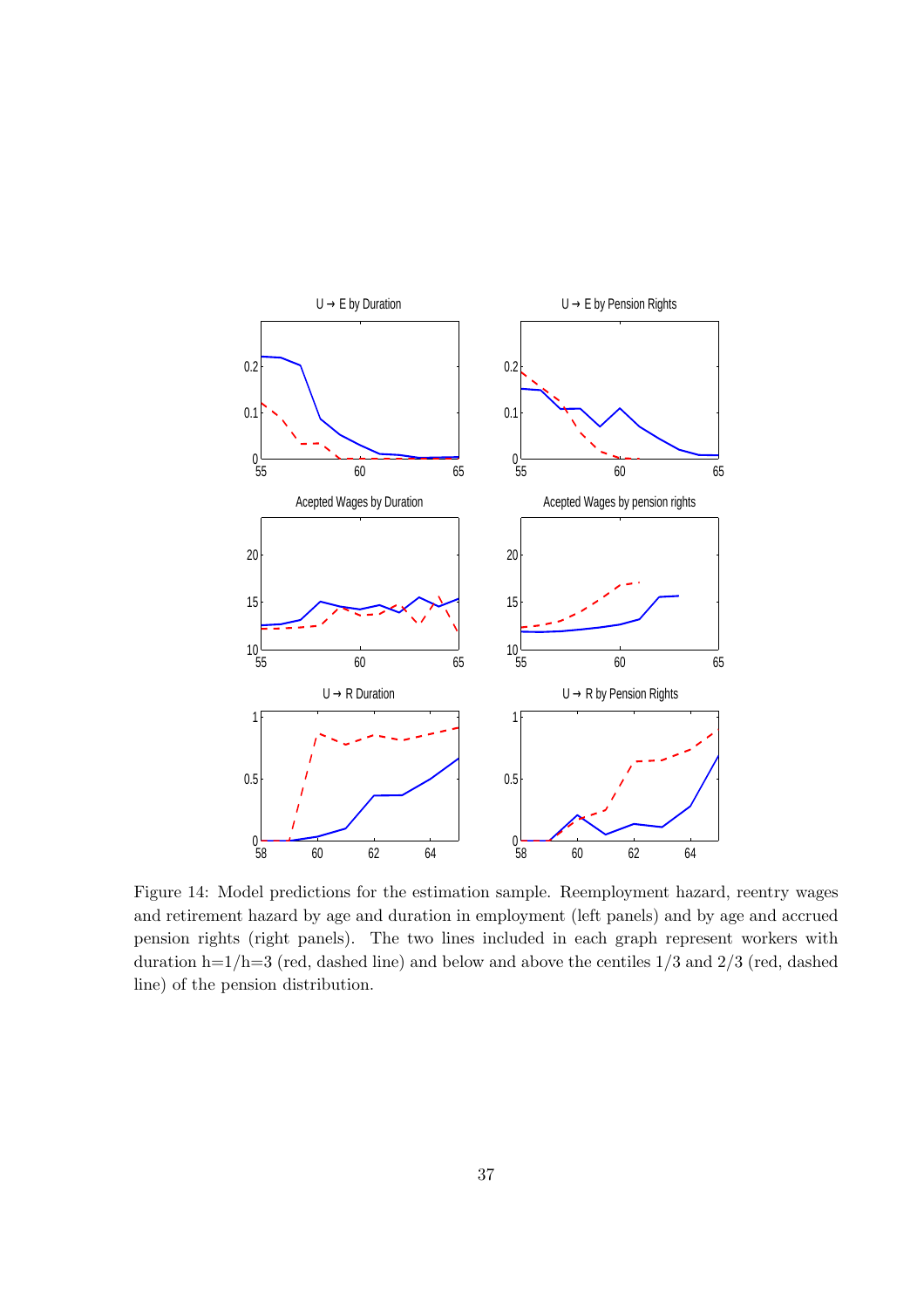# C Policy experiment: welfare and financial computations

### C.1 Pension financial cost

We evaluate the total cost that each individual represents for the Social Security (ie. the joint unemployment-pension systems) by computing his/her Net Pension Cost (NPC). This is defined as the expected present discounted value of the flows of transfers received by the individual, net of the contributions to be paid to the system. The value is conditional on the observable state of the individual (age, duration in unemployment, pension rights and previous wages) and is computed recursively. To facilitate the comparisons across individuals, all flows are discounted to a common age  $(60)$  using the same discount factor  $(d)$ . It should be remembered that the calculation is intended to assess the aggregate financial liabilities implicit in a cross section observed at a specific point in time. The analytical expressions are as follows:

• The first value is computed at the maximum retirement age, N. The cost implied by an individual observed at that age making the transition from unemployment to full retirement is:

$$
PC_N^R(\hat{w}) = \sum_{i=t}^T \left(\frac{1}{1+d}\right)^{i-60} S_t(i) B(\hat{w}, N) = B(\hat{w}, t) A_{N,60}^T
$$
 (12)

We use the same notation as in Section A.1. In particular,  $A_{N,60}^T$  is a special case of  $A_i^j$  $\frac{j}{i}$  in that section, ie. the expected present discounted value of one unit of income received in every period of the age range  $\{i, \ldots, j\}$ . The difference here is that we discount to age 60 rather than to age i.

• For individuals observed at the age N-1, the cost associated with retirement,  $PC_{N-1}^{R}(\hat{w})$ responds to an expression that is identical to (12). For individuals who stay employed at that age, the implicit cost reflects the contributions paid throughout the year and the change in accrued pension rights:

$$
PC_{N-1}^{E}(w, \hat{w}) = -\cot(w) A_{N-1, 60}^{N-1} + S_{N-1}(N) PC_N^{R}(\hat{w}')
$$

Pension rights are updated as in (4). Finally, the implicit liability for the unemployed is:

$$
PC_{N-1}^U(\pi, \hat{w}, h) = b(\pi, h) A_{N-1, 60}^{N-1} + S_{N-1}(N) PC_N^R(\hat{w}')
$$

- At earlier ages,  $t < N-1$ , the expressions for employees and the unemployed become rather cumbersome, reflecting the different possible behavioral reactions of the individuals.
	- $-$  For the employees of age t, the implicit cost is:

$$
PC_{t}^{E}(w, \hat{w}) = -\cot(w) A_{t}^{t} +
$$
  
+ $\delta S_{t}(t+1) [I_{t+1}^{U}(R|w, \hat{w}', 1) PC_{t+1}^{R}(\hat{w}') + I_{t+1}^{U}(U|w, \hat{w}', 1) PC_{t+1}^{U}(w, \hat{w}', 1)]$   
+ $(1 - \delta) S_{t}(t+1) [I_{t+1}^{E}(R|w, \hat{w}') PC_{t+1}^{R}(\hat{w}') + I_{t+1}^{E}(E|w, \hat{w}') PC_{t+1}^{E}(w, \hat{w}')]$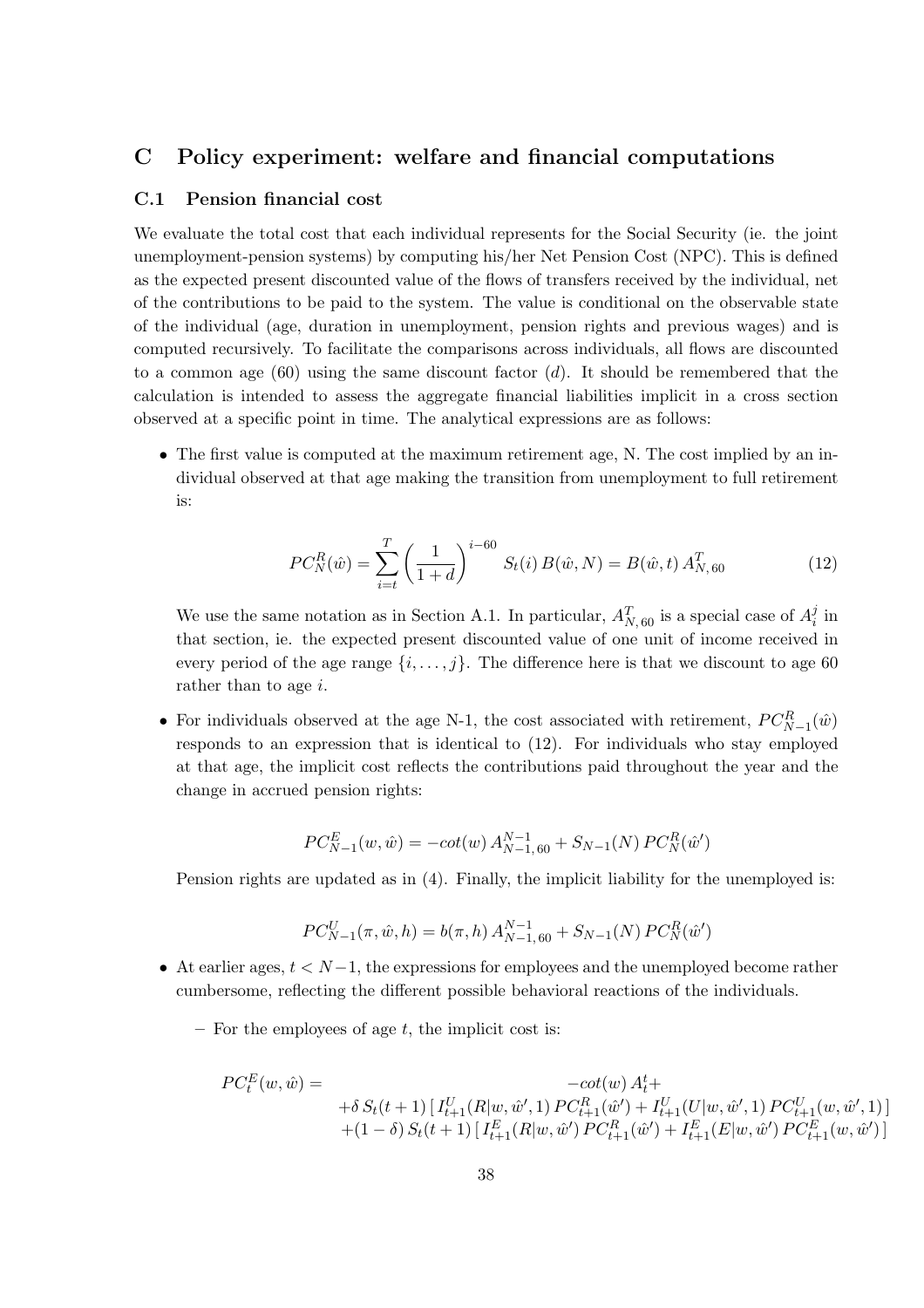where  $I_{t+1}^U(R|w, \hat{w}', 1)$  and  $I_{t+1}^U(U|w, \hat{w}', 1)$  are indicator functions taking a value of one if the optimal decision is to either retire or stay unemployed. The interpretation of  $I_{t+1}^E(j|w, \hat{w}')$  with  $j = \{E, R\}$  is entirely analogous. Note that if the individual is fired at the end of t, the individual is unemployed at the beginning of age  $t + 1$  with state  $x \equiv (\pi, \hat{w}, h) = (w, \hat{w}', 1)$ .

– For the unemployed of age t and state  $x = (\pi, \hat{w}, h)$ :

P C<sup>U</sup> t (x) = b(π, h) A<sup>t</sup> <sup>t</sup>+ UB in t +St(t + 1) It+1(S|x) P E t (x) Ew[P C<sup>E</sup> <sup>t</sup>+1(w, wˆ 0 )]+ Successful search +St(t + 1) It+1(S|x) (1 − P E t (x)) C U <sup>t</sup>+1(x 0 )+ Unsuccessful search +St(t + 1) It+1(NS|x) C U <sup>t</sup>+1(x 0 ) Inactivity

where  $I_t(S|x)$  and  $I_t(NS|x)$  indicate the optimality of searching or staying inactive at age t and state x respectively;  $P_t^E(x) = \lambda(t, h) (1 - \Phi(\hat{w}(x)))$  is the probability at age t and state x respectively,  $I_t(x) = \lambda(t, h)(1 - \Psi(w(x)))$  is the probability<br>of a successful search and  $E_w[C_{t+1}^E(w, \hat{w}')] = \int_{\hat{w}}^{\infty} C_{t+1}^E(w, \hat{w}') dF w$  is the expected value of a successful search. Note finally that the value of starting the next period as unemployed is:

$$
C_{t+1}^U(x') = I_{t+1}(R|\pi, \hat{w}', h+1) PC_{t+1}^R(\hat{w}') + I_{t+1}(U|\pi, \hat{w}', h+1) PC_{t+1}^U(\pi, \hat{w}', h+1)
$$

which includes the impact of the retirement option.

### C.2 Equivalent Variation

In this paper we evaluate the welfare changes associated with a reform by an Equivalent Variation (EV) in income with respect to the status quo (the institutional setting in the benchmark economy). The  $EV(x)$  associated with a particular change is defined as the amount of money that the individual in state  $x$  will be willing to pay to avoid the implementation of the reform (ie. to remain in the benchmark). We keep all the individual decisions (both in the present and in the future) as in the benchmark when making the calculation. Therefore, the formal definition depends on the current optimal behaviour of the individual. If it is optimal for the individual in state  $x$  to retire, the EV is implicitly defined as follows:

$$
V^{Bench}(x) = \frac{((B - EV)(1 + l))^{1 - \eta}}{1 - \eta} + S_t(t + 1) A_{\tau+1,\tau}^T \frac{(B(1 + l))^{\eta}}{\eta}
$$

We follow the same notation as in section A.1. Alternatively, if searching is the optimal decision, the implicit definition is:

$$
V^{Bench}(x) = \frac{((b - EV)(1 + l^s))^{1 - \eta}}{1 - \eta} + OV(x) + SV(x)
$$

with the Option Value of staying unemployed  $OV(x) = (1 - \lambda \overline{F}(\overline{w}')) U(x')$  and Stop Value of searching  $SV(x) = \lambda E[\mathcal{E}(x')]$ . Finally, if inactivity is the most highly valued option at x, the definition is:

$$
V^{Bench}(x) = \frac{((b - EV)(1 + l))^{1 - \eta}}{1 - \eta} + \beta S_t(t + 1) U(x')
$$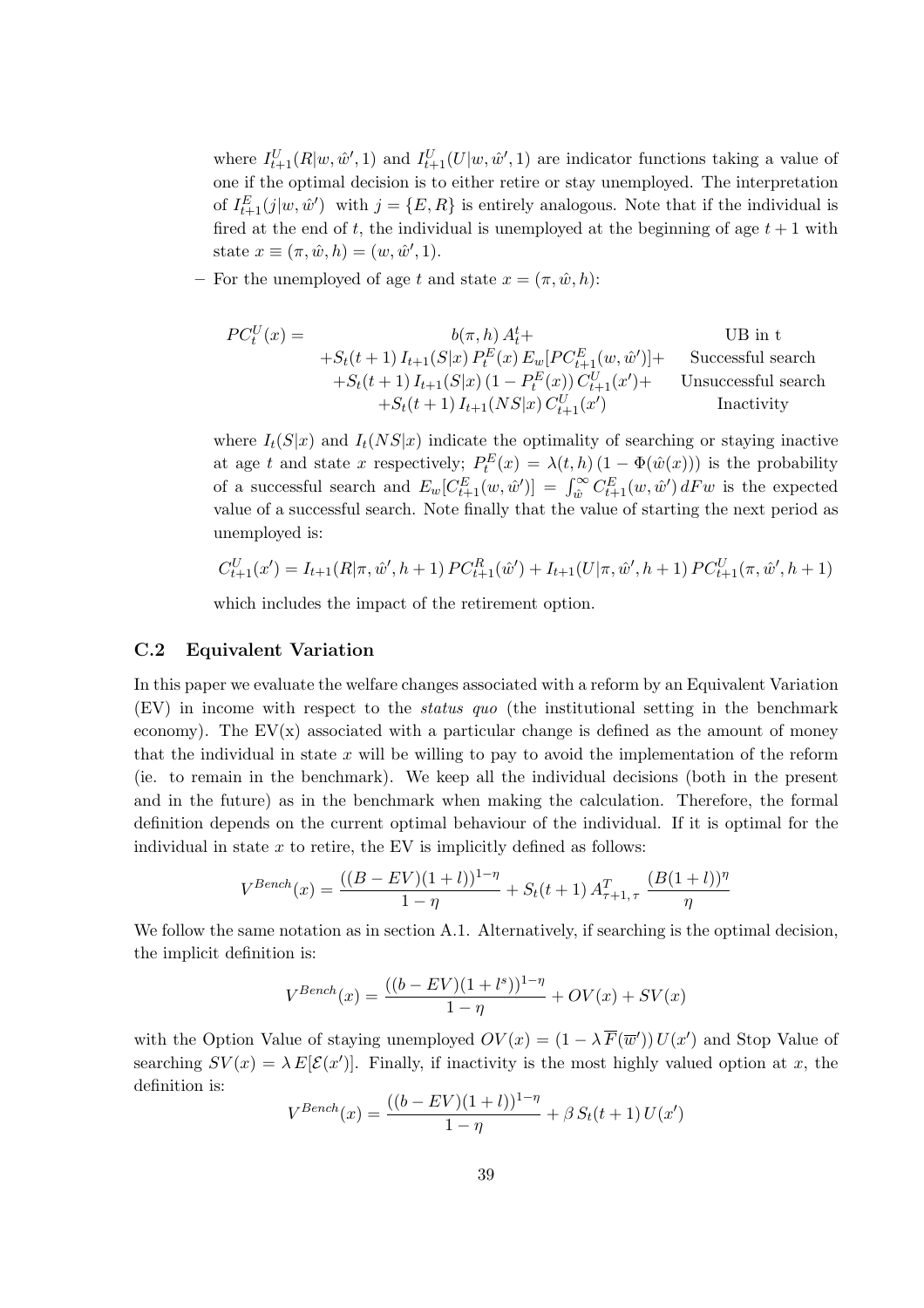|                            | Our simulations |  |                                      | <b>Standard Parameters</b> |  |                                   | Social Security post-1997 |  |          |
|----------------------------|-----------------|--|--------------------------------------|----------------------------|--|-----------------------------------|---------------------------|--|----------|
|                            | NPC             |  | EV EV $(\%)$ NPC EV EV $(\%)$ NPC EV |                            |  |                                   |                           |  | $EV(\%)$ |
| BASE   155.45              |                 |  |                                      | 140.65                     |  |                                   | 160.93                    |  |          |
| reformed   $146.69$ 1.6098 |                 |  | 9.35                                 |                            |  | 130.93 2.8867 16.74 146.70 1.8402 |                           |  | 11.01    |

# D Robustness of the results

Table 6: Sensitivity analysis of the impact of changes in the pension formula

In this section we report on two sensitivity experiments. First, we consider the impact of our pension reform (section 4.3) assuming that our sample is populated by individuals with a 3% discount factor,  $\beta$ , and a relative risk aversion parameter  $\eta = 4$ . These values do not generate a good fit of the model to the data, but are routinely used elsewhere in the literature. Table 6 shows the results: all effects are qualitatively similar in the new environment; and although the financial gains and the Equivalent Variation are both larger, the conclusion that all affected workers can be compensated is unaltered. A second experiment tracks the aggregate behavior of our benchmark individual in an environment including all the more recent changes in pension rules  $(D = 15, N_m = 61, \mu_1 = 0.07 \text{ and } \mu_2 = 0.02 \text{ (post-65 bonus)}$ . Again, the results are qualitatively identical to those in our pre-97 simulations. The quantitative differences found do not change the potentially Pareto-improving character of the proposed reform. In short: our main policy finding stands firm against rather fundamental changes in the economic environment.